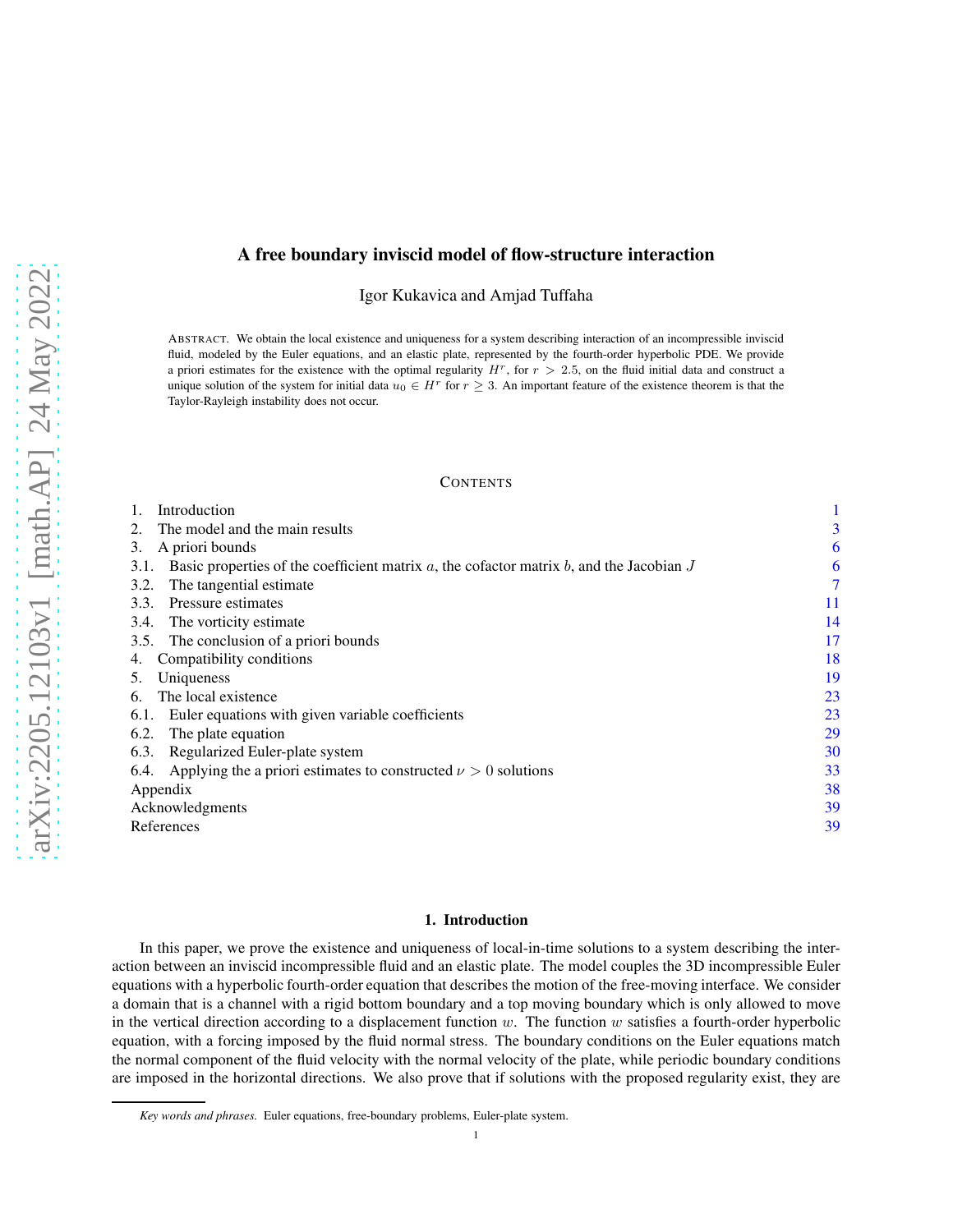unique. As far as we know, this is the first treatment of the moving boundary fluid-elastic structure system where the fluid is inviscid.

The viscous model, involving the Navier-Stokes equations, has been treated in the literature by several authors. The earliest known work on the free-moving domain model is by Beirão da Veiga [B], who considered the coupled 2D Navier-Stokes-plate model and established the existence of a strong solution. In [DEGL, CDEG], Desjardins et al considered the existence of weak solutions to the 3D Navier-Stokes system coupled with a strongly damped plate. Weak solutions to the 2D model without damping were obtained in [G]. In all the treatments mentioned above, the plate equations were considered under clamped boundary conditions at the ends of the interface.

More recent works have considered an infinite plate model with periodic boundary conditions. In [GH], Grandmont and Hillairet obtained global solutions to the 2D model, with lower order damping on the plate. Local-in-time strong solutions for the 2D model were also constructed in [GHL] under different scenarios involving either a plate with rotational inertia (no damping) or a rod instead of a beam (wave equation). Models, where the plate equation on the lower dimensional interface is replaced by the damped wave equation, have also been treated earlier by Lequeurre in both 2D and 3D [L1,L2]. In another recent work, Badra and Takahashi [BT] proved the well-posedness and Gevrey regularity of the viscous 2D model without imposing any damping, rotational inertia, or any other approximation on the plate equations.

Models of viscous Koiter shell interactions which involve coupling the Navier-Stokes equations with fourth-order hyperbolic equations on cylindrical domains were also studied in numerous works [CS2, CCS, GGCC, GGCCL, CGH, GM, L, LR, MC1, MC2, MC3]. The considered shell equations are nonlinear and model blood flow inside the arteries. The same 3D model on a cylindrical domain was also studied by Maity, Roy, and Raymond [MRR], who obtained the local-in-time solutions under less regularity on the initial data. For other related works on plate models, see [Bo, BKS, BS1, BS2, C, CK, DEGLT, MS] and for other results on fluids interacting with elastic objects, see [AL,Bo,BST,CS1,IKLT,KOT,KT,RV,TT]

For mathematical treatments of the non-moving boundary viscous models of flow structure interaction, one can find plenty of works on well-posedness and stabilization; cf. for example [AB, AGW, Ch, CR]. On the other hand, inviscid models have been treated mainly through linearized potential flow-structure interaction models on non-moving boundary [CLW, LW, W]. These models are mathematically valuable and physically meaningful if one considers a high order of magnitude in the structure velocity relative to the displacement in which non-moving domains provide a fairly good approximation.

Up to our knowledge, there have been no works in the literature on the well-posedness of the inviscid free boundary model where the Euler equations are considered in place of the Navier-Stokes equations. To address the existence of solutions, we use an ALE (Arbitrary Lagrangian Eulerian) formulation, which fixes the domain and provides the necessary additional regularity for the variables. In particular, we use a change of variable via the harmonic extension of the boundary transversal displacement. The a priori estimates are then obtained using a div-curl type bound on the fluid velocity. Tangential bounds provide control of the structure displacement and velocity, while the pressure term is determined by solving an elliptic problem with Robin boundary conditions on the plate.

The construction of solutions turns out to be a challenging problem. Naturally, we need to first solve the variable coefficients Euler equations with a non-homogeneous type boundary conditions (normal component) but the low regularity of the pressure on the boundary does not allow for the usual fixed point scheme to be carried through. In our construction scheme, we solve the variable coefficients Euler equations with nonhomogeneous type boundary conditions (normal component given) in five stages. In the first step, we solve a linear transport equation under more regular boundary data, where we rely on two new tools: an extension operator allowing to solve the problem on the whole space with no boundary conditions and a specially designed boundary value problem for the pressure that exploits the regularizing effect coming through the boundary data at the interface, and is based on certain cancellations that appear when formulating the Neumann Robin type boundary conditions for the pressure (cf. Remark [3.5\)](#page-11-0). The approximate problem is then solved in the whole space employing a new technique involving Sobolev extensions without imposing any boundary conditions, and without imposing the variable divergence-free condition. In the next stage, the nonlinear problem, still with more regular boundary data, is solved by a fixed point technique using the extension operator and the solution of the linear problem. In the third sage, we prove that the unique fixed point solutions to the Euler equations with given variable coefficients satisfy the boundary conditions and the divergence conditions. In the fourth stage, we employ the vorticity formulation (pressure free) whereby we solve a div-curl type systems and derive estimates for the full regularity of velocity in terms of less regular boundary data. In the final step, we derive solutions to the variable Euler equations under less regular data using a standard density argument and the uniform estimates in the previous step, thus concluding the proof of existence for the variable Euler equations.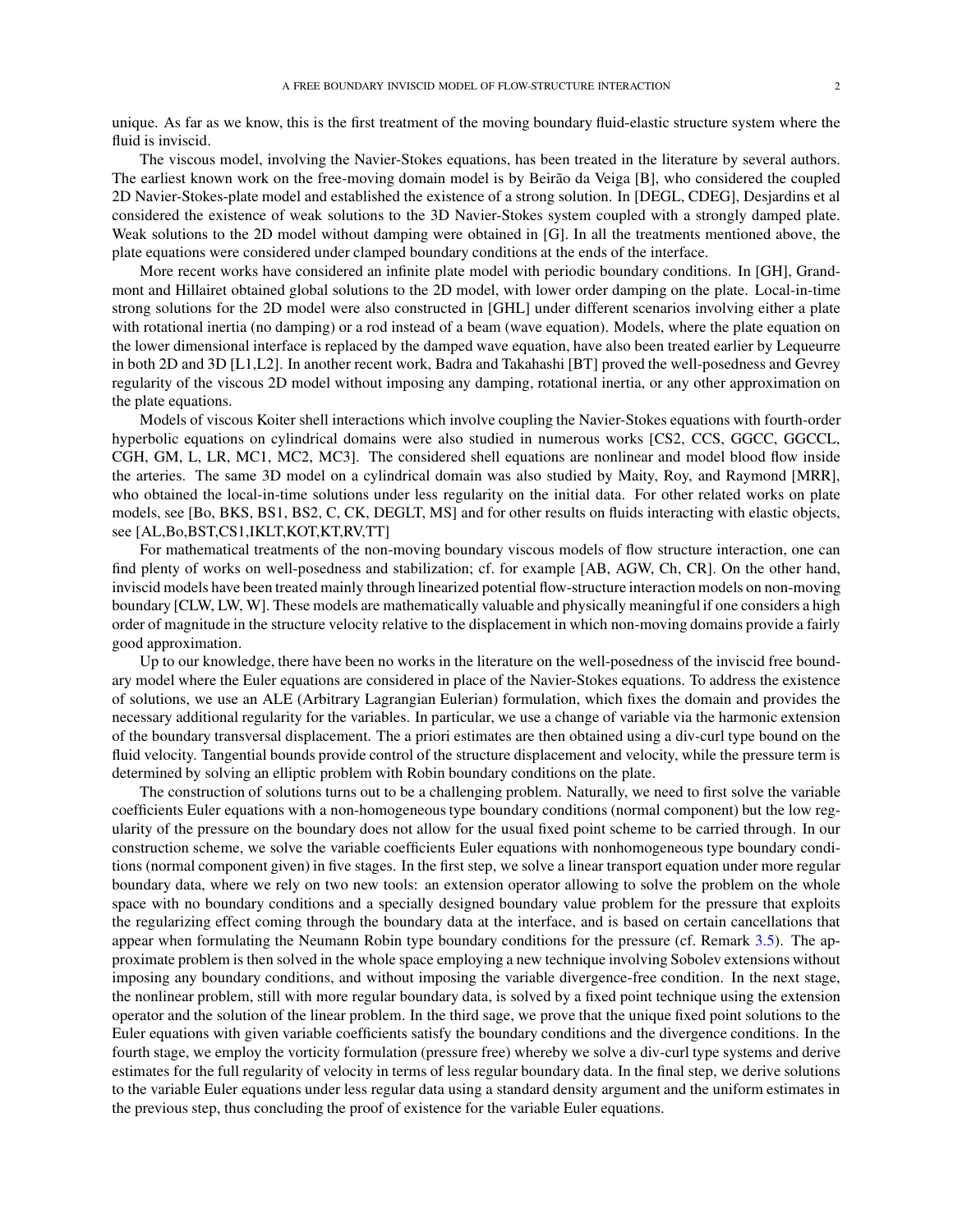For the construction of solutions to the coupled Euler-plate system, the low regularity of the pressure does not allow for a fixed point scheme to be used. Instead, we use the fixed point scheme to obtain solutions to a regularized system that includes a damping term in the plate. Once solutions to the regularized system are obtained, the coupled a priori estimates which involve the cancellation of the pressure boundary terms give rise to estimates uniform in the damping parameter  $\nu$  and thus allow us to pass through the limit in the damping parameter to obtain solutions to the original system without damping.

The paper is structured as follows. In Section [2,](#page-2-0) we introduce the model and restate it in the ALE variables. The first main result, contained in Theorem [2.1,](#page-4-0) provides a priori estimates for the existence of a local in time solution for the initial velocity in  $H^{2.5+\delta}$  (the minimal regularity for the classical Euler equations) and the initial plate velocity in  $H^{2+\delta}$ , where  $\delta > 0$  is arbitrary and not necessarily small. Next, Theorem [2.3](#page-4-1) provides the existence of a local solution, i.e., gives a construction of a solution, when  $\delta \geq 0.5$ . In Section [3,](#page-5-0) we prove the statement on the a priori estimates. The first part of the proof, stated in Lemma [3.1,](#page-5-2) contains bounds on the cofactor matrix and the Jacobian. The estimates controlling the tangential components on the boundary are obtained in Lemma [3.2.](#page-6-1) There, energy estimates performed on the plate equation are derived by exploiting the coupling with the Euler equation to eliminate the pressure term. A characteristic feature of these estimates is that the fluid velocity in the interior appears as a lower order term in these estimates.

The estimates controlling the pressure term are derived in Lemma [3.3](#page-10-1) via solving an elliptic problem for the pressure with Robin type boundary conditions on the moving interface. Control of the interior fluid velocity is accomplished using the ALE vorticity formulation and div-curl type estimates (Lemma [3.7\)](#page-14-0) with estimates performed on the whole space using Sobolev extensions. The proof of Theorem [2.1](#page-4-0) is then provided in Section [3.5.](#page-16-0) Next, a short Section [4](#page-17-0) provides a discussion on the compatibility conditions imposed on the data at the boundary. Section [5](#page-18-0) contains the proof of uniqueness of solutions, in the regularity class  $H^{2.5+\delta}$  for the fluid velocity  $v$  and  $H^{4+\delta}\times H^{2+\delta}$ for plate displacement w and velocity  $w_t$ , with the additional constraint  $\delta \geq 0.5$ . This additional constraint on the regularity exponent turns out to be necessary in the uniqueness argument when performing the pressure estimate (cf. the comment below  $(5.1)$  and when bounding the commutator terms on the difference of the two solutions.

Finally, in Section [6,](#page-22-0) we provide the construction of solutions. We start with the construction of solutions for the variable coefficient Euler equations, where the difficulties are the inflow condition [\(6.6\)](#page-23-0) on the top and the low regularity of the pressure boundary condition [\(6.18\)](#page-24-0) due to the first term,  $w_{tt}$ . In the second step, Sections [6.2](#page-28-0)[–6.4,](#page-32-0) we construct a local solution for a regularized Euler-plate system. Finally, in the last step of the proof, we pass to the limit in the plate damping parameter  $\nu \to 0$ , concluding the construction.

### 2. The model and the main results

<span id="page-2-0"></span>We consider a flow-structure interaction system, defined on an open bounded domain  $\Omega(t) \subseteq \mathbb{R}^3$ , which evolves in time t over  $[0, T]$ , where  $T > 0$ . The dynamics of the flow are modeled by the incompressible Euler equations

$$
u_t + (u \cdot \nabla)u + \nabla p = 0
$$
  

$$
\nabla \cdot u = 0
$$
 (2.1)

in  $\Omega(t) \times [0, T]$ . For simplicity of presentation, we assume that  $\Omega(0) = \Omega = \mathbb{T}^2 \times [0, 1]$ , i.e., the initial domain is  $\mathbb{R}^2 \times [0,1]$ , with the 1-periodic boundary conditions on the sides. Denote

<span id="page-2-1"></span>
$$
\Gamma_1 = \mathbb{T}^2 \times \{1\} \tag{2.2}
$$

and

$$
\Gamma_0 = \mathbb{T}^2 \times \{0\} \tag{2.3}
$$

the initial position of the upper and the lower portions of the boundary. We impose the slip boundary condition on the bottom

<span id="page-2-3"></span>
$$
u \cdot N = 0 \qquad \text{on } \Gamma_0. \tag{2.4}
$$

A function  $w: \Gamma_1 \times [0, T) \to \mathbb{R}$  satisfies the fourth-order damped plate equation

<span id="page-2-2"></span>
$$
w_{tt} + \Delta_2^2 w - \nu \Delta_2 w_t = p \qquad \text{on } \Gamma_1 \times [0, T], \tag{2.5}
$$

where  $\nu \ge 0$  is fixed; the pressure p is evaluated at  $(x_1, x_2, w(x_1, x_2, t))$ , with the initial condition

$$
(w, wt)|t=0 = (0, w1).
$$
\n(2.6)

The general initial data, i.e.,  $w(0)$  nonzero, can be considered using the same approach. We emphasize that the case  $\nu = 0$  is included and is our primary model. However, in order to construct a solution when  $\nu = 0$ , we first obtain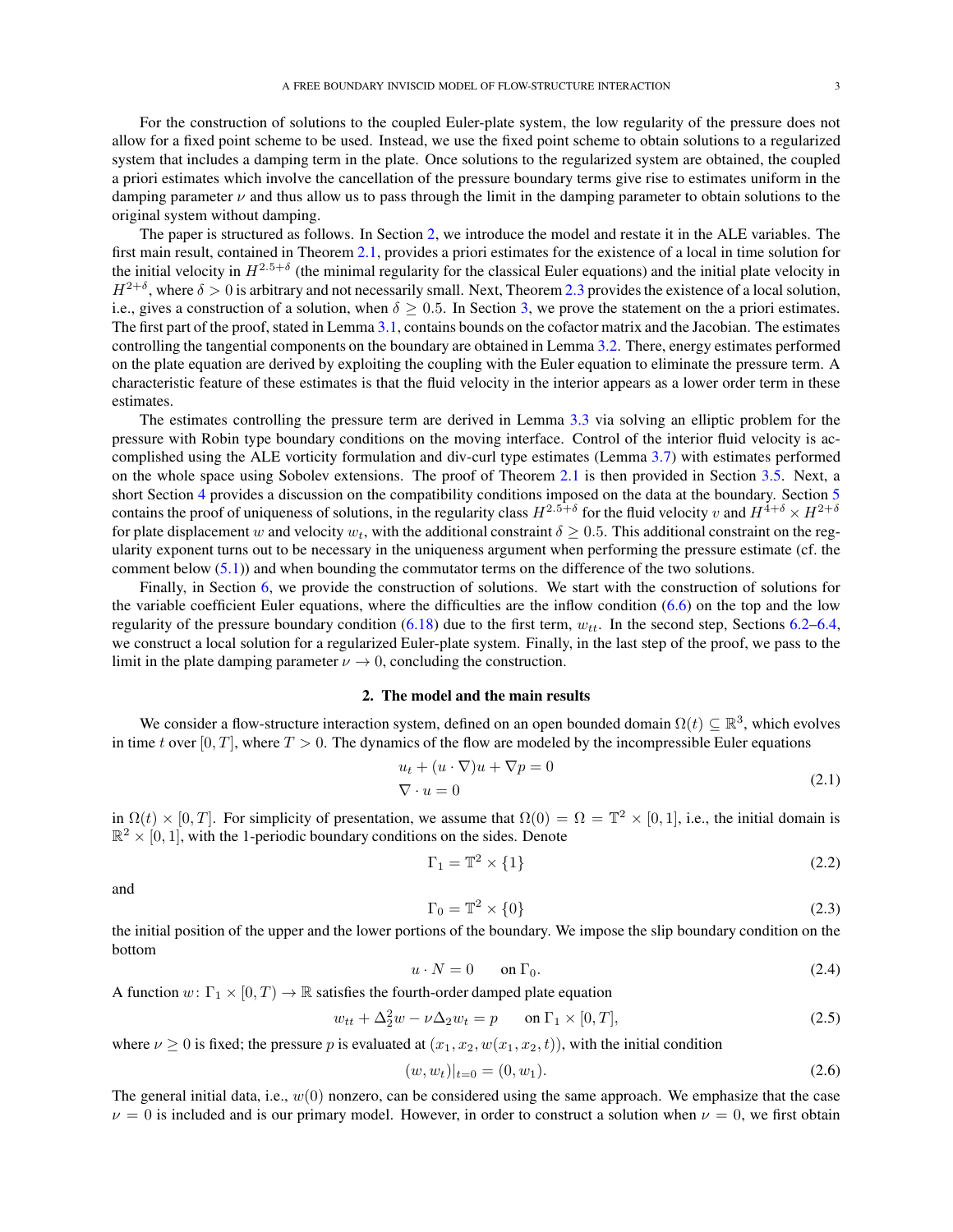solutions with  $\nu > 0$  satisfying a uniform in  $\nu$  bound in an appropriate solution space, and pass to the limit as  $\nu \to 0$ . The reason why the parameter  $\nu > 0$  is needed is the low regularity of the pressure term forcing the plate equation, while a priori estimates rely on cancellation of the lower regularity term involving the pressure. Since we are mainly interested in the limiting case  $\nu = 0$ , we always assume  $\nu \in [0, 1]$ . The variable w represents the height of the interface at  $t \in [0, T]$ . We assume that the plate evolves with the fluid velocity, and w thus satisfies the kinematic condition

<span id="page-3-2"></span><span id="page-3-0"></span>
$$
w_t + u_1 \partial_1 w + u_2 \partial_2 w = u_3. \tag{2.7}
$$

Note that  $(2.7)$  may be rewritten as

$$
|(\partial_1 w, \partial_2 w, -1)| u(x_1, x_2, w(x_1, x_2, t)) \cdot n = 0,
$$
\n(2.8)

where n is the dynamic normal, asserting matching of the normal velocity components. Denote by  $\psi \colon \Omega \to \mathbb{R}$  the harmonic extension of  $1 + w$  to the domain  $\Omega = \Omega(0)$ , i.e., assume that  $\psi$  solves

$$
\Delta \psi = 0 \quad \text{on } \Omega \n\psi(x_1, x_2, 1, t) = 1 + w(x_1, x_2, t) \quad \text{on } \Gamma_1 \times [0, T] \n\psi(x_1, x_2, 0, t) = 0 \quad \text{on } \Gamma_0 \times [0, T].
$$
\n(2.9)

Next, we define  $\eta \colon \Omega \times [0, T] \to \Omega(t)$  as

<span id="page-3-7"></span>
$$
\eta(x_1, x_2, x_2, t) = (x_1, x_2, \psi(x_1, x_2, x_3, t)), \qquad (x_1, x_2, x_3) \in \Omega,
$$
\n(2.10)

which represents the ALE change of variable. Note that

$$
\nabla \eta = \begin{pmatrix} 1 & 0 & 0 \\ 0 & 1 & 0 \\ \partial_1 \psi & \partial_2 \psi & \partial_3 \psi \end{pmatrix} . \tag{2.11}
$$

Denote  $a = (\nabla \eta)^{-1}$ , or in the matrix notation

$$
a = \frac{1}{J}b = \begin{pmatrix} 1 & 0 & 0 \\ 0 & 1 & 0 \\ -\partial_1 \psi / \partial_3 \psi & -\partial_2 \psi / \partial_3 \psi & 1 / \partial_3 \psi \end{pmatrix},
$$
(2.12)

where

$$
J = \partial_3 \psi \tag{2.13}
$$

is the Jacobian and

<span id="page-3-1"></span>
$$
b = \begin{pmatrix} \partial_3 \psi & 0 & 0 \\ 0 & \partial_3 \psi & 0 \\ -\partial_1 \psi & -\partial_2 \psi & 1 \end{pmatrix}
$$
 (2.14)

stands for the cofactor matrix. Since  $b$  is the cofactor matrix, it satisfies the Piola identity

<span id="page-3-5"></span>
$$
\partial_i b_{ij} = 0, \qquad j = 1, 2, 3,
$$
\n(2.15)

which can also be verified directly from  $(2.14)$ . We use the summation convention on repeated indices; thus, unless indicated otherwise, the repeated indices are summed over 1, 2, 3. Next, denote by

$$
v(x,t) = u(\eta(x,t),t)
$$
  
 
$$
q(x,t) = p(\eta(x,t),t)
$$
 (2.16)

the ALE velocity and the pressure. With this change of variable, the system [\(2.1\)](#page-2-1) becomes

$$
\partial_t v_i + v_1 a_{j1} \partial_j v_i + v_2 a_{j2} \partial_j v_i + \frac{1}{\partial_3 \psi} (v_3 - \psi_t) \partial_3 v_i + a_{ki} \partial_k q = 0,
$$
\n
$$
a_{ki} \partial_k v_i = 0
$$
\n(2.17)

in  $\Omega \times [0, T]$ , where we used  $a_{j3} \partial_j v_i = (1/\partial_3 \psi) \partial_3 v_i$ . The initial condition reads

<span id="page-3-3"></span>
$$
v|_{t=0} = v_0. \t\t(2.18)
$$

The boundary condition on the bottom boundary is

<span id="page-3-4"></span>
$$
v_3 = 0 \qquad \text{on } \Gamma_0,\tag{2.19}
$$

while, using  $(2.14)$  and the second equation in  $(2.9)$ , we may rewrite  $(2.7)$  as

<span id="page-3-6"></span>
$$
b_{3i}v_i = w_t \qquad \text{on } \Gamma_1. \tag{2.20}
$$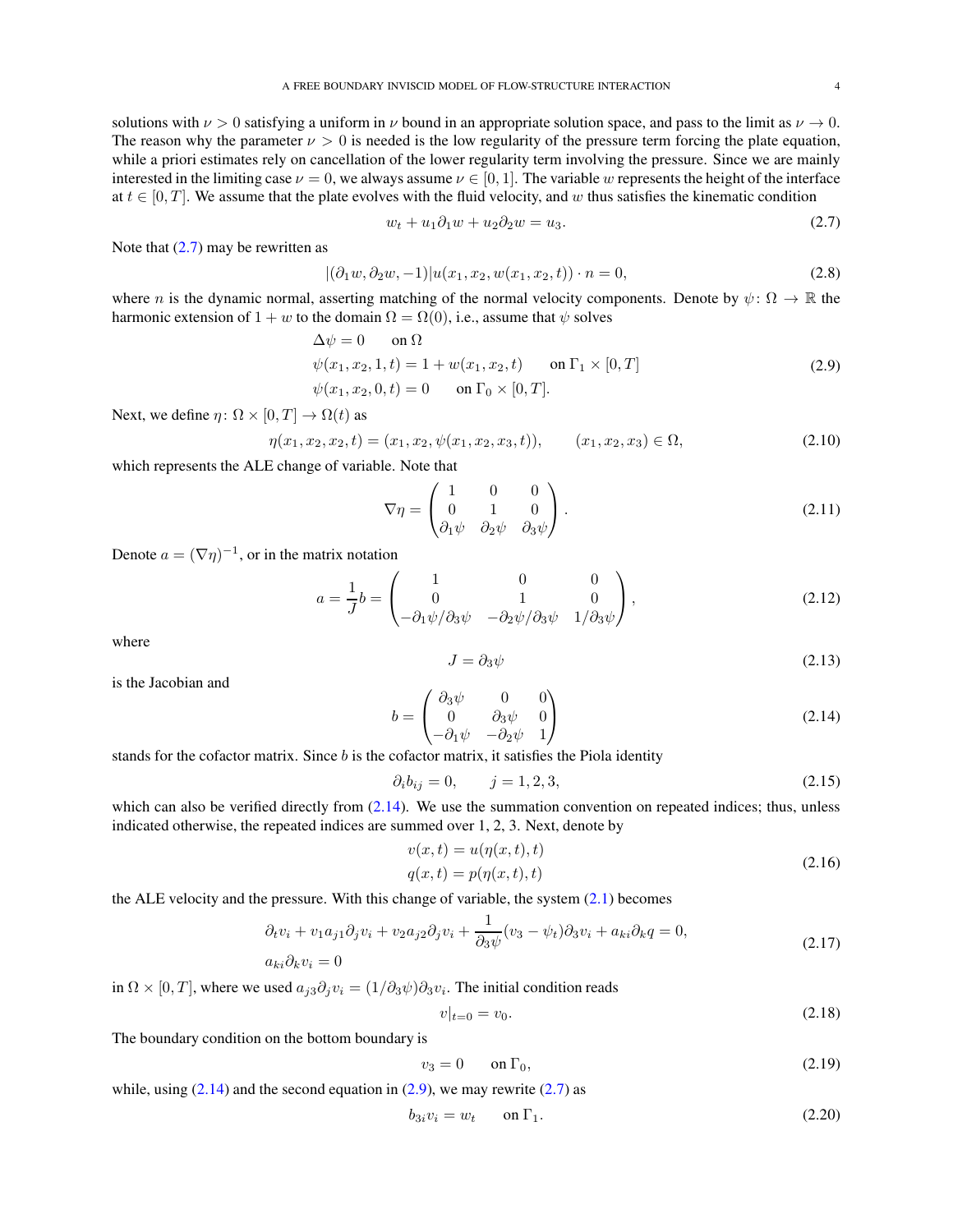On the other hand, the plate equation  $(2.5)$  simply reads

$$
w_{tt} + \Delta_2^2 w - \nu \Delta_2 w_t = q,\tag{2.21}
$$

where the pressure is normalized by the condition

<span id="page-4-5"></span><span id="page-4-3"></span><span id="page-4-2"></span>
$$
\int_{\Gamma_1} q = 0,\tag{2.22}
$$

for all  $t \in [0, T]$ .

The next theorem, asserting the a priori estimates for the local existence for the flow-structure problem  $(2.17)$ – [\(2.21\)](#page-4-2), is the main result of the paper.

<span id="page-4-0"></span>THEOREM 2.1. *(A priori estimates for existence) Let*  $0 \le \nu \le 1$ . Assume that  $(v, w)$  is a  $C^{\infty}$  solution on an *interval*  $[0, T]$  *with* 

$$
||v_0||_{H^{2.5+\delta}}, ||w_1||_{H^{2+\delta}(\Gamma_1)} \le M,\tag{2.23}
$$

*where*  $M \geq 1$  *and*  $\delta > 0$ *. Then* v*,* w*,*  $\psi$ *, and* a *satisfy* 

$$
||v||_{H^{2.5+\delta}}, ||w||_{H^{4+\delta}(\Gamma_1)}, ||w_t||_{H^{2+\delta}(\Gamma_1)}, ||\psi||_{H^{4.5+\delta}}, ||\psi_t||_{H^{2.5+\delta}}, ||a||_{H^{3.5+\delta}} \le C_0 M, \qquad t \in [0, T_0], \tag{2.24}
$$

*with*

<span id="page-4-10"></span><span id="page-4-4"></span>
$$
\nu^{1/2} \|w_t\|_{L^2 H^{3+\delta}(\Gamma_1 \times [0, T_0])} \le C_0 M \tag{2.25}
$$

*and*

$$
||v_t||_{H^{1.5+\delta}}, ||w_{tt}||_{H^{\delta}(\Gamma_1)}, ||q||_{H^{1.5+\delta}} \le K, \qquad t \in [0, T_0],
$$
\n(2.26)

*where*  $C_0 > 0$  *is a constant,* K and  $T_0$  *are constants depending on* M. In particular,  $C_0$ , K, and  $T_0$  *do not depend on* ν*.*

The parameter  $\delta > 0$ , which does not have to be small, is fixed throughout; in particular, we allow all the constants to depend on  $\delta$  without mention. All the results in this paper also apply when  $\nu \geq 1$  with the constants depending on  $\nu$ . The proof of Theorem [2.1](#page-4-0) is provided in Section [3.](#page-5-0)

Next, we assert the uniqueness of solutions in Theorem [2.1.](#page-4-0) For this, we need slightly more regular solutions; namely, we need to assume  $\delta \geq 0.5$ .

<span id="page-4-6"></span>THEOREM 2.2. *(Uniqueness) Let*  $0 \le \nu \le 1$  *and*  $\delta \ge 0.5$ *. Assume that two solutions*  $(u, w)$  *and*  $(\tilde{u}, \tilde{w})$  *satisfy the regularity*  $(2.24)$ – $(2.26)$  *for some*  $T > 0$  *and* 

$$
(v(0), w(0)) = (\tilde{v}(0), \tilde{w}(0)).
$$
\n(2.27)

*Then*  $(u, v)$  *and*  $(\tilde{u}, \tilde{v})$  *agree on*  $[0, T]$ *.* 

The theorem is proven in Section [5.](#page-18-0)

Next, we assert the local existence with initial data  $(v_0, w_1)$  in  $H^m(\Omega) \times H^{m-0.5}$  where  $m \geq 3$  is not necessarily an integer.

<span id="page-4-1"></span>THEOREM 2.3. *(Local existence) Let*  $0 \le \nu \le 1$ . Assume that initial data

$$
(v_0, w_1) \in H^{2.5+\delta} \times H^{2+\delta}(\Gamma_1),
$$

*where*  $\delta \geq 0.5$ *, satisfy the compatibility conditions* 

<span id="page-4-7"></span>
$$
v_0 \cdot N|_{\Gamma_1} = w_1 \tag{2.28}
$$

*and*

$$
v_0 \cdot N|_{\Gamma_0} = 0 \tag{2.29}
$$

*with*

<span id="page-4-8"></span>
$$
\operatorname{div} v_0 = 0 \qquad \text{in } \Omega,\tag{2.30}
$$

*and*

<span id="page-4-9"></span>
$$
\int_{\Gamma_1} w_1 = 0. \tag{2.31}
$$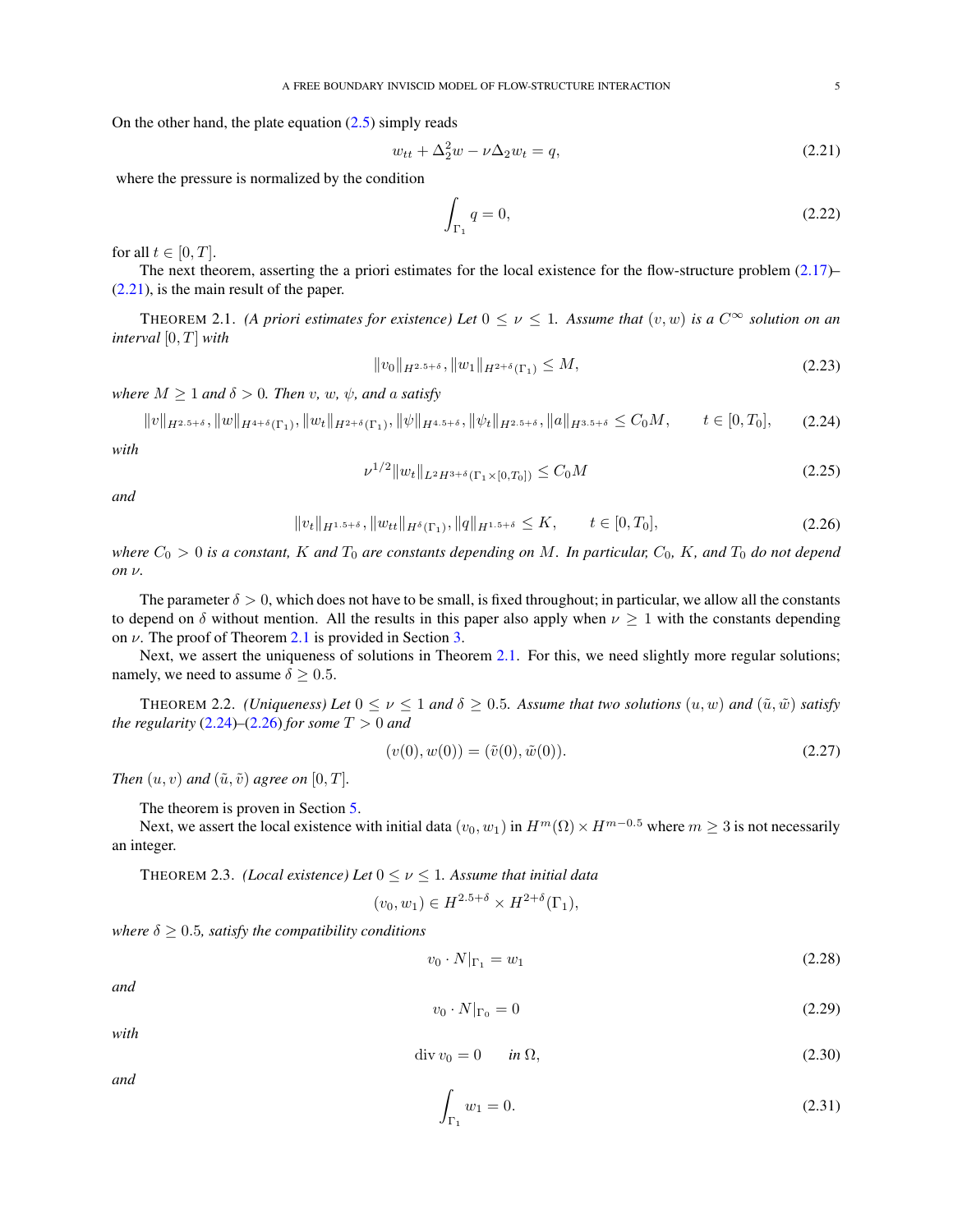*Then there exists a unique local-in-time solution*  $(v, q, w, w_t)$  *to the Euler-plate system* [\(2.17\)](#page-3-3)–[\(2.21\)](#page-4-2) *with the initial data*  $(v_0, w_1)$  *such that* 

$$
v \in L^{\infty}([0, T]; H^{2.5+\delta}(\Omega)) \cap C([0, T]; H^{0.5+\delta}(\Omega)),
$$
  
\n
$$
v_t \in L^{\infty}([0, T]; H^{0.5+\delta}(\Omega)),
$$
  
\n
$$
q \in L^{\infty}([0, T]; H^{1.5+\delta}(\Omega)),
$$
  
\n
$$
w \in L^{\infty}([0, T]; H^{4+\delta}(\Gamma_1)),
$$
  
\n
$$
w_t \in L^{\infty}([0, T]; H^{2+\delta}(\Gamma_1)),
$$
  
\n(2.32)

*for some time* T > 0 *depending on the size of the initial data.*

<span id="page-5-0"></span>The theorem is proven in Section [6](#page-22-0) below. Note that  $(2.32)_1$  self-improves to  $v \in C([0, T]; H^{2.5+\delta_0}(\Omega))$  for any  $\delta_0 < \delta$ .

### <span id="page-5-3"></span>3. A priori bounds

This section is devoted to establishing the a priori bounds for the Euler-plate system.

<span id="page-5-1"></span>3.1. Basic properties of the coefficient matrix  $a$ , the cofactor matrix  $b$ , and the Jacobian  $J$ . Note that, by multiplying the equation [\(2.17\)](#page-3-3)<sub>2</sub> with J and integrating it over  $\Omega$ , while using [\(2.19\)](#page-3-4) and the Piola identity [\(2.15\)](#page-3-5), we get  $\int_{\Gamma_1} b_{3i}v_i = 0$ , which in turn, by [\(2.20\)](#page-3-6), implies

<span id="page-5-11"></span>
$$
\int_{\Gamma_1} w_t = 0. \tag{3.1}
$$

Also, since  $a = (\nabla \eta)^{-1}$ , we have

<span id="page-5-8"></span><span id="page-5-6"></span>
$$
a_t = -a\nabla \eta_t a,\tag{3.2}
$$

where the right-hand side is understood as a product of three matrices. In the proof of the a priori estimates, we work on an interval of time  $[0, T]$  such that [\(2.24\)](#page-4-3) holds, where  $C_0$  is a fixed constant determined in the Gronwall argument below.

<span id="page-5-2"></span>LEMMA 3.1. Let  $\epsilon \in (0, 1/2]$ . Assume that

$$
||v||_{H^{2.5+\delta}}, ||w||_{H^{4+\delta}(\Gamma_1)}, ||w_t||_{H^{2+\delta}(\Gamma_1)} \leq C_0M, \qquad t \in [0, T_0],
$$
\n(3.3)

*where*  $M \geq 1$  *is as in the statement of Theorem [2.1.](#page-4-0) Then we have* 

<span id="page-5-4"></span>
$$
||a - I||_{H^{1.5+\delta}}, ||b - I||_{H^{1.5+\delta}}, ||J - 1||_{H^{1.5+\delta}} \le \epsilon, \qquad t \in [0, T_0]
$$
\n(3.4)

*and*

<span id="page-5-5"></span>
$$
||J - 1||_{L^{\infty}} \le \epsilon, \qquad t \in [0, T_0], \tag{3.5}
$$

*where*  $T_0$  *satisfies* 

$$
0
$$

*and*  $C$  *depends on*  $C_0$ *.* 

Note that, by  $(3.4)$ , we also have

$$
||a - I||_{L^{\infty}}, ||b - I||_{L^{\infty}} \lesssim \epsilon, \qquad t \in [0, T_0],
$$

while  $(3.5)$  gives

<span id="page-5-7"></span>
$$
\frac{1}{2} \le J \le \frac{3}{2}, \qquad t \in [0, T_0]; \tag{3.6}
$$

in particular,  $J = \partial_3 \psi$  is positive and stays away from 0. The pressure estimates require  $\epsilon \leq 1/C$ , where C is a constant, while we need  $\epsilon \leq 1/CM$  when concluding the a priori estimates in Section [3.5](#page-16-0) below. Therefore, we fix

<span id="page-5-9"></span>
$$
\epsilon = \frac{1}{CM},\tag{3.7}
$$

where we assumed for convenience  $M \geq 1$  and work with

<span id="page-5-10"></span>
$$
T_0 = \frac{1}{CM^4},\tag{3.8}
$$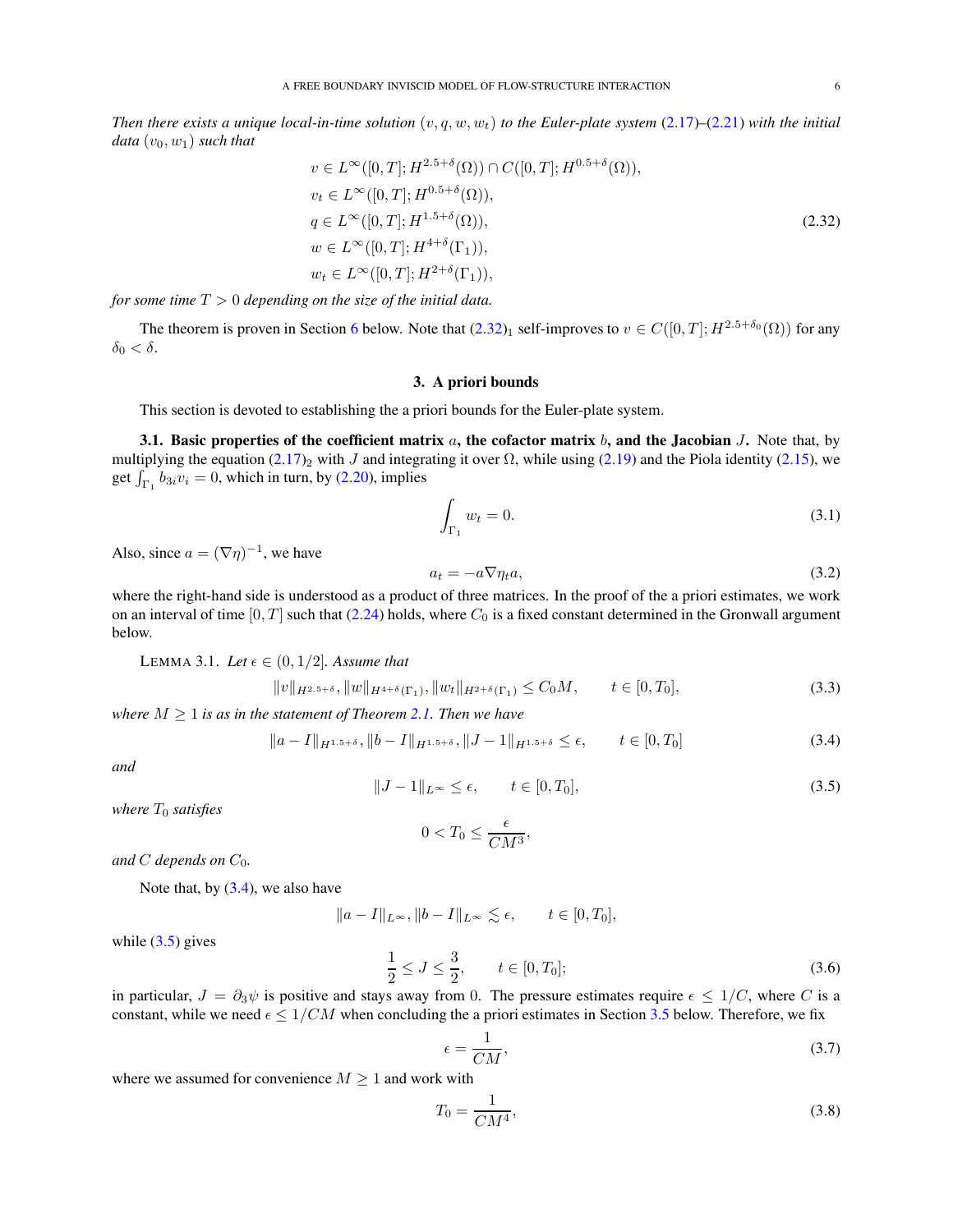where C is a sufficiently large constant. The symbol  $C \geq 1$  denotes a sufficiently large constant, which may change from inequality to inequality. Also, we write  $A \leq B$  when  $A \leq CB$  for a constant C.

Before the proof, note that by the definitions of  $\psi$  and  $\eta$  in [\(2.9\)](#page-3-2) and [\(2.10\)](#page-3-7) we have

<span id="page-6-2"></span>
$$
\|\eta\|_{H^{4.5+\delta}} \lesssim \|\psi\|_{H^{4.5+\delta}} \lesssim \|w\|_{H^{4+\delta}(\Gamma_1)}\tag{3.9}
$$

and

<span id="page-6-5"></span>
$$
\|\eta_t\|_{H^{2.5+\delta}} \lesssim \|\psi_t\|_{H^{2.5+\delta}} \lesssim \|w_t\|_{H^{2+\delta}(\Gamma_1)},\tag{3.10}
$$

and both far right sides are bounded by constant multiples of M.

Also, we have

$$
||J||_{H^{3.5+\delta}} = ||\partial_3 \psi||_{H^{3.5+\delta}} \lesssim ||\psi||_{H^{4.5+\delta}} \lesssim ||w||_{H^{4+\delta}(\Gamma_1)}
$$
(3.11)

and

<span id="page-6-3"></span>
$$
||J_t||_{H^{1.5+\delta}} \lesssim ||\psi_t||_{H^{2.5+\delta}} \lesssim ||\eta_t||_{H^{2.5+\delta}} \lesssim ||w_t||_{H^{2+\delta}(\Gamma_1)},
$$
\n(3.12)

with both right sides bounded by a constant multiple of M.

PROOF OF LEMMA  $3.1$ . By  $(3.2)$ , we have

$$
||a - I||_{H^{1.5 + \delta}} \lesssim \left\| \int_0^t a \nabla \eta_t a \, ds \right\|_{H^{1.5 + \delta}} \lesssim T_0 M^3,
$$

where we used [\(3.9\)](#page-6-2) and [\(3.12\)](#page-6-3). Now we only need to choose  $T_0 \le \epsilon / CM^3$ , where C is a sufficiently large constant, and the bound on the first term in  $(3.4)$  is established. Similarly, we have

$$
||J-1||_{H^{1.5+\delta}} \lesssim \left\| \int_0^t J_t ds \right\|_{H^{1.5+\delta}} \lesssim MT_0.
$$

The bound for  $||b-I||_{H^{1.5+\delta}}$  follows immediately from those on  $||a-I||_{H^{1.5+\delta}}$  and  $||J-1||_{H^{1.5+\delta}}$  by using  $b = Ja$ .  $\Box$ 

As pointed out above, the value of  $\epsilon$  in Lemma [3.1](#page-5-2) is fixed in the pressure estimates and then further restricted in the conclusion of a priori bounds in Section [3.5.](#page-16-0)

Note that by the definitions of  $a$  and  $b$  in the beginning of Section [2,](#page-2-0) we have

<span id="page-6-6"></span>
$$
||a||_{H^{3.5+\delta}}, ||b||_{H^{3.5+\delta}} \le P(||w||_{H^{4+\delta}(\Gamma_1)})
$$
\n(3.13)

and

<span id="page-6-8"></span>
$$
||a_t||_{H^{1.5+\delta}}, ||b_t||_{H^{1.5+\delta}} \le P(||w||_{H^{4+\delta}(\Gamma_1)}, ||w_t||_{H^{2+\delta}(\Gamma_1)}).
$$
\n(3.14)

Above and in the sequel, the symbol  $P$  denotes a generic polynomial of its arguments. It is assumed to be nonnegative and is allowed to change from inequality to inequality.

### <span id="page-6-0"></span>3.2. The tangential estimate. Denote

<span id="page-6-7"></span><span id="page-6-4"></span>
$$
\Lambda = (I - \Delta_2)^{1/2},\tag{3.15}
$$

where  $\Delta_2$  denotes the Laplacian in  $x_1$  and  $x_2$  variables. The purpose of this section is to obtain the following a priori estimate.

<span id="page-6-1"></span>LEMMA 3.2. *Under the assumptions of Theorem [2.1,](#page-4-0) we have*

$$
\|\Lambda^{4+\delta}w\|_{L^{2}(\Gamma_{1})}^{2} + \|\Lambda^{2+\delta}w_{t}\|_{L^{2}(\Gamma_{1})}^{2} + \nu \int_{0}^{t} \|\nabla_{2}\Lambda^{2+\delta}w_{t}\|_{L^{2}(\Gamma_{1})}^{2} ds \n\lesssim \|w_{t}(0)\|_{H^{2+\delta}(\Gamma_{1})}^{2} + \|v(0)\|_{H^{2.5+\delta}}^{2} + \|v\|_{L^{2}}^{1/(2.5+\delta)} \|v\|_{H^{2.5+\delta}}^{(4+2\delta)/(2.5+\delta)} \n+ \int_{0}^{t} P(\|v\|_{H^{2.5+\delta}}, \|q\|_{H^{1.5+\delta}}, \|w\|_{H^{4+\delta}(\Gamma_{1})}, \|w_{t}\|_{H^{2+\delta}(\Gamma_{1})}) ds,
$$
\n(3.16)

*for*  $t \in [0, T_0]$ *.*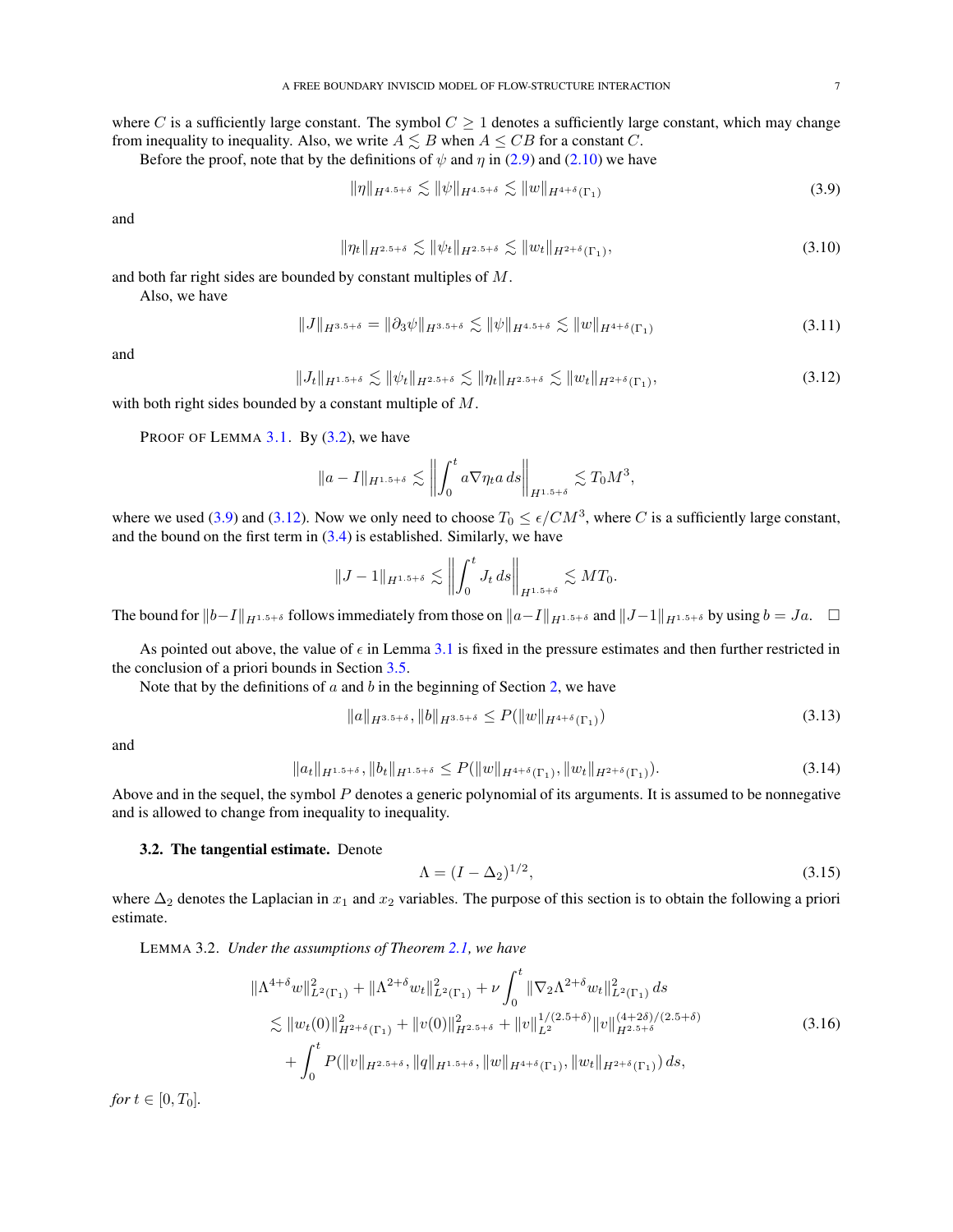PROOF OF LEMMA [3.2.](#page-6-1) Assume that [\(2.23\)](#page-4-5) holds. We test the plate equation [\(2.21\)](#page-4-2) with  $\Lambda^{2(2+\delta)}w_t$ , obtaining

<span id="page-7-1"></span>
$$
\frac{1}{2}\frac{d}{dt}\left(\|\Delta_2\Lambda^{2+\delta}w\|_{L^2(\Gamma_1)}^2 + \|\Lambda^{2+\delta}w_t\|_{L^2(\Gamma_1)}^2\right) + \nu\|\nabla_2\Lambda^{2+\delta}w_t\|_{L^2(\Gamma_1)}^2 = \int_{\Gamma_1} q\Lambda^{2(2+\delta)}w_t.
$$
 (3.17)

Integrating in time leads to

$$
\frac{1}{2} \|\Delta_2 \Lambda^{2+\delta} w\|_{L^2(\Gamma_1)}^2 + \frac{1}{2} \|\Lambda^{2+\delta} w_t\|_{L^2(\Gamma_1)}^2 + \nu \int_0^t \|\nabla_2 \Lambda^{2+\delta} w_t\|_{L^2(\Gamma_1)}^2 ds
$$
\n
$$
= \frac{1}{2} \|\Lambda^{2+\delta} w_t(0)\|_{L^2(\Gamma_1)}^2 + \int_0^t \int_{\Gamma_1} q \Lambda^{2(2+\delta)} w_t,
$$
\n(3.18)

where we also used  $w(0) = 0$ . Note that, by [\(2.4\)](#page-2-3), the boundary condition on  $\Gamma_0$  reads

<span id="page-7-8"></span><span id="page-7-7"></span><span id="page-7-2"></span><span id="page-7-0"></span>
$$
v \cdot N = 0 \qquad \text{on } \Gamma_0. \tag{3.19}
$$

To obtain [\(3.16\)](#page-6-4), we claim that

$$
\frac{1}{2} \int J\Lambda^{1.5+\delta} v_i \Lambda^{2.5+\delta} v_i \Big|_{t} - \frac{1}{2} \int J\Lambda^{1.5+\delta} v_i \Lambda^{2.5+\delta} v_i \Big|_{0}
$$
\n
$$
\leq - \int_0^t \int_{\Gamma_1} q \Lambda^{2(2+\delta)} w_t \, d\sigma \, ds + \int_0^t P(\|v\|_{H^{2.5+\delta}}, \|q\|_{H^{1.5+\delta}}, \|w\|_{H^{4+\delta}(\Gamma_1)}, \|w_t\|_{H^{2+\delta}(\Gamma_1)}) \, ds. \tag{3.20}
$$

After [\(3.20\)](#page-7-0) is established, we simply add [\(3.17\)](#page-7-1) and [\(3.20\)](#page-7-0); the high order terms containing the pressure q cancel and  $(3.16)$  follows; note that the negative of the first term on the left-hand side of  $(3.20)$  is estimated by the third term on the right-hand side of  $(3.16)$  (see  $(3.32)$  below). To prove  $(3.20)$ , we first claim

$$
\frac{1}{2}\frac{d}{dt}\int J\Lambda^{1.5+\delta}v_i\Lambda^{2.5+\delta}v_i = \frac{1}{2}\int J_t\Lambda^{1.5+\delta}v_i\Lambda^{2.5+\delta}v_i + \int J\Lambda^{1.5+\delta}\partial_t v_i\Lambda^{2.5+\delta}v_i + \bar{I},\tag{3.21}
$$

where

<span id="page-7-3"></span>
$$
\bar{I} \le P(\|v\|_{H^{2.5+\delta}}, \|q\|_{H^{1.5+\delta}}, \|w\|_{H^{4+\delta}(\Gamma_1)}, \|w_t\|_{H^{2+\delta}(\Gamma_1)}).
$$
\n(3.22)

To show  $(3.21)$ – $(3.22)$ , first observe that, by the product rule,  $(3.21)$  holds with

<span id="page-7-9"></span><span id="page-7-4"></span>
$$
\bar{I} = \frac{1}{2} \int J \Lambda^{1.5 + \delta} v_i \Lambda^{2.5 + \delta} \partial_t v_i - \frac{1}{2} \int J \Lambda^{1.5 + \delta} \partial_t v_i \Lambda^{2.5 + \delta} v_i.
$$
 (3.23)

In order to show that  $(3.23)$  has a commutator form, we rewrite

$$
\bar{I} = \frac{1}{2} \int \left( \Lambda^2 (J \Lambda^{1.5 + \delta} v_i) - \Lambda (J \Lambda^{2.5 + \delta} v_i) \right) \Lambda^{0.5 + \delta} \partial_t v_i
$$
\n
$$
= \frac{1}{2} \int \left( \Lambda^2 (J \Lambda^{1.5 + \delta} v_i) - J \Lambda^{3.5 + \delta} v_i \right) \Lambda^{0.5 + \delta} \partial_t v_i + \frac{1}{2} \int \left( J \Lambda^{3.5 + \delta} v_i - \Lambda (J \Lambda^{2.5 + \delta} v_i) \right) \Lambda^{0.5 + \delta} \partial_t v_i
$$
\n
$$
\lesssim \|J\|_{H^3} \|v\|_{H^{2.5 + \delta}} \|v_t\|_{H^{0.5 + \delta}} \le P(\|v\|_{H^{2.5 + \delta}}, \|q\|_{H^{1.5 + \delta}}, \|w\|_{H^{4 + \delta}(\Gamma_1)}, \|w_t\|_{H^{2 + \delta}(\Gamma_1)}),
$$
\n(3.24)

where in the last inequality, we bounded  $v_t$  in terms of v and q directly from  $(2.17)_1$  $(2.17)_1$  as

$$
||v_t||_{H^{0.5+\delta}} \lesssim ||v||_{H^{1.5+\delta}} ||a||_{H^{1.5+\delta}} ||\nabla v||_{H^{0.5+\delta}} + (||v||_{H^{1.5+\delta}} + ||\psi_t||_{H^{1.5+\delta}}) ||\nabla v||_{H^{0.5+\delta}} + ||a||_{H^{1.5+\delta}} ||q||_{H^{1.5+\delta}} \leq P(||v||_{H^{2.5+\delta}}, ||q||_{H^{1.5+\delta}}, ||w||_{H^{4+\delta}(\Gamma_1)}, ||w_t||_{H^{2+\delta}(\Gamma_1)}).
$$
\n(3.25)

Thus  $(3.21)$ , with the estimate  $(3.22)$ , is established.

Note that the equations  $(2.17)$  may be rewritten as

<span id="page-7-6"></span><span id="page-7-5"></span>
$$
J\partial_t v_i + v_1 b_{j1} \partial_j v_i + v_2 b_{j2} \partial_j v_i + (v_3 - \psi_t) \partial_3 v_i + b_{ki} \partial_k q = 0,
$$
  
\n
$$
b_{ki} \partial_k v_i = 0.
$$
\n(3.26)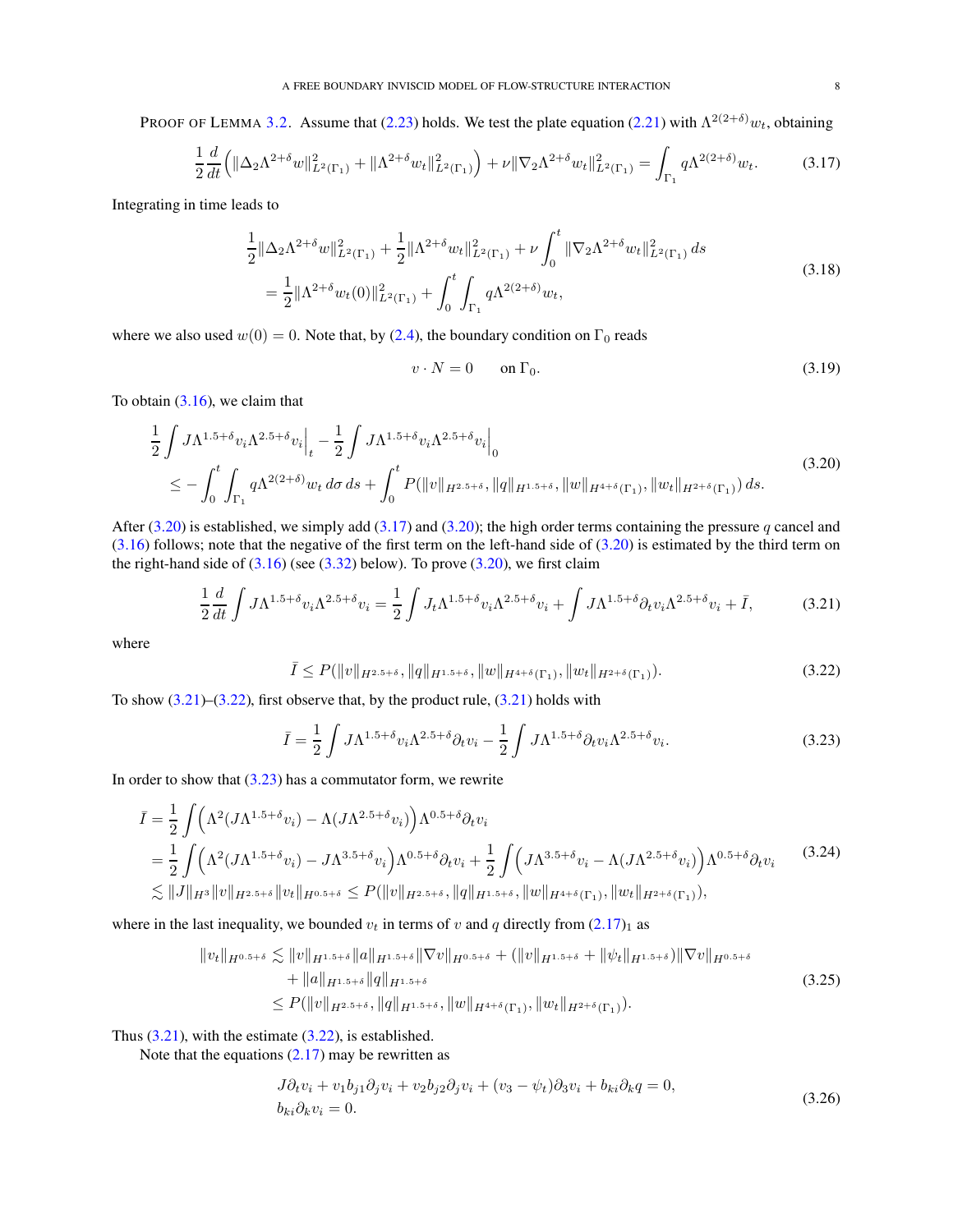Using  $(3.26)<sub>1</sub>$  $(3.26)<sub>1</sub>$  in the second term of  $(3.21)$ , we obtain

$$
\frac{1}{2} \frac{d}{dt} \int J \Lambda^{1.5+\delta} v_i \Lambda^{2.5+\delta} v_i \n= \frac{1}{2} \int J_t \Lambda^{1.5+\delta} v_i \Lambda^{2.5+\delta} v_i + \int \Big( J \Lambda^{1.5+\delta} (\partial_t v_i) - \Lambda^{1.5+\delta} (J \partial_t v_i) \Big) \Lambda^{2.5+\delta} v_i \n- \sum_{m=1}^2 \int \Lambda^{1.5+\delta} (v_m b_{jm} \partial_j v_i) \Lambda^{2.5+\delta} v_i - \int \Lambda^{1.5+\delta} ((v_3 - \psi_t) \partial_3 v_i) \Lambda^{2.5+\delta} v_i \n- \int \Lambda^{2+\delta} (b_{ki} \partial_k q) \Lambda^{2+\delta} v_i + \bar{I} \n= I_1 + I_2 + I_3 + I_4 + I_5 + \bar{I}.
$$
\n(3.27)

Above and in the sequel, unless indicated otherwise, all integrals and norms are assumed to be over  $\Omega$ . For the first two terms, we have

$$
I_{1} + I_{2} \lesssim ||J_{t}||_{L^{\infty}}||v||_{H^{1.5+\delta}}||v||_{H^{2.5+\delta}} + ||\Lambda^{1.5+\delta}J||_{L^{6}}||v_{t}||_{L^{3}}||\Lambda^{2.5+\delta}v||_{L^{2}} + ||\Lambda J||_{L^{\infty}}||\Lambda^{0.5+\delta}v_{t}||_{L^{2}}||\Lambda^{2.5+\delta}v||_{L^{2}}\lesssim ||J_{t}||_{H^{1.5+\delta}}||v||_{H^{1.5+\delta}}||v||_{H^{2.5+\delta}} + ||J||_{H^{2.5+\delta}}||v_{t}||_{H^{0.5}}||v||_{H^{2.5+\delta}} + ||J||_{H^{2.5+\delta}}||v_{t}||_{H^{0.5+\delta}}||v||_{H^{2.5+\delta}}\leq P(||v||_{H^{2.5+\delta}}, ||v_{t}||_{H^{0.5+\delta}}, ||w||_{H^{4+\delta}(\Gamma_{1})}, ||w_{t}||_{H^{2+\delta}(\Gamma_{1})})\leq P(||v||_{H^{2.5+\delta}}, ||q||_{H^{1.5+\delta}}, ||w||_{H^{4+\delta}(\Gamma_{1})}, ||w_{t}||_{H^{2+\delta}(\Gamma_{1})}),
$$

where we used [\(3.11\)](#page-6-5) and [\(3.12\)](#page-6-3) in the third inequality and [\(3.25\)](#page-7-6) in the fourth. For  $I_3$ , we write

$$
I_3 \lesssim ||v_m b_{jm} \partial_j v_i||_{H^{1.5+\delta}} ||v||_{H^{2.5+\delta}} \lesssim ||v||_{H^{2.5+\delta}}^3 ||b||_{H^{3.5+\delta}} \leq P(||v||_{H^{2.5+\delta}}, ||w||_{H^{4+\delta}(\Gamma_1)}),
$$

by [\(3.13\)](#page-6-6). In the last step, we used the multiplicative Sobolev inequality

<span id="page-8-2"></span><span id="page-8-0"></span>
$$
\|abc\|_{H^k} \lesssim \|a\|_{H^l} \|b\|_{H^m} \|c\|_{H^n},\tag{3.28}
$$

where  $l, m, n \ge k \ge 0$ , which holds when  $l + m + n > 3 + k$  or when  $l + m + n = 3 + k$  and at least two of the parameters  $l, m, n$  are strictly greater than  $k$ . Next, we treat  $I_4$  similarly to  $I_3$  and write

$$
I_4 \lesssim \| (v_3 - \psi_t) \partial_3 v \|_{H^{1.5+\delta}} \| v \|_{H^{2.5+\delta}} \lesssim \| v_3 \partial_3 v \|_{H^{1.5+\delta}} \| v \|_{H^{2.5+\delta}} + \| \partial_t \eta_3 \partial_3 v \|_{H^{1.5+\delta}} \| v \|_{H^{2.5+\delta}} \lesssim \| v \|_{H^{2.5+\delta}}^3 + \| \eta_t \|_{H^{2.5+\delta}} \| v \|_{H^{2.5+\delta}}^2 \leq P(\| v \|_{H^{2.5+\delta}}, \| w_t \|_{H^{2+\delta}(\Gamma_1)}),
$$

where we used [\(3.28\)](#page-8-0), and a similar multiplicative Sobolev inequality for two factors

<span id="page-8-3"></span><span id="page-8-1"></span>
$$
|ab||_{H^k} \lesssim ||a||_{H^l} ||b||_{H^m},
$$

where either  $l, m \ge k$  and  $l + m > k + 1.5$  or  $l, m > k \ge 0$  and  $l + m = k + 1.5$ . Finally, we treat the pressure term  $I_5$ , for which we use integration by parts in  $x_k$  to rewrite it as

$$
I_5 = -\int \Lambda^{2+\delta} (b_{ki} \partial_k q) \Lambda^{2+\delta} v_i = \int \Lambda^{2+\delta} (b_{ki} q) \Lambda^{2+\delta} \partial_k v_i - \int_{\Gamma_1} \Lambda^{2+\delta} (b_{3i} q) \Lambda^{2+\delta} v_i
$$
  
= 
$$
\int \Lambda^{1.5+\delta} (b_{ki} q) \Lambda^{2.5+\delta} \partial_k v_i - \int_{\Gamma_1} \Lambda^{2+\delta} (b_{3i} q) \Lambda^{2+\delta} v_i
$$
  
=  $I_{51} + I_{52}$ , (3.29)

where we used the Piola identity [\(2.15\)](#page-3-5) and  $N = (0, 0, 1)$  on  $\Gamma_1$ . Note that the boundary integral over  $\Gamma_0$  vanishes since

$$
\int_{\Gamma_0} \Lambda^{2+\delta}(b_{ki}q)\Lambda^{2+\delta}v_iN_k = \int_{\Gamma_0} \Lambda^{2+\delta}(b_{3i}q)\Lambda^{2+\delta}v_i = \int_{\Gamma_0} \Lambda^{2+\delta}(b_{33}q)\Lambda^{2+\delta}v_3 = 0,
$$

where we used  $(2.14)$  and  $(2.9)$ <sub>3</sub> in the second step, and  $(3.19)$  in the third. For the first term in  $(3.29)$ , we have

$$
I_{51} = \int b_{ki} \Lambda^{1.5 + \delta} q \Lambda^{2.5 + \delta} \partial_k v_i + \int \Big( \Lambda^{1.5 + \delta} (b_{ki} q) - b_{ki} \Lambda^{1.5 + \delta} q \Big) \Lambda^{2.5 + \delta} \partial_k v_i
$$
  
= 
$$
- \int \Big( \Lambda^{2.5 + \delta} \partial_k (b_{ki} v_i) - b_{ki} \Lambda^{2.5 + \delta} \partial_k v_i \Big) \Lambda^{1.5 + \delta} q + \int \Big( \Lambda^{1.5 + \delta} (b_{ki} q) - b_{ki} \Lambda^{1.5 + \delta} q \Big) \Lambda^{2.5 + \delta} \partial_k v_i
$$
(3.30)  
=  $I_{511} + I_{512}$ ,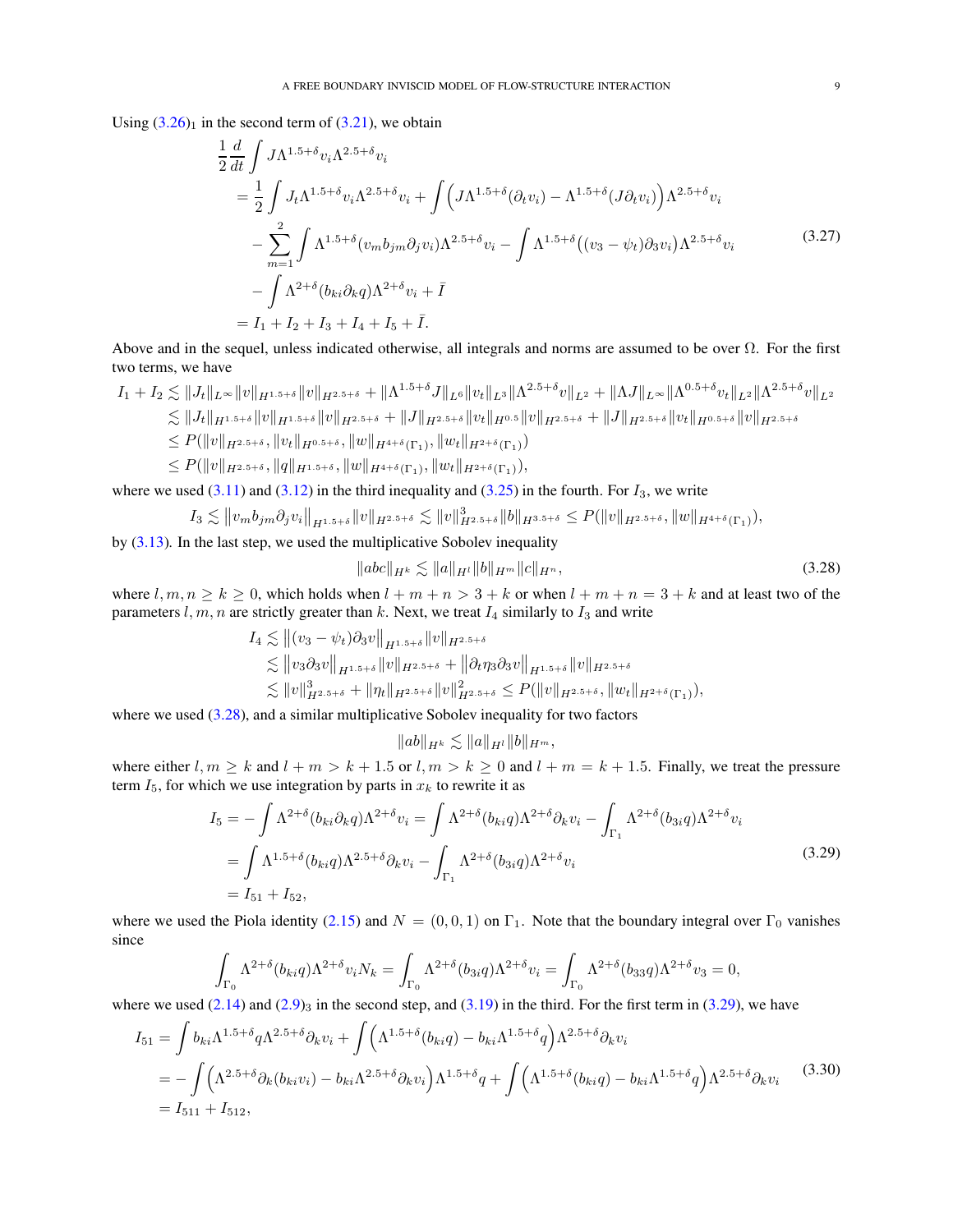where we used  $(3.26)_2$  $(3.26)_2$  and the Piola identity  $(2.15)$  in the second equality. For the first term, we use the Kato-Ponce commutator inequality to write

$$
I_{511} \lesssim \|b\|_{H^{3.5+\delta}} \|v\|_{L^{\infty}} \|q\|_{H^{1.5+\delta}} + \|b\|_{W^{1,\infty}} \|v\|_{H^{2.5+\delta}} \|q\|_{H^{1.5+\delta}} \leq P(\|v\|_{H^{2.5+\delta}}, \|w\|_{H^{4+\delta}(\Gamma_1)}, \|q\|_{H^{1.5+\delta}}).
$$

The term  $I_{512}$  cannot be treated with the Kato-Ponce inequality directly since v is not bounded in  $H^{3.5+\delta}$ . Instead, we use  $\Lambda^2 = I - \sum_{m=1}^2 \partial_m^2$ , by [\(3.15\)](#page-6-7), and write

$$
I_{512} = -\sum_{m=1}^{2} \int \partial_m \Big( \Lambda^{1.5+\delta}(b_{ki}q) - b_{ki}\Lambda^{1.5+\delta}q \Big) \Lambda^{0.5+\delta}\partial_m \partial_k v_i
$$
  
+ 
$$
\int \Big( \Lambda^{1.5+\delta}(b_{ki}q) - b_{ki}\Lambda^{1.5+\delta}q \Big) \Lambda^{0.5+\delta}\partial_k v_i
$$
  
= 
$$
-\sum_{m=1}^{2} \int \Big( \partial_m \Lambda^{1.5+\delta}(b_{ki}q) - b_{ki}\Lambda^{1.5+\delta}\partial_m q \Big) \partial_m \Lambda^{0.5+\delta}\partial_k v_i
$$
  
+ 
$$
\sum_{m=1}^{2} \int \partial_m b_{ki}\Lambda^{1.5+\delta}q \Lambda^{0.5+\delta}\partial_m \partial_k v_i + \int \Big( \Lambda^{1.5+\delta}(b_{ki}q) - b_{ki}\Lambda^{1.5+\delta}q \Big) \Lambda^{0.5+\delta}\partial_k v_i.
$$

The first term is bounded using the Kato-Ponce commutator estimate, while the second and the third terms are estimated directly. Thus,

$$
I_{512} \lesssim \|b\|_{H^{3+\delta}} \|q\|_{H^1} \|v\|_{H^{2.5+\delta}} + \|b\|_{H^{2.5+\delta}} \|q\|_{H^{1.5+\delta}} \|v\|_{H^{2.5+\delta}} \leq P(\|v\|_{H^{2.5+\delta}}, \|q\|_{H^{1.5+\delta}}, \|w\|_{H^{4+\delta}(\Gamma_1)}).
$$

The boundary term 
$$
I_{52}
$$
 may be rewritten as

$$
I_{52} = -\int_{\Gamma_1} \Lambda^{1+\delta} q \Lambda(b_{3i}\Lambda^{2+\delta} v_i) - \int_{\Gamma_1} \left( \Lambda^{2+\delta}(b_{3i}q) - b_{3i}\Lambda^{2+\delta}q \right) \Lambda^{2+\delta} v_i,
$$

which may be rewritten as

$$
I_{52} = -\int_{\Gamma_1} \Lambda^{1+\delta} q b_{3i} \Lambda^{3+\delta} v_i - \int_{\Gamma_1} \Lambda^{1+\delta} q \Big( \Lambda (b_{3i} \Lambda^{2+\delta} v_i) - b_{3i} \Lambda^{3+\delta} v_i \Big) - \int_{\Gamma_1} \Big( \Lambda^{2+\delta} (b_{3i}q) - b_{3i} \Lambda^{2+\delta} q \Big) \Lambda^{2+\delta} v_i
$$
  
\n
$$
= -\int_{\Gamma_1} \Lambda^{1+\delta} q \Lambda^{3+\delta} (b_{3i}v_i) + \int_{\Gamma_1} \Lambda^{1+\delta} q \Big( \Lambda^{3+\delta} (b_{3i}v_i) - b_{3i} \Lambda^{3+\delta} v_i \Big)
$$
  
\n
$$
- \int_{\Gamma_1} \Lambda^{1+\delta} q \Big( \Lambda (b_{3i} \Lambda^{2+\delta} v_i) - b_{3i} \Lambda^{3+\delta} v_i \Big) - \int_{\Gamma_1} \Big( \Lambda^{2+\delta} (b_{3i}q) - b_{3i} \Lambda^{2+\delta} q \Big) \Lambda^{2+\delta} v_i
$$
  
\n
$$
= I_{521} + I_{522} + I_{523} + I_{524}.
$$
\n(3.31)

The first term is the leading one and, using  $(2.20)$ , it may be rewritten as

<span id="page-9-0"></span>
$$
I_{521} = -\int_{\Gamma_1} \Lambda^{1+\delta} q \Lambda^{3+\delta} w_t = -\int_{\Gamma_1} q \Lambda^{2(2+\delta)} w_t,
$$

which cancels with the second term on the right-hand side of [\(3.18\)](#page-7-8) upon adding [\(3.27\)](#page-8-2), integrated in time, to [\(3.18\)](#page-7-8). The next three terms are commutators. For the first one, we have

$$
I_{522} \lesssim \| \Lambda^{1+\delta} q \|_{L^2(\Gamma_1)} \| \Lambda^{3+\delta} b \|_{L^2(\Gamma_1)} \| v \|_{L^{\infty}(\Gamma_1)} + \| \Lambda^{1+\delta} q \|_{L^2(\Gamma_1)} \| \Lambda b \|_{L^{\infty}(\Gamma_1)} \| \Lambda^{2+\delta} v \|_{L^2(\Gamma_1)}
$$
  
\n
$$
\lesssim \| q \|_{H^{1+\delta}(\Gamma_1)} \| b \|_{H^{3+\delta}(\Gamma_1)} \| v \|_{H^2(\Gamma_1)} + \| q \|_{H^{1+\delta}(\Gamma_1)} \| b \|_{H^{2+\delta}(\Gamma_1)} \| v \|_{H^{2+\delta}(\Gamma_1)}
$$
  
\n
$$
\le P(\| v \|_{H^{2.5+\delta}}, \| q \|_{H^{1.5+\delta}}, \| w \|_{H^{4+\delta}(\Gamma_1)}),
$$

using the trace inequalities. The second commutator term in  $(3.31)$  is estimated similarly as

$$
I_{523} \lesssim \|\Lambda^{1+\delta}q\|_{L^{2}(\Gamma_{1})}\|\Lambda b\|_{L^{\infty}(\Gamma_{1})}\|\Lambda^{2+\delta}v\|_{L^{2}(\Gamma_{1})} \lesssim \|q\|_{H^{1+\delta}(\Gamma_{1})}\|b\|_{H^{2+\delta}(\Gamma_{1})}\|v\|_{H^{2+\delta}(\Gamma_{1})}
$$
  

$$
\leq P(\|v\|_{H^{2.5+\delta}}, \|q\|_{H^{1.5+\delta}}, \|w\|_{H^{4+\delta}(\Gamma_{1})}),
$$

while for the last commutator term  $I_{524}$ , we have

$$
I_{524} \lesssim \|\Lambda^{2+\delta}b\|_{L^{2}(\Gamma_{1})} \|q\|_{L^{\infty}(\Gamma_{1})} \|\Lambda^{2+\delta}v\|_{L^{2}(\Gamma_{1})} + \|\Lambda b\|_{L^{\infty}(\Gamma_{1})} \|\Lambda^{1+\delta}q\|_{L^{2}(\Gamma_{1})} \|\Lambda^{2+\delta}v\|_{L^{2}(\Gamma_{1})}
$$
  
\n
$$
\lesssim \|b\|_{H^{2+\delta}(\Gamma_{1})} \|q\|_{H^{1+\delta}(\Gamma_{1})} \|v\|_{H^{2+\delta}(\Gamma_{1})} + \|b\|_{H^{2+\delta}(\Gamma_{1})} \|q\|_{H^{1+\delta}(\Gamma_{1})} \|v\|_{H^{2+\delta}(\Gamma_{1})}
$$
  
\n
$$
\leq P(\|v\|_{H^{2.5+\delta}}, \|q\|_{H^{1.5+\delta}}, \|w\|_{H^{4+\delta}(\Gamma_{1})}).
$$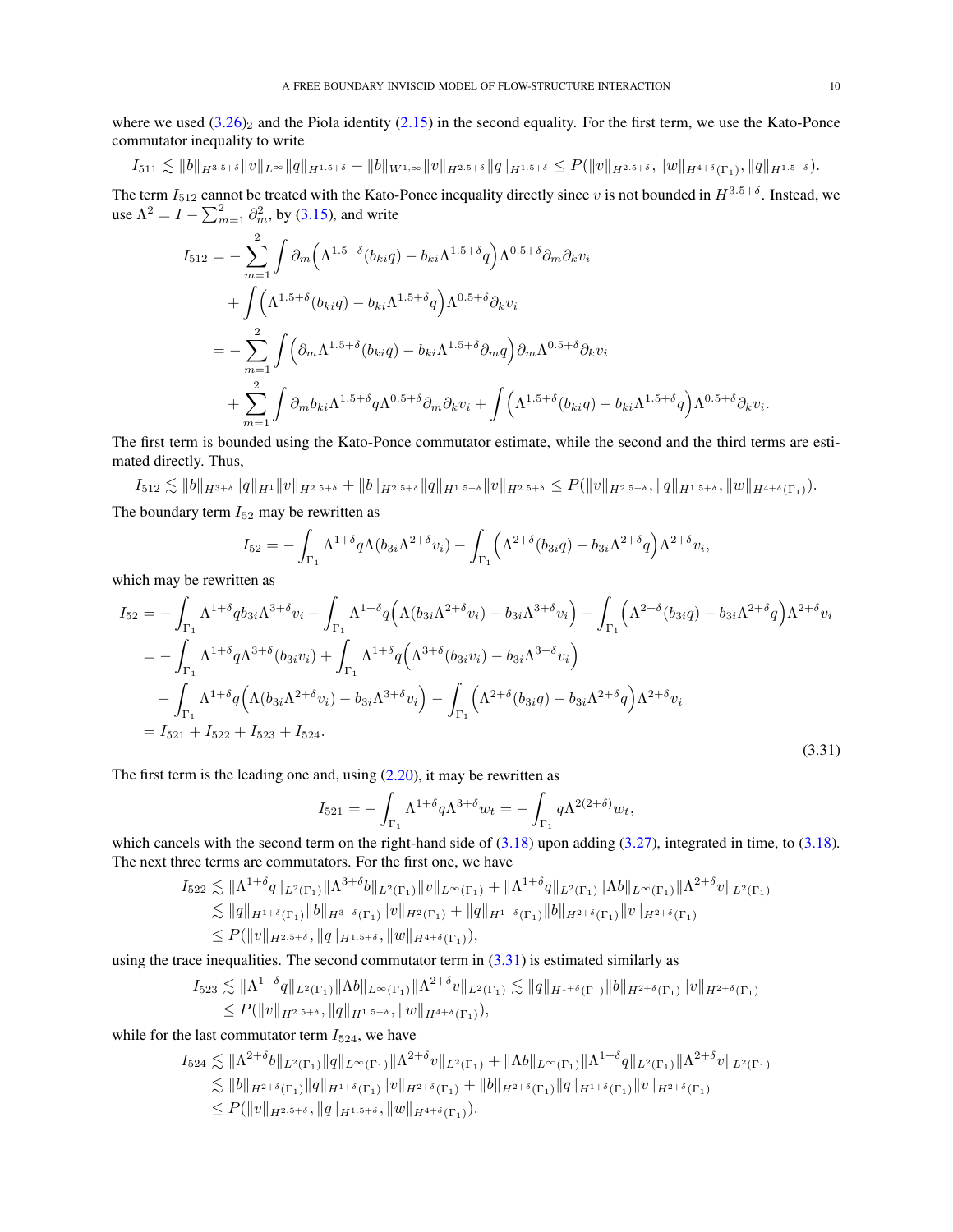Now, we add [\(3.18\)](#page-7-8) and [\(3.27\)](#page-8-2), integrated in time, with all the estimates above on the terms  $I_1$ ,  $I_2$ ,  $I_3$ ,  $I_4$ ,  $I_5$ , and  $\overline{I}$ obtaining

$$
\begin{split} \|\Delta_2\Lambda^{2+\delta}w\|_{L^2(\Gamma_1)}^2+\|\Lambda^{2+\delta}w_t\|_{L^2(\Gamma_1)}^2+\nu\int_0^t\|\nabla_2\Lambda^{2+\delta}w_t\|_{L^2(\Gamma_1)}^2\,ds\\ \lesssim \|\Lambda^{2+\delta}w_t(0)\|_{L^2(\Gamma_1)}^2-\int J\Lambda^{1.5+\delta}v\Lambda^{2.5+\delta}v+\int J\Lambda^{1.5+\delta}v_0\Lambda^{2.5+\delta}v_0\\ +\int_0^tP(\|v\|_{H^{2.5+\delta}},\|q\|_{H^{1.5+\delta}},\|w\|_{H^{4+\delta}(\Gamma_1)},\|w_t\|_{H^{2+\delta}(\Gamma_1)})\,ds. \end{split}
$$

Next, we estimate the second term on the right-hand side as

$$
-\int J\Lambda^{1.5+\delta}v_i\Lambda^{2.5+\delta}v_i \lesssim \|J\|_{L^{\infty}} \|\Lambda^{1.5+\delta}v\|_{L^2} \|\Lambda^{2.5+\delta}v\|_{L^2} \lesssim \|\Lambda^{1.5+\delta}v\|_{L^2} \|\Lambda^{2.5+\delta}v\|_{L^2}
$$
  

$$
\lesssim \|v\|_{L^2}^{1/(2.5+\delta)} \|v\|_{H^{2.5+\delta}}^{(4+2\delta)/(2.5+\delta)}.
$$
 (3.32)

Using the equality

<span id="page-10-2"></span>
$$
\Delta_2 \Lambda^{2+\delta} w = \Lambda^{2+\delta} w(0) - \Lambda^{4+\delta} w(t) + \int_0^t \Lambda^{2+\delta} w_t ds
$$

<span id="page-10-0"></span>on the first term on the left-hand side of  $(3.18)$ , we conclude the proof of  $(3.20)$ .

3.3. Pressure estimates. In this section, we prove the following pressure estimate.

<span id="page-10-1"></span>LEMMA 3.3. *Under the conditions of Theorem [2.1,](#page-4-0) we have*

<span id="page-10-8"></span><span id="page-10-5"></span><span id="page-10-4"></span><span id="page-10-3"></span>
$$
||q||_{H^{1.5+\delta}} \le P(||v||_{H^{2.5+\delta}}, ||w||_{H^{4+\delta}(\Gamma_1)}, ||w_t||_{H^{2+\delta}(\Gamma_1)}).
$$
\n(3.33)

Applying  $b_{ji}\partial_j$  to the Euler equations [\(2.17\)](#page-3-3)<sub>1</sub> and using the Piola identity [\(2.15\)](#page-3-5), we get

$$
\partial_j(b_{ji}a_{ki}\partial_k q) = -\partial_j(b_{ji}\partial_t v_i) - \partial_j\left(\sum_{m=1}^2 b_{ji}v_m a_{km}\partial_k v_i\right) - \partial_j(a_{ji}(v_3 - \psi_t)\partial_3 v_i),\tag{3.34}
$$

where we used  $b_{ji}/\partial_3\psi = a_{ji}$  in the last term. Recall that we use the summation convention over repeated indices unless indicated otherwise (as, for example, in [\(3.34\)](#page-10-3)). By  $\partial_j (b_{ji} \partial_t v_i) = -\partial_j (\partial_t b_{ji} v_i)$ , which follows from [\(3.26\)](#page-7-5)<sub>2</sub>, we get

$$
\partial_j (b_{ji} a_{ki} \partial_k q) = \partial_j (\partial_t b_{ji} v_i) - \partial_j \left( \sum_{m=1}^2 b_{ji} v_m a_{km} \partial_k v_i \right) - \partial_j (a_{ji} (v_3 - \psi_t) \partial_3 v_i) = \partial_j f_j \quad \text{in } \Omega. \tag{3.35}
$$

To obtain the boundary condition for the pressure on  $\Gamma_0 \cup \Gamma_1$ , we test [\(2.17\)](#page-3-3) with  $b_{3i}$  obtaining

$$
b_{3i}a_{ki}\partial_k q = -b_{3i}\partial_t v_i - b_{3i}v_1a_{j1}\partial_j v_i - b_{3i}v_2a_{j2}\partial_j v_i - a_{3i}(v_3 - \psi_t)\partial_3 v_i \quad \text{on } \Gamma_0 \cup \Gamma_1,
$$
 (3.36)

where we again employed  $b_{ji}/\partial_3\psi = a_{ji}$  in the last term. On  $\Gamma_1$ , we use [\(2.20\)](#page-3-6) and [\(2.21\)](#page-4-2) and rewrite the first term on the right-hand side of  $(3.36)$  by using  $(2.20)$  as

$$
-b_{3i}\partial_t v_i = -\partial_t(b_{3i}v_i) + \partial_t b_{3i}v_i = -w_{tt} + \partial_t b_{3i}v_i = \Delta_2^2 w - \nu \Delta_2 w_t - q + \partial_t b_{3i}v_i.
$$

Thus, on  $\Gamma_1$ , the boundary condition [\(3.36\)](#page-10-4) becomes a Robin boundary condition

$$
b_{3i}a_{ki}\partial_k q + q = \Delta_2^2 w - \nu \Delta_2 w_t + \partial_t b_{3i}v_i - b_{3i}v_1a_{j1}\partial_j v_i - b_{3i}v_2a_{j2}\partial_j v_i - a_{3i}(v_3 - \psi_t)\partial_3 v_i = g_1 \quad \text{on } \Gamma_1.
$$
\n(3.37)

On  $\Gamma_0$ , we have  $a = I$ , and then the first term on the right hand side of [\(3.36\)](#page-10-4) vanishes, and we get

<span id="page-10-7"></span><span id="page-10-6"></span>
$$
b_{3i}a_{ki}\partial_k q = -b_{3i}v_1a_{j1}\partial_j v_i - b_{3i}v_2a_{j2}\partial_j v_i - a_{3i}(v_3 - \psi_t)\partial_3 v_i = g_0 \quad \text{on } \Gamma_0.
$$
 (3.38)

The boundary value problem for the pressure can be simplified, as we show in Remark [3.5](#page-11-0) below. The form of the equations above suffices for the purpose of obtaining the a priori control, but it is adequate for the construction.

To estimate the pressure, we need the following statement on the elliptic regularity for the Robin/Neumann problem.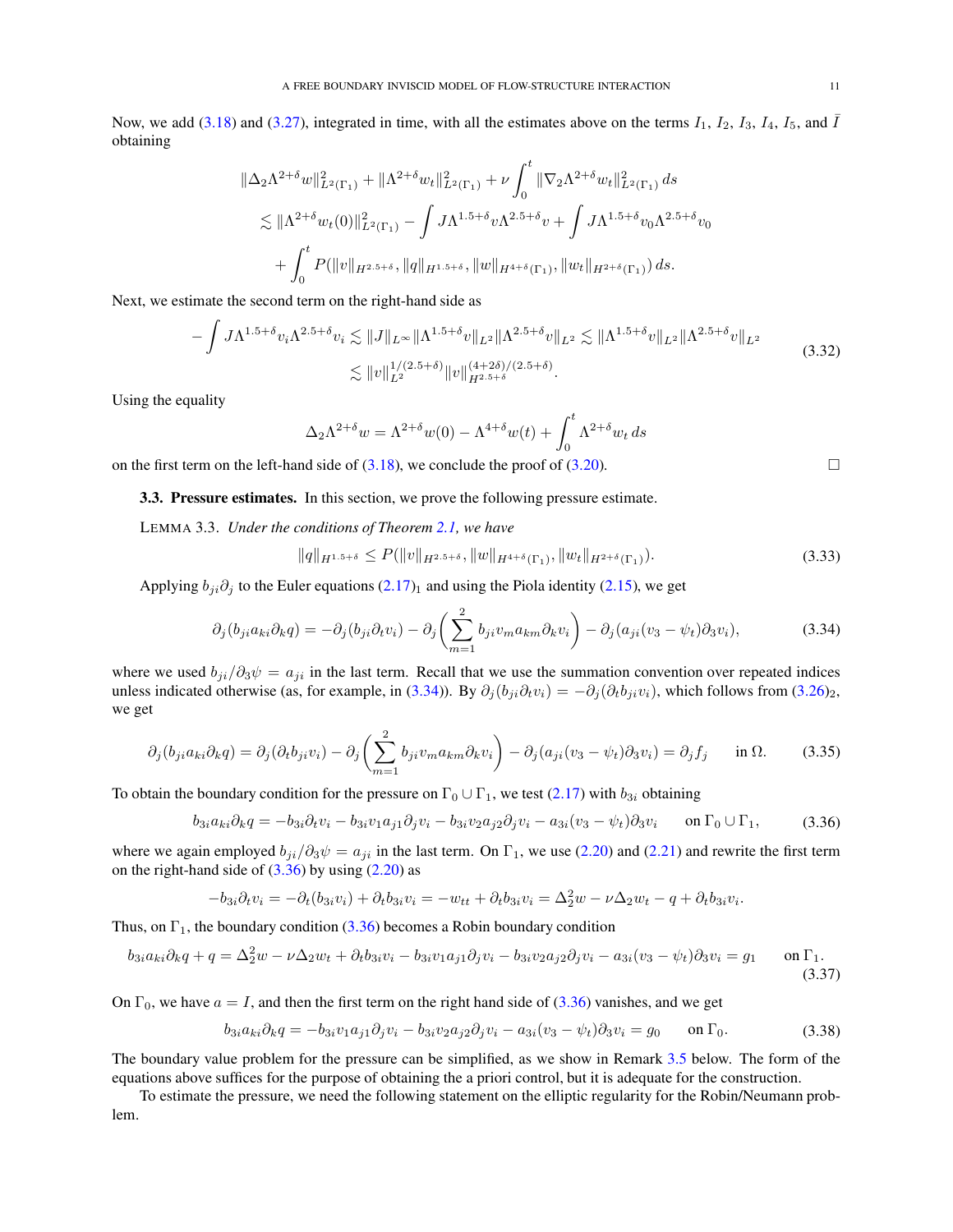<span id="page-11-1"></span>LEMMA 3.4. Assume that  $d \in W^{1,\infty}(\Omega)$ . Let  $1 \leq l \leq 2$ , and suppose that u is an  $H^l$  solution of

$$
\partial_i(d_{ij}\partial_j u) = \text{div } f \qquad in \Omega,
$$
  
\n
$$
d_{mk}\partial_k u N_m + u = g_1 \qquad on \Gamma_1,
$$
  
\n
$$
d_{mk}\partial_k u N_m = g_0 \qquad on \Gamma_0.
$$
\n(3.39)

*If*

<span id="page-11-5"></span><span id="page-11-4"></span><span id="page-11-3"></span>
$$
||d - I||_{L^{\infty}} \le \epsilon_0,\tag{3.40}
$$

*where*  $\epsilon_0 > 0$  *is sufficiently small, then* 

<span id="page-11-2"></span>
$$
||u||_{H^1} \lesssim ||f||_{H^{l-1}} + ||g_1||_{H^{l-3/2}(\Gamma_1)} + ||g_0||_{H^{l-3/2}(\Gamma_0)}.
$$
\n(3.41)

PROOF OF LEMMA [3.4.](#page-11-1) By interpolation, it is sufficient to establish the inequality [\(3.41\)](#page-11-2) for  $l = 1$  and  $l = 2$ . First let  $l = 1$ . Testing  $(3.39)<sub>1</sub>$  with  $-u$  and integrating by parts, we obtain

$$
\int d_{ij}\partial_i u \partial_j u + \int_{\Gamma_1} u^2 = -\int u \operatorname{div} f + \int_{\Gamma_0} g_0 u + \int_{\Gamma_1} g_1 u.
$$

Applying the  $H^{-1/2}$ - $H^{1/2}$  duality on the boundary, we obtain the result for  $l = 1$ . The inequality [\(3.41\)](#page-11-2) for  $l = 2$  is classical for  $d_{mk} = \delta_{mk}$ , and then we simply use the perturbation argument and [\(3.40\)](#page-11-4).

PROOF OF LEMMA [3.3.](#page-10-1) We apply the elliptic estimate  $(3.41)$  in  $H^{1.5+\delta}$  for the equation  $(3.35)$  with the boundary conditions  $(3.37)$ – $(3.38)$ , leading to

<span id="page-11-6"></span>
$$
||q||_{H^{1.5+\delta}} \lesssim ||f||_{H^{0.5+\delta}} + ||g_0||_{H^{\delta}(\Gamma_0)} + ||g_1||_{H^{\delta}(\Gamma_1)}.
$$
\n(3.42)

For the interior term, we have

$$
||f||_{H^{0.5+\delta}} \lesssim \sum_{j=1}^{3} ||\partial_t b_{ji} v_i||_{H^{0.5+\delta}} + \sum_{j=1}^{3} \sum_{m=1}^{2} ||b_{ji} v_m a_{km} \partial_k v_i||_{H^{0.5+\delta}} + \sum_{j=1}^{3} ||a_{ji} (v_3 - \psi_t) \partial_3 v_i||_{H^{0.5+\delta}} \leq P(||v||_{H^{2.5+\delta}}, ||a||_{H^{3.5+\delta}}, ||b||_{H^{3.5+\delta}}, ||b_t||_{H^{1.5+\delta}}, ||\psi_t||_{H^{2.5+\delta}},).
$$
\n(3.43)

On the other hand, for the boundary terms, we have

$$
\|g_0\|_{H^{\delta}(\Gamma_0)} + \|g_1\|_{H^{\delta}(\Gamma_1)}\n\lesssim \|w\|_{H^{4+\delta}(\Gamma_1)} + \|w_t\|_{H^{2+\delta}(\Gamma_1)} + \|b_t\|_{H^{0.5+\delta}(\partial\Omega)} \|v\|_{H^{0.5+\delta}(\partial\Omega)}\n+ \|b\|_{H^{1+\delta}(\partial\Omega)} \|v\|_{H^{1+\delta}(\partial\Omega)} \|a\|_{H^{1+\delta}(\partial\Omega)} \|\nabla v\|_{H^{\delta}(\partial\Omega)}\n+ \|a\|_{H^{1+\delta}(\partial\Omega)} (\|v\|_{H^{1+\delta}(\partial\Omega)} + \|\psi_t\|_{H^{1+\delta}(\partial\Omega)}) \|\nabla v\|_{H^{\delta}(\partial\Omega)}\n\leq P(\|w\|_{H^{4+\delta}(\Gamma_1)}, \|w_t\|_{H^{2+\delta}(\Gamma_1)}, \|b\|_{H^{3.5+\delta}}, \|b_t\|_{H^{1.5+\delta}}, \|\psi_t\|_{H^{2.5+\delta}}, \|v\|_{H^{2.5+\delta}}),
$$
\n(3.44)

where  $\partial \Omega = \Gamma_0 \cup \Gamma_1$ . By combining [\(3.42\)](#page-11-5)–[\(3.44\)](#page-11-6) and using [\(3.13\)](#page-6-6)–[\(3.14\)](#page-6-8), we obtain [\(3.33\)](#page-10-8). □

<span id="page-11-0"></span>REMARK 3.5. Note that in the boundary value problem for the pressure, the situation is very different from the pressure estimates for the classical Euler equations. It is crucial in the construction of solutions below that the equations [\(3.35\)](#page-10-5), [\(3.37\)](#page-10-6), and [\(3.38\)](#page-10-7) may be simplified so that the highest order terms in v are by one degree more regular.

First, the right hand side of the PDE for the pressure,  $(3.35)$ , may be rewritten as

$$
\partial_j(\partial_t b_{ji}v_i) - \partial_j\left(\sum_{m=1}^2 b_{ji}v_m a_{km}\partial_k v_i\right) - \partial_j(J^{-1}(v_3 - \psi_t)b_{ji}\partial_3 v_i)
$$
  
\n
$$
= \partial_j(\partial_t b_{ji}v_i) - \sum_{m=1}^2 b_{ji}\partial_j(v_m a_{km})\partial_k v_i - b_{ji}\partial_j(J^{-1}(v_3 - \psi_t))\partial_3 v_i
$$
  
\n
$$
- \sum_{m=1}^2 v_m a_{km}b_{ji}\partial_{jk}v_i - J^{-1}(v_3 - \psi_t)b_{ji}\partial_3\partial_j v_i,
$$
\n(3.45)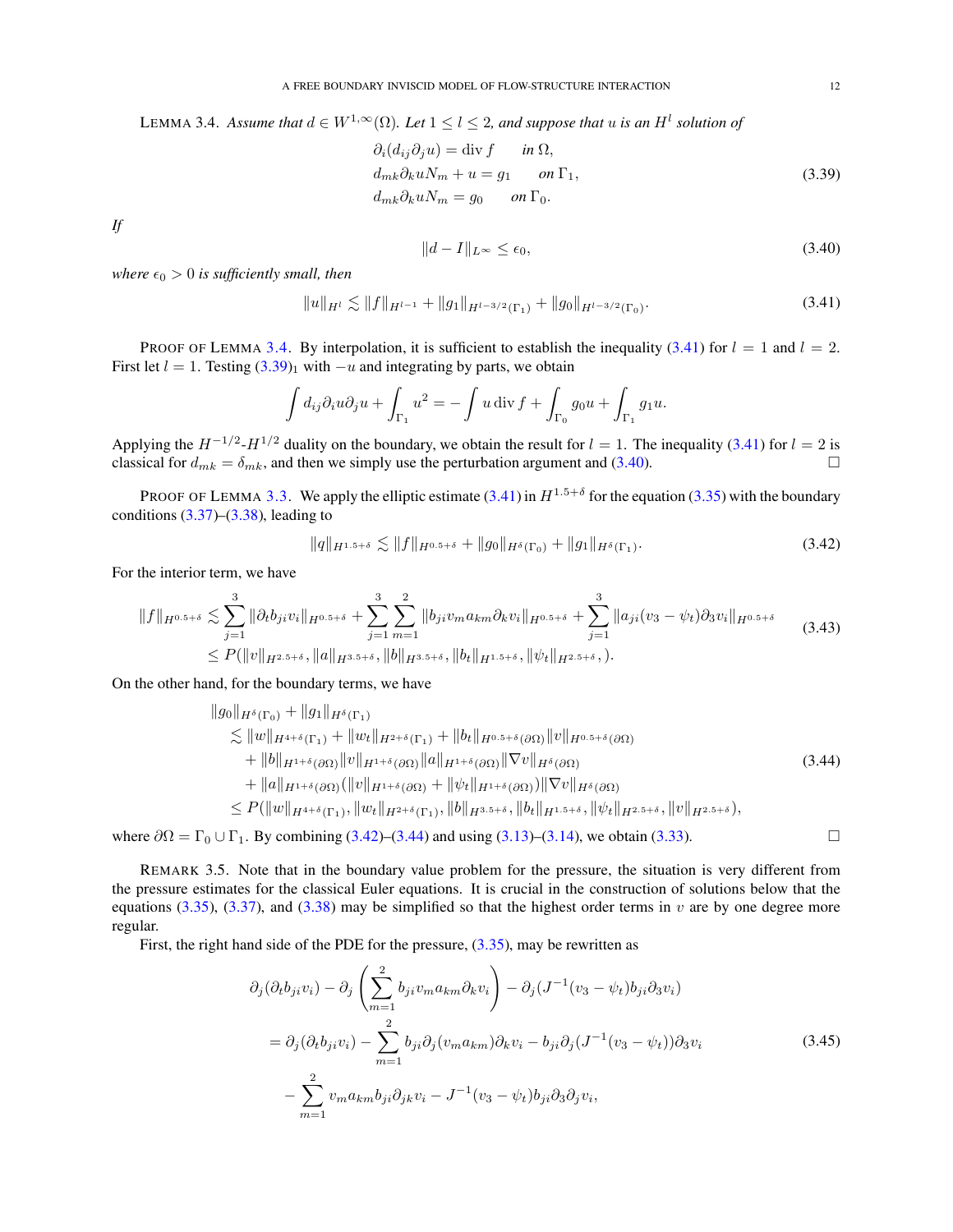which holds in  $\Omega$ . Therefore, using also the divergence-free condition, we obtain

$$
\partial_j(b_{ji}a_{ki}\partial_k q) = \partial_j(\partial_t b_{ji}v_i) - \sum_{m=1}^2 b_{ji}\partial_j(v_ma_{km})\partial_k v_i - b_{ji}\partial_j(J^{-1}(v_3 - \psi_t))\partial_3 v_i
$$
  
+ 
$$
\sum_{m=1}^2 v_ma_{km}\partial_k b_{ji}\partial_j v_i + J^{-1}(v_3 - \psi_t)\partial_3 b_{ji}\partial_j v_i \quad \text{in } \Omega.
$$
 (3.46)

Next, on  $\Gamma_0$ , we have  $\psi = 0$  from where  $b_{3i} = \delta_{3i}$ , and by [\(2.19\)](#page-3-4), the boundary condition [\(3.38\)](#page-10-7) reduces to

<span id="page-12-0"></span>
$$
b_{3i}a_{ki}\partial_k q = 0 \qquad \text{on } \Gamma_0. \tag{3.47}
$$

Finally, we simplify the condition [\(3.36\)](#page-10-4) on  $\Gamma_1$ . First, we have

$$
a_{3i}v_3\partial_3v_i = b_{3i}v_3\frac{1}{\partial_3\psi}\partial_3v_i = b_{3i}v_3a_{33}\partial_3v_i = b_{3i}v_3a_{j3}\partial_jv_i,
$$
\n(3.48)

and thus we have, on  $\Gamma_1$ , using [\(3.48\)](#page-12-0),

$$
-b_{3i}v_1a_{j1}\partial_jv_i - b_{3i}v_2a_{j2}\partial_jv_i - a_{3i}(v_3 - \psi_t)\partial_3v_i
$$
  
= 
$$
-b_{3i}v_ka_{jk}\partial_jv_i + a_{3i}\psi_t\partial_3v_i = \frac{1}{\partial_3\psi}(-b_{3i}v_kb_{jk}\partial_jv_i + b_{3i}\psi_t\partial_3v_i).
$$
 (3.49)

The negative of the first term inside the parenthesis equals

<span id="page-12-1"></span>
$$
b_{3i}v_k b_{jk}\partial_j v_i = b_{3i}\partial_j(v_k b_{jk}v_i) = \partial_j(b_{3i}v_k b_{jk}v_i) - \partial_j b_{3i}v_k b_{jk}v_i
$$
  

$$
= \sum_{j=1}^2 \partial_j(b_{3i}v_k b_{jk}v_i) + \partial_3(b_{3i}v_i b_{3k}v_k) - \partial_j b_{3i}v_k b_{jk}v_i
$$
  

$$
= \sum_{j=1}^2 \partial_j(v_k b_{jk}w_t) + 2v_k b_{3k} \partial_3(v_i b_{3i}) - \partial_j b_{3i}v_k b_{jk}v_i,
$$

where we used  $(2.20)$  in the third equality, and thus

$$
b_{3i}v_{k}b_{jk}\partial_{j}v_{i} = \sum_{j=1}^{2} \partial_{j}(v_{k}b_{jk}w_{t}) + 2w_{t}\partial_{3}(v_{i}b_{3i}) - \partial_{j}b_{3i}v_{k}b_{jk}v_{i}
$$
  
\n
$$
= \sum_{j=1}^{3} \partial_{j}(v_{k}b_{jk}w_{t}) - \partial_{3}(v_{k}b_{3k}w_{t}) + 2w_{t}\partial_{3}(v_{i}b_{3i}) - \partial_{j}b_{3i}v_{k}b_{jk}v_{i}
$$
  
\n
$$
= \sum_{j=1}^{3} v_{k}b_{jk}\partial_{j}w_{t} - \partial_{3}v_{k}b_{3k}w_{t} - v_{k}\partial_{3}(b_{3k}w_{t}) + 2w_{t}b_{3i}\partial_{3}v_{i} + 2w_{t}\partial_{3}b_{3i}v_{i} - \partial_{j}b_{3i}v_{k}b_{jk}v_{i}
$$
(3.50)  
\n
$$
= w_{t}b_{3i}\partial_{3}v_{i} + \sum_{j=1}^{3} v_{k}b_{jk}\partial_{j}w_{t} - v_{k}\partial_{3}(b_{3k}w_{t}) + 2w_{t}\partial_{3}b_{3i}v_{i} - \partial_{j}b_{3i}v_{k}b_{jk}v_{i}
$$
  
\n
$$
= w_{t}b_{3i}\partial_{3}v_{i} + \sum_{j=1}^{2} v_{k}b_{jk}\partial_{j}w_{t} + w_{t}\partial_{3}b_{3i}v_{i} - \partial_{j}b_{3i}v_{k}b_{jk}v_{i},
$$

where we used  $2w_t b_{3i} \partial_3 v_i - \partial_3 v_k b_{3k} w_t = w_t b_{3i} \partial_3 v_i$ . We conclude that [\(3.36\)](#page-10-4) may be written as

$$
b_{3i}a_{ki}\partial_k q = -b_{3i}\partial_t v_i + \partial_t b_{3i}v_i - \frac{1}{\partial_3 \psi} \left( \sum_{j=1}^2 v_k b_{jk} \partial_j w_t + w_t \partial_3 b_{3i} v_i - \partial_j b_{3i} v_k b_{jk} v_i \right) \quad \text{on } \Gamma_1.
$$

while  $(3.37)$  may be rewritten as

$$
b_{3i}a_{ki}\partial_k q + q = \Delta_2^2 w - \nu \Delta_2 w_t + \partial_t b_{3i}v_i - \frac{1}{\partial_3 \psi} \left( \sum_{j=1}^2 v_k b_{jk} \partial_j w_t + w_t \partial_3 b_{3i} v_i - \partial_j b_{3i} v_k b_{jk} v_i \right) \qquad \text{on } \Gamma_1.
$$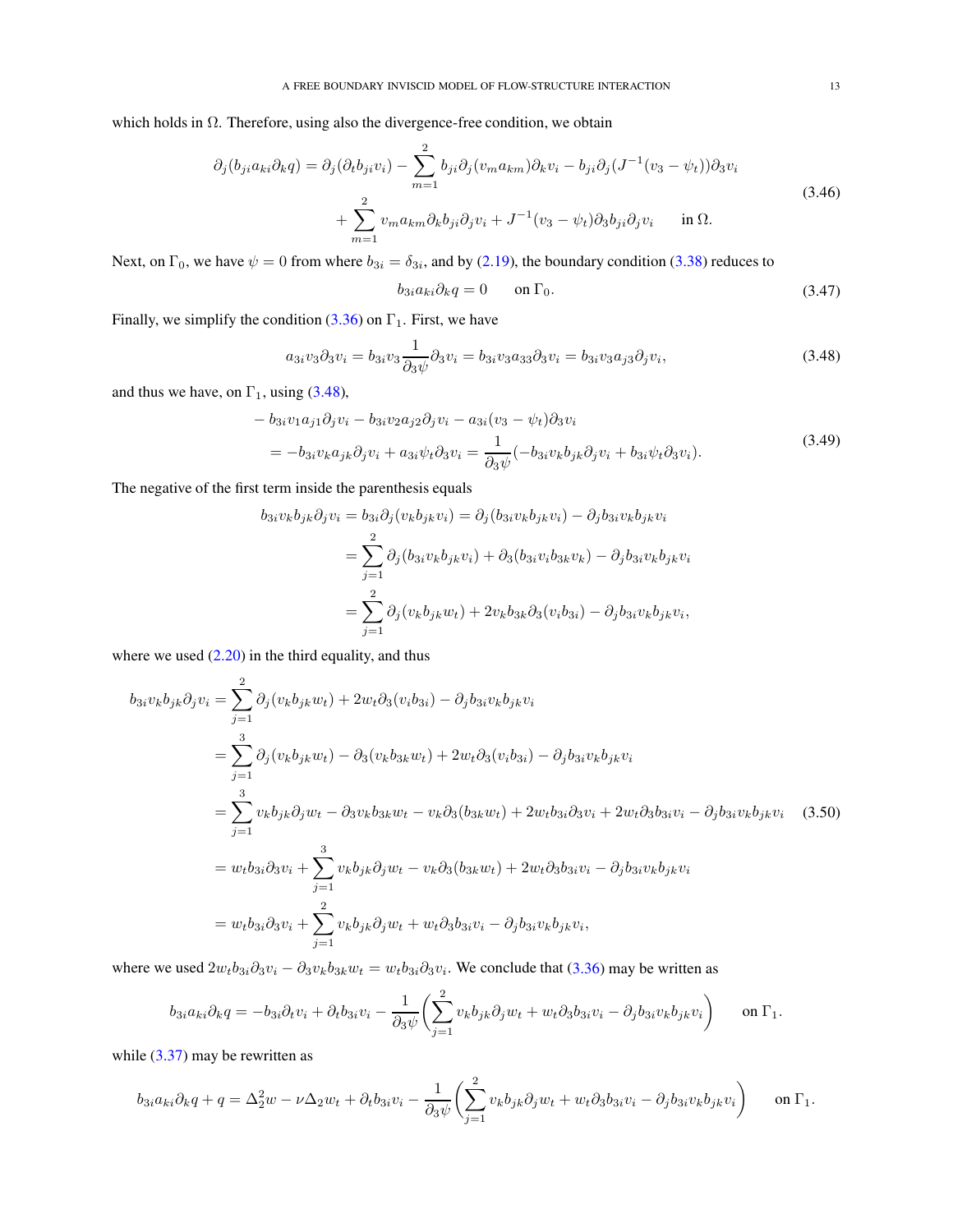<span id="page-13-0"></span>**3.4. The vorticity estimate.** Recall that the Eulerian vorticity  $\omega_i = \epsilon_{ijk}\partial_i u_k$ , for  $i = 1, 2, 3$ , solves

$$
\partial_t \omega_i + u_j \partial_j \omega = \omega_j \partial_j u_i, \qquad i = 1, 2, 3.
$$

Therefore, the ALE vorticity

$$
\zeta(x,t) = \omega(\eta(x,t),t)
$$

satisfies the equation

$$
\partial_t \zeta_i + v_1 a_{j1} \partial_j \zeta_i + v_2 a_{j2} \partial_j \zeta_i + (v_3 - \psi_t) a_{j3} \partial_j \zeta_i = \zeta_k a_{mk} \partial_m v_i, \qquad i = 1, 2, 3. \tag{3.51}
$$

Note that in the ALE variables, the vorticity reads

<span id="page-13-8"></span><span id="page-13-1"></span>
$$
\zeta_i = \epsilon_{ijk} \partial_m v_k a_{mj}.\tag{3.52}
$$

Since we do not use the Eulerian variables in estimates, we denote the ALE variable, for simplicity of notation, with  $x$ . By multiplying  $(3.51)$  with J, we obtain

$$
J\partial_t \zeta_i + v_1 b_{j1} \partial_j \zeta_i + v_2 b_{j2} \partial_j \zeta_i + (v_3 - \psi_t) b_{j3} \partial_j \zeta_i = \zeta_k b_{mk} \partial_m v_i, \qquad i = 1, 2, 3.
$$
 (3.53)

In order to perform non-tangential estimates, we need to extend functions to  $\mathbb{R}^3$  using the classical Sobolev extension operator  $f \mapsto \tilde{f}$ , which is a continuous operator  $H^k(\Omega) \to H^k(\Omega_0)$  for all  $k \in [0, 5]$ , where

<span id="page-13-3"></span>
$$
\Omega_0 = \mathbb{T}^2 \times [0, 2].
$$

The extension is designed so that supp f vanishes in a neighborhood of  $[3/2, \infty)$ . For the Jacobian J, we need to modify the extension operator to  $\bar{\ }$ :  $H^k(\Omega) \rightarrow H^k(\Omega_0)$  so that we have

<span id="page-13-6"></span>
$$
\frac{1}{4} \le \bar{J}(x) \le 2, \qquad x_3 \le \frac{4}{3} \tag{3.54}
$$

and  $\bar{J} \equiv 0$  for  $x_3 \geq 2$ .

Now, consider the solution  $\theta = (\theta_1, \theta_2, \theta_3)$  of the problem

$$
\bar{J}\partial_t\theta_i + \tilde{v}_1\tilde{b}_{j1}\partial_j\theta_i + \tilde{v}_2\tilde{b}_{j2}\partial_j\theta_i + (\tilde{v}_3 - \tilde{\psi}_t)\tilde{b}_{j3}\partial_j\theta_i = \theta_k\tilde{b}_{mk}\partial_m\tilde{v}_i, \qquad i = 1, 2, 3,
$$
\n(3.55)

with the initial condition

<span id="page-13-7"></span><span id="page-13-5"></span>
$$
\theta(0) = \tilde{\zeta}(0).
$$

First, we prove the following uniqueness result.

<span id="page-13-2"></span>LEMMA 3.6. *We have*  $\zeta = \theta$  *on*  $\Omega \times [0, T]$ *, provided* 

$$
\int_0^T P(\|v\|_{H^{2.5+\delta}}, \|w\|_{H^{4+\delta}(\Gamma_1)}, \|w_t\|_{H^{2+\delta}(\Gamma_1)}) ds < \infty,
$$

*where* P *is a polynomial.*

PROOF OF LEMMA [3.6.](#page-13-2) The main point of this approach is that in the equation  $(3.53)$  we have

<span id="page-13-4"></span>
$$
v_1b_{31} + v_2b_{32} + (v_3 - \psi_t)b_{33} = 0 \quad \text{on } \partial\Omega.
$$
 (3.56)

First, we verify [\(3.56\)](#page-13-4) on  $\Gamma_0$ . By [\(2.9\)](#page-3-2)<sub>3</sub> and [\(2.14\)](#page-3-1), we have  $b_{31} = b_{32} = 0$  and  $\psi_t = 0$ , so the left side of (3.56) reduces to  $v_3$ , which vanishes by the boundary condition [\(2.19\)](#page-3-4). On  $\Gamma_1$ , the left side of [\(3.56\)](#page-13-4) vanishes by [\(2.20\)](#page-3-6). Thus [\(3.56\)](#page-13-4) indeed holds. Now, the difference  $\sigma = \zeta - \theta$  satisfies

$$
J\partial_t \sigma_i + v_1 b_{j1} \partial_j \sigma_i + v_2 b_{j2} \partial_j \sigma_i + (v_3 - \psi_t) b_{j3} \partial_j \sigma_i = \sigma_k b_{mk} \partial_m v_i \quad \text{on } \Omega, \quad i = 1, 2, 3,
$$
 (3.57)

using that the extension operators  $\tilde{\ }$  and  $\tilde{\ }$  act as an identity in  $\Omega$ .

We now test [\(3.57\)](#page-13-5) with  $\sigma_i$ , on  $\Omega$ , which leads to

$$
\frac{1}{2}\frac{d}{dt}\int J|\sigma|^2 = -\sum_{m=1}^2 \int v_m b_{jm}\sigma_i\partial_j\sigma_i - \int (v_3 - \psi_t)b_{j3}\sigma_i\partial_j\sigma_i + \int \sigma_k b_{mk}\partial_m v_i\sigma_i + \frac{1}{2}\int J_t|\sigma|^2
$$
  
=  $I_1 + I_2 + I_3 + I_4$ .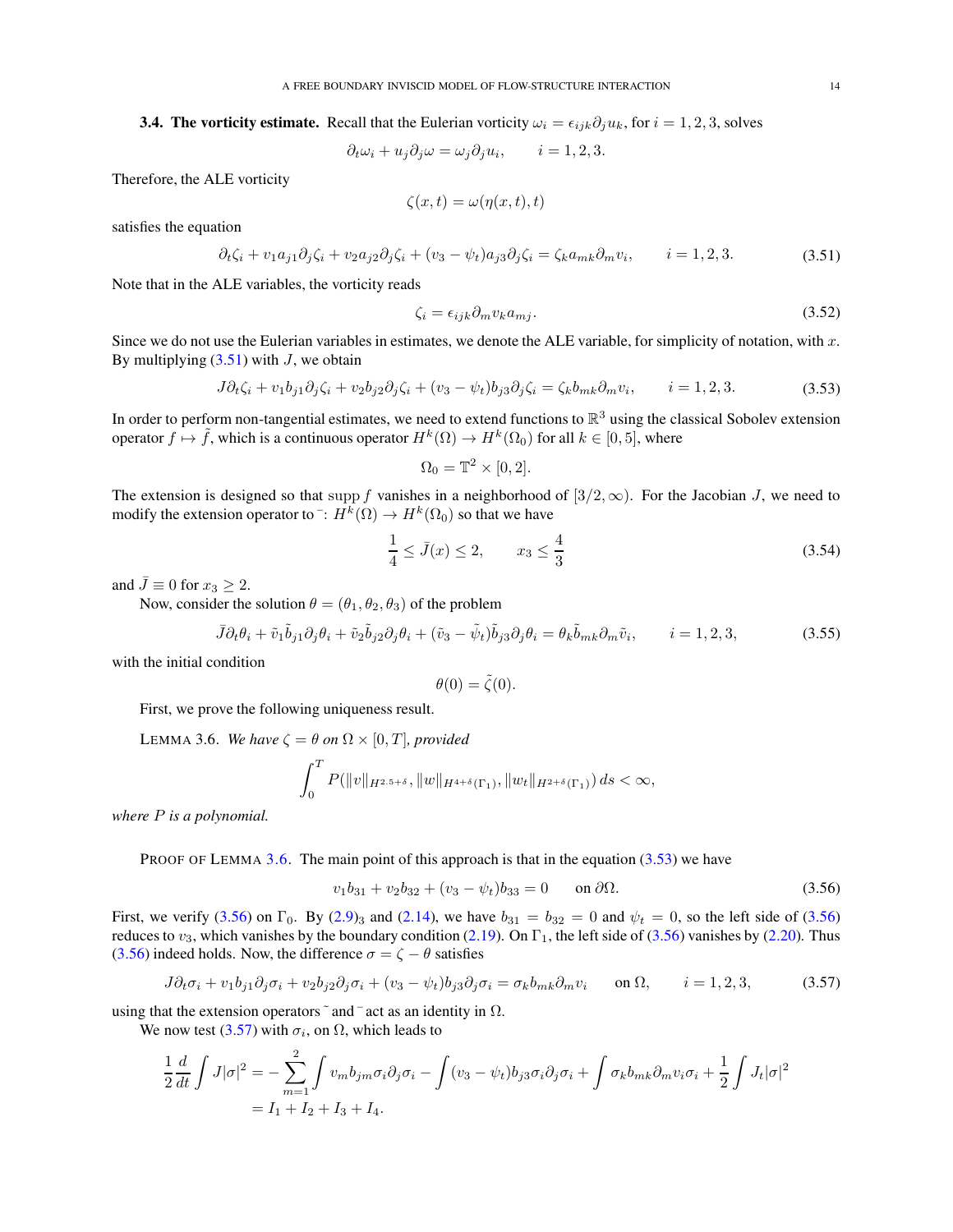For the first two terms, we write  $\sigma_i \partial_j \sigma_i = (1/2) \partial_j (|\sigma|^2)$  and integrate by parts, obtaining

$$
I_1 + I_2 = \frac{1}{2} \sum_{m=1}^{2} \int \partial_j v_m b_{jm} \sigma_i \sigma_i + \frac{1}{2} \int \partial_j (v_3 - \psi_t) b_{j3} \sigma_i \sigma_i
$$

$$
- \frac{1}{2} \sum_{m=1}^{2} \int_{\partial \Omega} v_m b_{jm} \sigma_i \sigma_i N_j - \frac{1}{2} \int_{\partial \Omega} (v_3 - \psi_t) b_{j3} \sigma_i \sigma_i N_j,
$$

where we used the Piola identity. The boundary terms vanish by  $(3.56)$  and  $N = (0, 0, \pm 1)$ . Therefore,

$$
I_1 + I_2 \le P(\|v\|_{H^{2.5+\delta}}, \|b\|_{H^{3.5+\delta}}, \|\psi_t\|_{H^{2.5+\delta}}) \|\sigma\|_{L^2}^2.
$$
\n(3.58)

Note that also  $I_3$  and  $I_4$  are bounded by the right side of [\(3.58\)](#page-14-1). Using [\(3.6\)](#page-5-7), we get

$$
\frac{d}{dt} \int J|\sigma|^2 \le P(\|v\|_{H^{2.5+\delta}}, \|b\|_{H^{3.5+\delta}}, \|\psi_t\|_{H^{2.5+\delta}}) \int J|\sigma|^2
$$
  

$$
\le P(\|v\|_{H^{2.5+\delta}}, \|w\|_{H^{4+\delta}(\Gamma_1)}, \|w_t\|_{H^{2+\delta}(\Gamma_1)}) \int J|\sigma|^2,
$$

where we used [\(3.12\)](#page-6-3) and [\(3.13\)](#page-6-6) in the last step. The lemma then follows a standard Gronwall argument.  $\square$ 

By the properties of the extension operator and since the equation for  $\theta$  is of transport type (note that [\(3.54\)](#page-13-6) holds), we have

<span id="page-14-3"></span>
$$
\theta(x,t) = 0, \qquad (x,t) \in (0,3/2) \times [0,T]. \tag{3.59}
$$

The main result of this section is the following estimate on the Sobolev norm of the vorticity.

<span id="page-14-0"></span>LEMMA 3.7. *Under the assumption* [\(3.3\)](#page-5-8)*, the quantity*

1 2

<span id="page-14-1"></span>
$$
Y = \int_{\Omega_0} \bar{J} |\Lambda_3^{1.5 + \delta} \theta|^2
$$

*satisfies*

<span id="page-14-4"></span> $\|\zeta\|_{H^{1.5+\delta}} \lesssim Y$ 

<span id="page-14-5"></span>
$$
\|\zeta(0)\|_{H^{1.5+\delta}} \lesssim Y(0) \lesssim \|\zeta(0)\|_{H^{1.5+\delta}}
$$
\n(3.60)

*and*

*with*

$$
\frac{d}{dt}Y \lesssim MP(\|v\|_{H^{2.5+\delta}}, \|w\|_{H^{4+\delta}(\Gamma_1)}, \|w_t\|_{H^{2+\delta}(\Gamma_1)})Y,\tag{3.61}
$$

*for all*  $t \in [0, T]$ *, where M is as in* [\(2.23\)](#page-4-5)*.* 

PROOF OF LEMMA [3.7.](#page-14-0) Denote

<span id="page-14-2"></span>
$$
\Lambda_3 = (I - \Delta)^{1/2}
$$

on the domain  $\mathbb{T}^2 \times \mathbb{R}$ . We apply  $\Lambda_3^{1.5+\delta}$  to the equation [\(3.55\)](#page-13-7) and test it with  $\Lambda_3^{1.5+\delta}\theta$ , obtaining

$$
\frac{dY}{dt} = -\sum_{m=1}^{2} \int_{\Omega_{0}} \tilde{v}_{m} \tilde{b}_{jm} \partial_{j} \Lambda_{3}^{1.5+\delta} \theta_{i} \Lambda_{3}^{1.5+\delta} \theta_{i} - \int_{\Omega_{0}} (\tilde{v}_{3} - \tilde{\psi}_{t}) \tilde{b}_{j3} \partial_{j} \Lambda_{3}^{1.5+\delta} \theta_{i} \Lambda_{3}^{1.5+\delta} \theta_{i} \n+ \int_{\Omega_{0}} \theta_{k} \tilde{b}_{mk} \partial_{m} \Lambda_{3}^{1.5+\delta} \tilde{v}_{i} \Lambda_{3}^{1.5+\delta} \theta_{i} \n- \sum_{m=1}^{2} \int_{\Omega_{0}} (\Lambda_{3}^{1.5+\delta} (\tilde{v}_{m} \tilde{b}_{jm} \partial_{j} \theta_{i}) - \tilde{v}_{m} \tilde{b}_{jm} \partial_{j} \Lambda_{3}^{1.5+\delta} \theta_{i}) \Lambda_{3}^{1.5+\delta} \theta_{i} \n- \int_{\Omega_{0}} (\Lambda_{3}^{1.5+\delta} ((\tilde{v}_{3} - \tilde{\psi}_{t}) \tilde{b}_{j3} \partial_{j} \theta_{i}) - (\tilde{v}_{3} - \tilde{\psi}_{t}) \tilde{b}_{j3} \partial_{j} \Lambda_{3}^{1.5+\delta} \theta_{i}) \Lambda_{3}^{1.5+\delta} \theta_{i} \n+ \int_{\Omega_{0}} (\Lambda_{3}^{1.5+\delta} (\theta_{k} \tilde{b}_{mk} \partial_{m} \tilde{v}_{i}) - \theta_{k} \tilde{b}_{mk} \partial_{m} \Lambda_{3}^{1.5+\delta} \tilde{v}_{i}) \Lambda_{3}^{1.5+\delta} \theta_{i} \n+ \frac{1}{2} \int_{\Omega_{0}} \bar{J}_{t} |\Lambda_{3}^{1.5+\delta} \theta|^{2} + \int_{\Omega_{0}} (\Lambda_{3}^{1.5+\delta} (\bar{J} \partial_{t} \theta_{i}) - \bar{J} \Lambda_{3}^{1.5+\delta} (\partial_{t} \theta_{i})) \Lambda_{3}^{1.5+\delta} \theta_{i} \n= I_{1} + \cdots + I_{8}.
$$
\n(3.62)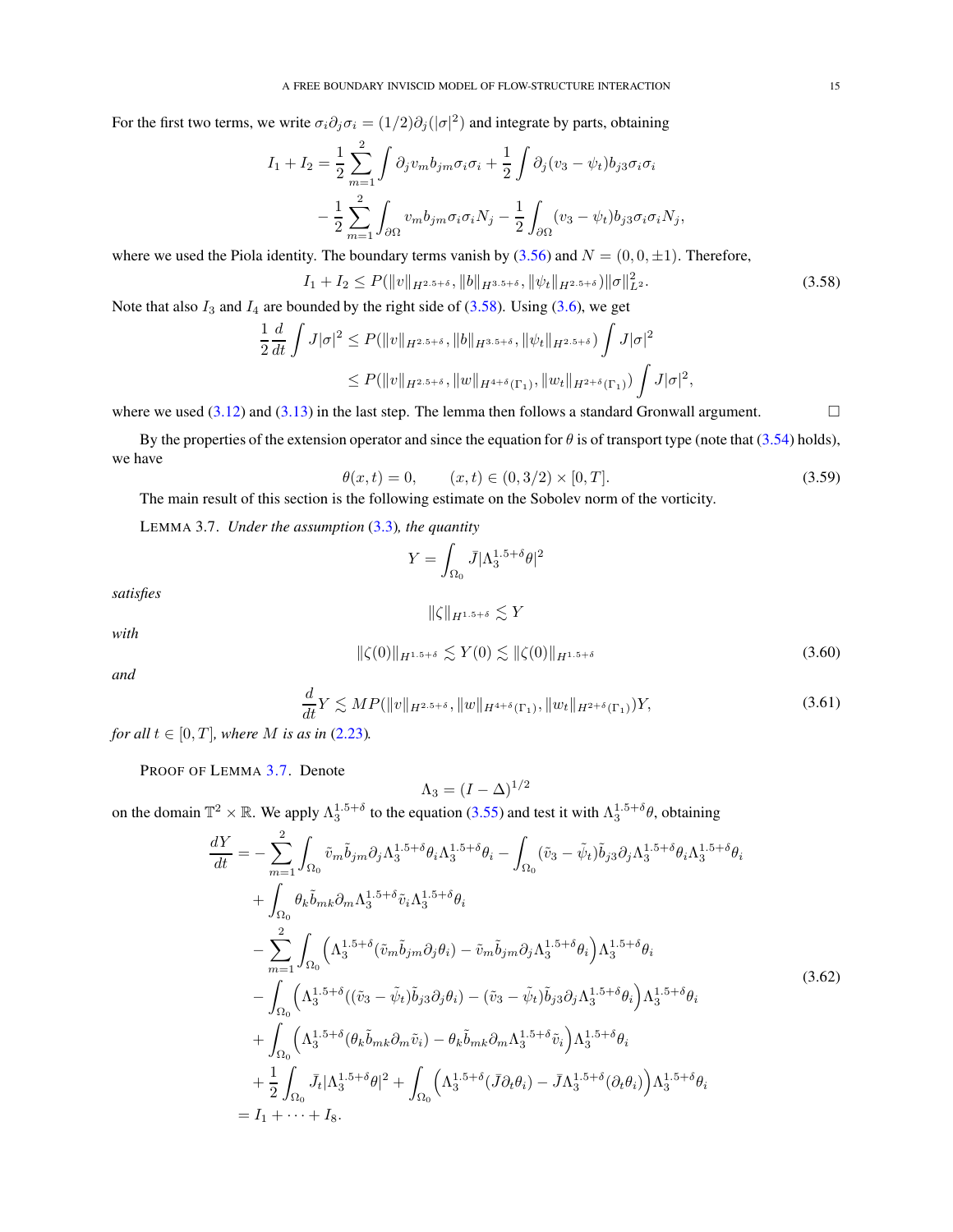For the first two terms on the right-hand side of [\(3.62\)](#page-14-2), we integrate by parts in  $x_j$  obtaining

$$
I_{1} + I_{2} = \sum_{m=1}^{2} \int_{\Omega_{0}} \partial_{j} (\tilde{v}_{m} \tilde{b}_{jm}) \Lambda_{3}^{1.5+\delta} \theta_{i} \Lambda_{3}^{1.5+\delta} \theta_{i} + \int_{\Omega_{0}} \partial_{j} ((\tilde{v}_{3} - \tilde{\psi}_{t}) \tilde{b}_{j3}) \Lambda_{3}^{1.5+\delta} \theta_{i} \Lambda_{3}^{1.5+\delta} \theta_{i} - \sum_{m=1}^{2} \int_{\partial \Omega} \tilde{v}_{m} \tilde{b}_{3m} N_{3} \Lambda_{3}^{1.5+\delta} \theta_{i} \Lambda_{3}^{1.5+\delta} \theta_{i} - \int_{\partial \Omega} (\tilde{v}_{3} - \tilde{\psi}_{t}) \tilde{b}_{33} N_{3} \Lambda_{3}^{1.5+\delta} \theta_{i} \Lambda_{3}^{1.5+\delta} \theta_{i}.
$$
\n(3.63)

Since the extension operators are the identity on  $\Omega$ , the last two terms in [\(3.63\)](#page-15-0) equal

<span id="page-15-0"></span>
$$
-\sum_{m=1}^2 \int_{\partial\Omega} v_m b_{3m} N_3 \Lambda_3^{1.5+\delta} \theta_i \Lambda_3^{1.5+\delta} \theta_i - \int_{\partial\Omega} (v_3 - \psi_t) b_{33} N_3 \Lambda_3^{1.5+\delta} \theta_i \Lambda_3^{1.5+\delta} \theta_i = 0,
$$

where the last equality follows by  $(3.56)$ . Using that the sum of the last two terms in  $(3.63)$  vanishes, we get

$$
I_{1} + I_{2} \lesssim \|\tilde{v}\|_{H^{2.5+\delta}(\Omega_{0})}\|\tilde{b}\|_{H^{2.5+\delta}(\Omega_{0})}\|\theta\|_{H^{1.5+\delta}(\Omega_{0})}^{2}
$$
  
+  $(\|\tilde{v}\|_{H^{2.5+\delta}(\Omega_{0})} + \|\tilde{\psi}_{t}\|_{H^{2.5+\delta}(\Omega_{0})})\|\tilde{b}\|_{H^{2.5+\delta}(\Omega_{0})}\|\theta\|_{H^{1.5+\delta}(\Omega_{0})}^{2}$   
 $\lesssim \|v\|_{H^{2.5+\delta}}\|b\|_{H^{2.5+\delta}}\|\theta\|_{H^{1.5+\delta}}^{2} + (\|v\|_{H^{2.5+\delta}} + \|\psi_{t}\|_{H^{2.5+\delta}})\|\theta\|_{H^{2.5+\delta}}\|\theta\|_{H^{1.5+\delta}}^{2}$   
 $\leq P(\|v\|_{H^{2.5+\delta}},\|b\|_{H^{3.5+\delta}},\|\psi_{t}\|_{H^{2.5+\delta}})\|\theta\|_{H^{1.5+\delta}}^{2},$  (3.64)

where we used multiplicative Sobolev inequalities in the first step, the continuity properties of the Sobolev extension operator in the second, and [\(3.52\)](#page-13-8) in the last. Therefore,

<span id="page-15-5"></span><span id="page-15-4"></span><span id="page-15-1"></span>
$$
I_1 + I_2 \le P(\|v\|_{H^{2.5+\delta}}, \|w\|_{H^{4+\delta}(\Gamma_1)}, \|w_t\|_{H^{2+\delta}(\Gamma_1)}) \|\theta\|_{H^{1.5+\delta}}^2. \tag{3.65}
$$

For the third term in  $(3.62)$ , we have

$$
I_3 \lesssim \|\tilde{b}\|_{H^{1.5+\delta}} \|\tilde{v}\|_{H^{2.5+\delta}} \|\theta\|_{H^{1.5+\delta}}^2 \lesssim \|b\|_{H^{1.5+\delta}} \|v\|_{H^{2.5+\delta}} \|\theta\|_{H^{1.5+\delta}}^2 \leq P(\|v\|_{H^{2.5+\delta}}, \|w\|_{H^{4+\delta}(\Gamma_1)}, \|w_t\|_{H^{2+\delta}(\Gamma_1)}) \|\theta\|_{H^{1.5+\delta}}^2,
$$
\n(3.66)

which is bounded by the right-hand side of [\(3.65\)](#page-15-1). For the next term, we use Kato-Ponce type estimate to write

$$
I_4 \lesssim \left( \|\Lambda_3^{1.5+\delta}(\tilde{v}_m \tilde{b}_{jm})\|_{L^6} \|\Lambda_3 \theta_i\|_{L^3} + \|\Lambda_3(\tilde{v}_m \tilde{b}_{jm})\|_{L^\infty} \|\Lambda_3^{1.5+\delta} \theta_i\|_{L^2} \right) \|\Lambda_3^{1.5+\delta} \theta_i\|_{L^2}
$$
  

$$
\lesssim \left( \|\tilde{v}_m \tilde{b}_{jm}\|_{H^{2.5+\delta}} \|\theta_i\|_{H^{1.5}} + \|\tilde{v}_m \tilde{b}_{jm}\|_{H^{2.5+\delta}} \|\Lambda_3^{1.5+\delta} \theta_i\|_{L^2} \right) \|\Lambda_3^{1.5+\delta} \theta\|_{L^2}
$$
  

$$
\leq P(\|v\|_{H^{2.5+\delta}}, \|b\|_{H^{3.5+\delta}}) \|\Lambda_3^{1.5+\delta} \theta\|_{L^2}^2,
$$
 (3.67)

which is also bounded by the right-hand side of [\(3.65\)](#page-15-1). The terms  $I_5$  and  $I_6$  are treated similarly, and following the Kato-Ponce and Sobolev inequalities, we get

$$
I_5 + I_6 \le P(||v||_{H^{2.5+\delta}}, ||w||_{H^{4+\delta}(\Gamma_1)}, ||w_t||_{H^{2+\delta}(\Gamma_1)}) ||\theta||_{H^{1.5+\delta}}^2.
$$
\n(3.68)

For the seventh term in  $(3.62)$ , we also have

$$
I_7 \le P(\|v\|_{H^{2.5+\delta}}, \|w\|_{H^{4+\delta}(\Gamma_1)}, \|w_t\|_{H^{2+\delta}(\Gamma_1)}) \|\theta\|_{H^{1.5+\delta}}^2. \tag{3.69}
$$

Finally, for the eight term, we write

$$
I_8 \lesssim \left( \|\Lambda_3^{1.5+\delta} \bar{J}\|_{L^6} \|\theta_t\|_{L^3} + \|\Lambda_3 \bar{J}\|_{L^\infty} \|\Lambda_3^{0.5+\delta} \theta_t\|_{L^2} \right) \|\Lambda_3^{1.5+\delta} \theta\|_{L^2}
$$
  

$$
\lesssim \|J\|_{H^{3.5+\delta}} \|\Lambda_3^{1.5+\delta} \theta\|_{L^2} \|\Lambda_3^{0.5+\delta} \theta_t\|_{L^2}.
$$
 (3.70)

In order to treat the last factor  $\|\Lambda_3^{0.5+\delta}\theta_t\|_{L^2}$ , we divide [\(3.55\)](#page-13-7) by  $\bar{J}$  and use the fractional Leibniz rule to estimate

$$
\|\Lambda_3^{0.5+\delta}\theta_t\|_{L^2} \le P(\|v\|_{H^{2.5+\delta}}, \|J\|_{H^{3.5+\delta}}, \|b\|_{H^{3.5+\delta}} \|\psi_t\|_{H^{2.5+\delta}}) \|\Lambda_3^{1.5+\delta}\theta\|_{L^2},\tag{3.71}
$$

where we also used  $(3.54)$  and  $(3.59)$ . Employing  $(3.71)$  in  $(3.70)$ , we then obtain

$$
I_8 \le P(\|v\|_{H^{2.5+\delta}}, \|J\|_{H^{3.5+\delta}}, \|b\|_{H^{3.5+\delta}} \|\psi_t\|_{H^{2.5+\delta}}) \|\Lambda_3^{1.5+\delta}\theta\|_{L^2}.
$$
\n(3.72)

Combining [\(3.62\)](#page-14-2) and the upper bounds [\(3.64\)](#page-15-4), [\(3.65\)](#page-15-1), [\(3.66\)](#page-15-5), [\(3.67\)](#page-15-6), [\(3.68\)](#page-15-7), [\(3.69\)](#page-15-8), and [\(3.72\)](#page-15-9), we get

$$
\frac{dY}{dt} \le P(||v||_{H^{2.5+\delta}}, ||w||_{H^{4+\delta}(\Gamma_1)}, ||w_t||_{H^{2+\delta}(\Gamma_1)}) ||\Lambda_3^{1.5+\delta}\theta||_{L^2},
$$

and then, using  $(3.54)$  and  $(3.59)$ , we obtain  $(3.61)$ .

<span id="page-15-9"></span><span id="page-15-8"></span><span id="page-15-7"></span><span id="page-15-6"></span><span id="page-15-3"></span><span id="page-15-2"></span>
$$
\overline{a}
$$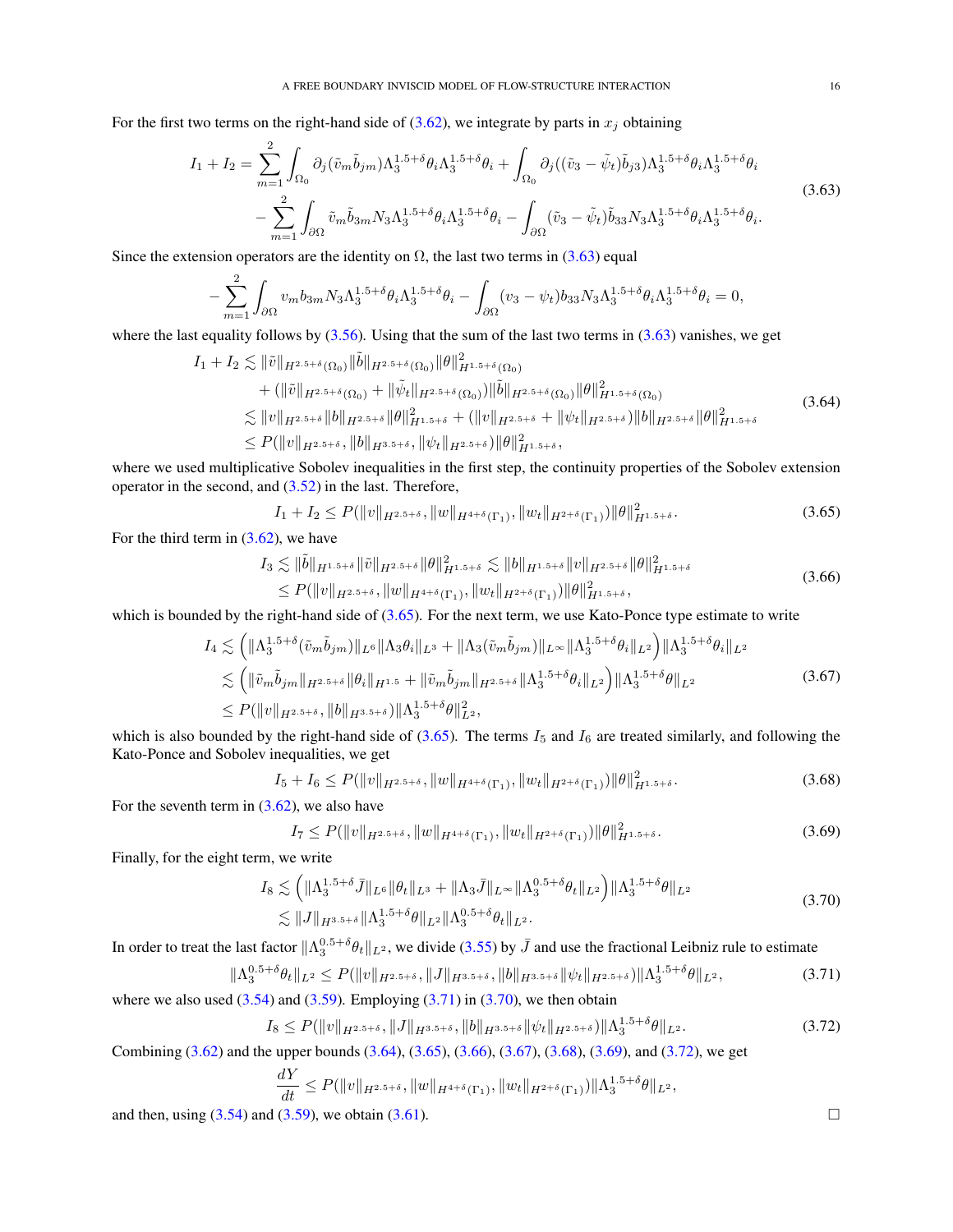<span id="page-16-0"></span>3.5. The conclusion of a priori bounds. Now, we are ready to conclude the proof of the main statement on a priori estimates for the system.

PROOF OF THEOREM [2.1.](#page-4-0) Using the pressure estimate  $(3.33)$  in the tangential bound  $(3.16)$ , we get

<span id="page-16-9"></span>
$$
\|\Lambda^{4+\delta}w\|_{L^{2}(\Gamma_{1})}^{2} + \|\Lambda^{2+\delta}w_{t}\|_{L^{2}(\Gamma_{1})}^{2} + \nu \int_{0}^{t} \|\nabla_{2}\Lambda^{2+\delta}w_{t}\|_{L^{2}(\Gamma_{1})}^{2} ds \n\lesssim \|w_{t}(0)\|_{H^{4+\delta}(\Gamma_{1})}^{2} + \|v(0)\|_{H^{2.5+\delta}}^{2} + \|v\|_{L^{2}}^{(1+\delta)/(2.5+\delta)} \|v\|_{H^{2.5+\delta}}^{(4+\delta)/(2.5+\delta)} \n+ \int_{0}^{t} P(\|v\|_{H^{2.5+\delta}}, \|w\|_{H^{4+\delta}(\Gamma_{1})}, \|w_{t}\|_{H^{2+\delta}(\Gamma_{1})}) ds.
$$
\n(3.73)

By the div-curl elliptic estimate (see [BB]), we have

<span id="page-16-2"></span>
$$
\|v\|_{H^{2.5+\delta}} \lesssim \| \operatorname{curl} v \|_{H^{1.5+\delta}} + \| \operatorname{div} v \|_{H^{1.5+\delta}} + \| v \cdot N \|_{H^{2+\delta}(\Gamma_0 \cup \Gamma_1)} + \| v \|_{L^2}.
$$
 (3.74)

We bound the terms on the right-hand side in order. Using the formula  $(3.52)$  for the ALE vorticity  $\zeta$ , we may estimate

$$
\|(\operatorname{curl} v)_i\|_{H^{1.5+\delta}} \lesssim \|\epsilon_{ijk}\partial_m v_k(a_{mj}-\delta_{mj})\|_{H^{1.5+\delta}} + \|\zeta_i\|_{H^{1.5+\delta}} \lesssim \epsilon \|v\|_{H^{2.5+\delta}} + \|\zeta\|_{H^{1.5+\delta}},\tag{3.75}
$$

for  $i = 1, 2, 3$ , where we used [\(3.4\)](#page-5-4) in the last step. Therefore, applying the vorticity bound [\(3.61\)](#page-14-4), integrated in time, along with  $(3.60)$ , in  $(3.75)$ , we get

$$
\|\operatorname{curl} v\|_{H^{1.5+\delta}} \lesssim \|\zeta(0)\|_{H^{1.5+\delta}} + \epsilon \|v\|_{H^{1.5+\delta}} + \int_0^t P(\|v\|_{H^{2.5+\delta}}, \|w\|_{H^{4+\delta}(\Gamma_1)}, \|w_t\|_{H^{2+\delta}(\Gamma_1)}) Y ds. \tag{3.76}
$$

For the divergence term in  $(3.74)$ , we use  $(2.17)_2$  $(2.17)_2$  to estimate

<span id="page-16-6"></span><span id="page-16-5"></span><span id="page-16-4"></span><span id="page-16-3"></span><span id="page-16-1"></span>
$$
\|\operatorname{div} v\|_{H^{1.5+\delta}} = \|(a_{ki} - \delta_{ki})\partial_k v_i\|_{H^{1.5+\delta}} \lesssim \epsilon \|v\|_{H^{2.5+\delta}}.
$$
\n(3.77)

The part on  $\Gamma_0$  of the final term in [\(3.74\)](#page-16-2) vanishes, while on  $\Gamma_1$ , we use [\(2.20\)](#page-3-6). We get

$$
\|v \cdot N\|_{H^{2+\delta}(\Gamma_1)} \lesssim \|(b_{3i} - \delta_{3i})v_i\|_{H^{2+\delta}(\Gamma_1)} + \|w_t\|_{H^{2+\delta}(\Gamma_1)}
$$
  

$$
\lesssim \|b - I\|_{H^{2+\delta}(\Gamma_1)} \|v\|_{H^{2+\delta}(\Gamma_1)} + \|w_t\|_{H^{2+\delta}(\Gamma_1)}.
$$
 (3.78)

Note that

$$
||b - I||_{H^{2+\delta}(\Gamma_1)} \lesssim ||b - I||_{H^{2.5+\delta}} \lesssim ||b - I||_{H^{1.5+\delta}}^{1-\alpha} ||b - I||_{H^{3.5+\delta}}^{\alpha}
$$
  

$$
\lesssim \epsilon (1 + ||b||_{H^{3.5+\delta}}^{\alpha}) \lesssim \epsilon (1 + ||w||_{H^{4+\delta}(\Gamma_1)}^{\alpha}),
$$
 (3.79)

where  $\alpha \in (0,1)$  is the exponent determined by  $2.5 + \delta = (1-\alpha)(1.5+\delta) + \alpha(3.5+\delta)$ . Using [\(3.79\)](#page-16-3) in [\(3.78\)](#page-16-4), we get

<span id="page-16-7"></span>
$$
||v \cdot N||_{H^{2+\delta}(\Gamma_1)} \lesssim \epsilon (1+||w||^{\alpha}_{H^{4+\delta}(\Gamma_1)})||v||_{H^{2.5+\delta}}+||w_t||_{H^{2+\delta}(\Gamma_1)},
$$

and thus

$$
||v \cdot N||_{H^{2+\delta}(\Gamma_1)} \lesssim \epsilon ||w||_{H^{4+\delta}(\Gamma_1)} ||v||_{H^{2.5+\delta}} + \epsilon ||v||_{H^{2.5+\delta}} + ||w_t||_{H^{2+\delta}(\Gamma_1)}.
$$
\n(3.80)

Now, we use [\(3.76\)](#page-16-5), [\(3.77\)](#page-16-6), and [\(3.80\)](#page-16-7) in [\(3.74\)](#page-16-2), while also absorbing the term  $\epsilon ||v||_{H^{2.5+\delta}}$ , obtaining

<span id="page-16-8"></span>
$$
||v||_{H^{2.5+\delta}}^{2} \lesssim ||\zeta(0)||_{H^{1.5+\delta}}^{2} + ||w_{t}||_{H^{2+\delta}(\Gamma_{1})}^{2} + \epsilon^{2} ||w||_{H^{4+\delta}(\Gamma_{1})}^{2} ||v||_{H^{2.5+\delta}}^{2}
$$
  
+ 
$$
\int_{0}^{t} P(||v||_{H^{2.5+\delta}}, ||w||_{H^{4+\delta}(\Gamma_{1})}, ||w_{t}||_{H^{2+\delta}(\Gamma_{1})})Y ds.
$$
 (3.81)

Next, we combine [\(3.81\)](#page-16-8) with the tangential estimate [\(3.73\)](#page-16-9). Multiplying [\(3.81\)](#page-16-8) with a small constant  $\epsilon_0 \in (0,1]$  and adding the resulting inequality to  $(3.73)$ , we obtain

<span id="page-16-10"></span>
$$
\epsilon_{0}||v||_{H^{2.5+\delta}}^{2} + ||w||_{H^{4+\delta}(\Gamma_{1})}^{2} + ||w_{t}||_{H^{2+\delta}(\Gamma_{1})}^{2}
$$
\n
$$
\lesssim ||w_{t}(0)||_{H^{2+\delta}(\Gamma_{1})}^{2} + ||v(0)||_{H^{2.5+\delta}}^{2} + ||v||_{L^{2}}^{(1+\delta)/(2.5+\delta)} ||v||_{H^{2.5}}^{(4+\delta)/(2.5+2\delta)}
$$
\n
$$
+ \epsilon_{0}||w_{t}||_{H^{2+\delta}(\Gamma_{1})}^{2} + \epsilon_{0}\epsilon^{2}||w||_{H^{4+\delta}(\Gamma_{1})}^{2}||v||_{H^{2.5+\delta}}^{2}
$$
\n
$$
+ \int_{0}^{t} P(||v||_{H^{2.5+\delta}}, ||w||_{H^{4+\delta}(\Gamma_{1})}, ||w_{t}||_{H^{2+\delta}(\Gamma_{1})})Y ds,
$$
\n(3.82)

with the implicit constant independent of  $\nu$ . Now, first choose and fix  $\epsilon_0$  so small that the fourth term on the right-hand side is absorbed in the third term on the left. Then choose  $\epsilon$  as in [\(3.7\)](#page-5-9) with a sufficiently large constant C so that the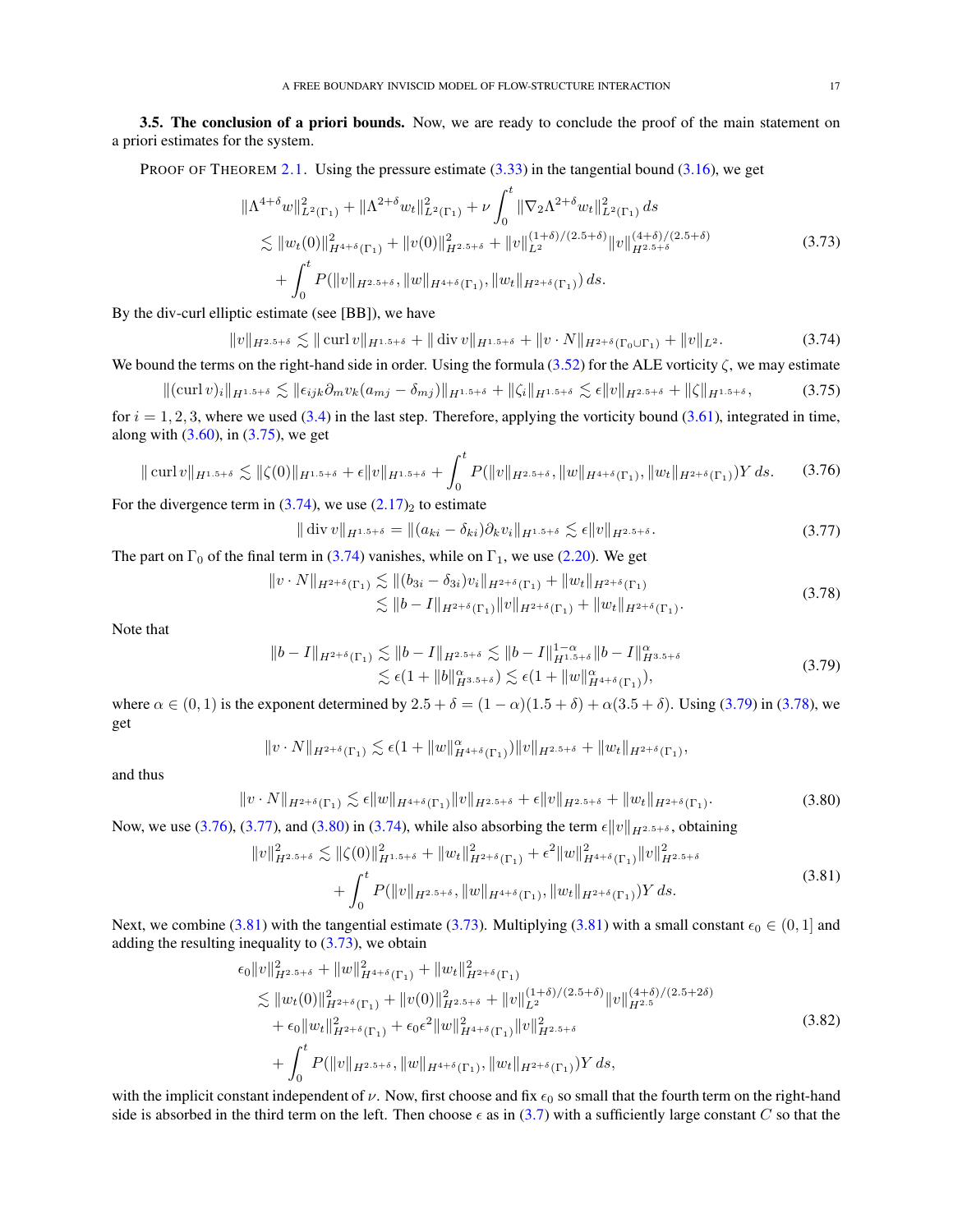fifth term in  $(3.82)$  is absorbed in the second term on the left. This choice as requires  $(3.8)$  for  $T_0$ . For the third term on the right-hand side of [\(3.73\)](#page-16-9), we use

$$
\|v\|_{L^{2}}^{1/(2.5+\delta)}\|v\|_{H^{2.5+2\delta}}^{(4+\delta)/(2.5+\delta)} \leq \epsilon_{1} \|v\|_{H^{2.5+\delta}}^{2} + C_{\epsilon_{1}} \|v\|_{L^{2}}^{2}
$$
  
\n
$$
\leq \epsilon_{1} \|v\|_{H^{2.5+\delta}}^{2} + C_{\epsilon_{1}} \|v_{0}\|_{L^{2}}^{2} + C_{\epsilon_{1}} \|v_{t}\|_{L^{2}}^{2}
$$
  
\n
$$
\leq \epsilon_{1} \|v\|_{H^{2.5+\delta}}^{2} + C_{\epsilon_{1}} \|v_{0}\|_{L^{2}}^{2} + C_{\epsilon_{1}} \int_{0}^{t} \|v_{t}\|_{L^{2}}^{2} ds
$$
  
\n
$$
\leq \epsilon_{1} \|v\|_{H^{2.5+\delta}}^{2} + C_{\epsilon_{1}} \|v_{0}\|_{L^{2}}^{2} + C_{\epsilon_{1}} \int_{0}^{t} P(\|v\|_{H^{2.5+\delta}}, \|w\|_{H^{4+\delta}(\Gamma_{1})}, \|w_{t}\|_{H^{2+\delta}(\Gamma_{1})}) Y ds,
$$
\n(3.83)

by [\(3.25\)](#page-7-6) and [\(3.33\)](#page-10-8), where  $\epsilon_1 \in (0, 1]$  is a small constant to be determined. Using [\(3.83\)](#page-17-1) in [\(3.82\)](#page-16-10), and choosing  $\epsilon_1$ sufficiently small, we obtain

$$
||v||_{H^{2.5+\delta}}^{2} + ||w||_{H^{4+\delta}(\Gamma_{1})}^{2} + ||w_{t}||_{H^{2+\delta}(\Gamma_{1})}^{2} + \nu \int_{0}^{t} ||\nabla_{2}\Lambda^{2+\delta}w_{t}||_{L^{2}(\Gamma_{1})}^{2} ds
$$
  
\$\lesssim ||w\_{t}(0)||\_{H^{2+\delta}(\Gamma\_{1})}^{2} + ||v(0)||\_{H^{2.5+\delta}}^{2} + \int\_{0}^{t} P(||v||\_{H^{2.5+\delta}}, ||w||\_{H^{4+\delta}(\Gamma\_{1})}, ||w\_{t}||\_{H^{2+\delta}(\Gamma\_{1})})Y ds. (3.84)

A standard Gronwall argument on [\(3.84\)](#page-17-2) and [\(3.61\)](#page-14-4) then implies a uniform in  $\nu$  estimate

$$
||v||_{H^{2.5+\delta}} + ||w||_{H^{4+\delta}(\Gamma_1)} + ||w_t||_{H^{2+\delta}(\Gamma_1)} + Y \lesssim M
$$

<span id="page-17-0"></span>on  $[0, T_0]$ , where  $T_0$  is independent of  $0 \le \nu \le 1$ , and the proof of Theorem [2.1](#page-4-0) is concluded.

# <span id="page-17-2"></span><span id="page-17-1"></span>4. Compatibility conditions

From (2.20), we obtain 
$$
b_{3i}(0)v_i(0) = w_1(0)
$$
, and since  $b_{3i}(0) = (0,0,1)$ , we get the compatibility condition

<span id="page-17-3"></span>
$$
v_3(0) = w_1(0) \qquad \text{on } \Gamma_1. \tag{4.1}
$$

Next, the divergence-free boundary condition gives the compatibility condition

<span id="page-17-4"></span>
$$
\int_{\Gamma_1} v_3(0) = 0,\tag{4.2}
$$

which results from integrating the divergence-free condition  $b_{ij}\partial_i v_j = 0$  and evaluating it at  $t = 0$ . By the condition [\(2.20\)](#page-3-6), we also obtain

<span id="page-17-5"></span>
$$
\int_{\Gamma_1} w_1(0) = 0,
$$

but this also follows from  $(4.1)$  and  $(4.2)$ .

Assume that  $u = q$  solves

$$
\partial_i(d_{ij}\partial_j u) = \text{div } f \qquad \text{in } \Omega,
$$
  
\n
$$
d_{mk}\partial_k u N_m + u = g_1 \qquad \text{on } \Gamma_1,
$$
  
\n
$$
d_{mk}\partial_k u N_m = g_0 \qquad \text{on } \Gamma_0.
$$
\n(4.3)

Integrating  $(4.3)<sub>1</sub>$  over  $\Omega$ , we get

$$
\int_{\Gamma_0} d_{ij} \partial_j u N_i + \int_{\Gamma_1} d_{ij} \partial_j u N_i = \int_{\Gamma_0 \cup \Gamma_1} f_i N_i,
$$

from where, using  $(4.3)_2$  $(4.3)_2$  and  $(4.3)_3$ ,

Z  $\int_{\Gamma_0} g_0 + \int$  $\int_{\Gamma_1} (g_1 - u) = \int_{\Gamma_0 \cup \Gamma_1} f_i N_i,$ 

and thus

<span id="page-17-6"></span>
$$
\int_{\Gamma_1} u = \int_{\Gamma_0} g_0 + \int_{\Gamma_1} g_1 - \int_{\Gamma_0 \cup \Gamma_1} f_i N_i.
$$
\n(4.4)

Therefore, every solution of  $(4.3)$  satisfies  $(4.4)$ . We apply this to the equation  $(3.35)$  with the boundary conditions [\(3.37\)](#page-10-6) and [\(3.38\)](#page-10-7). We have

$$
d_{ij} = b_{ik} a_{jk}
$$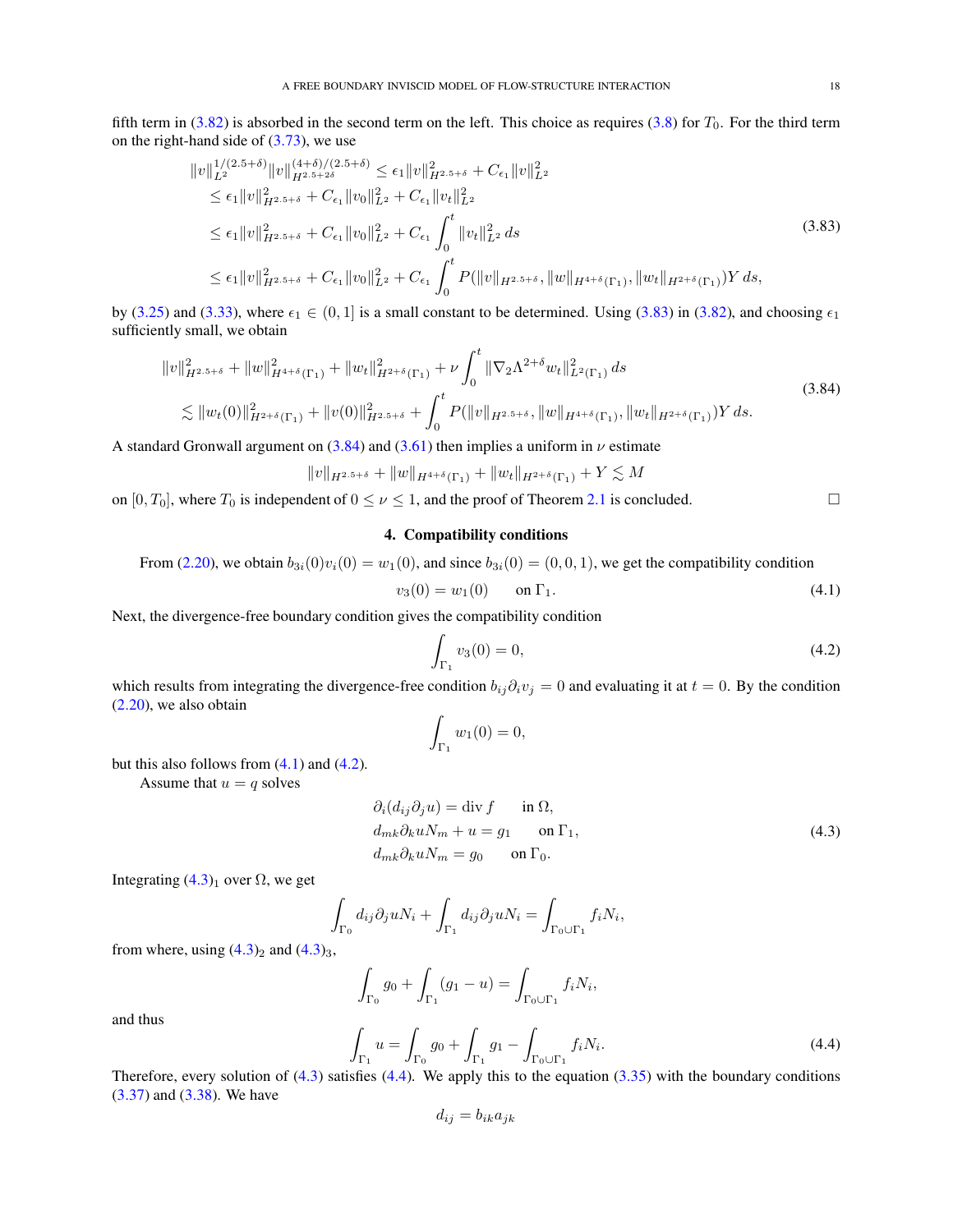and

$$
f_j = \partial_j(\partial_t b_{ji} v_i) - \partial_j(b_{ji}(v_3 - \psi_t)\partial_3 v_i) - \partial_j\left(\sum_{m=1}^2 b_{jm} v_m\right) \quad \text{in } \Omega
$$
  
\n
$$
g_0 = -b_{3i}v_1a_{j1}\partial_j v_i - b_{3i}v_2a_{j2}\partial_j v_i - b_{3i}(v_3 - \psi_t)\partial_3 v_i \quad \text{on } \Gamma_0
$$
  
\n
$$
g_1 = \Delta_2^2 w - \nu\Delta_2 w_t + \partial_t b_{3i} v_i - b_{3i}v_1a_{j1}\partial_j v_i - b_{3i}v_2a_{j2}\partial_j v_i - b_{3i}(v_3 - \psi_t)\partial_3 v_i \quad \text{on } \Gamma_1.
$$

Thus the equation  $(4.4)$  reads

$$
\int_{\Gamma_1} q = -\int_{\Gamma_0} b_{3i}v_1 a_{j1} \partial_j v_i - \int_{\Gamma_0} b_{3i}v_2 a_{j2} \partial_j v_i - \int_{\Gamma_0} b_{3i} (v_3 - \psi_t) \partial_3 v_i \n+ \int_{\Gamma_1} \Delta_2^2 w - \nu \int_{\Gamma_1} \Delta_2 w_t + \int_{\Gamma_1} \partial_t b_{3i} v_i - \int_{\Gamma_1} b_{3i}v_1 a_{j1} \partial_j v_i - \int_{\Gamma_1} b_{3i}v_2 a_{j2} \partial_j v_i - \int_{\Gamma_1} b_{3i} (v_3 - \psi_t) \partial_3 v_i \n- \int_{\Gamma_0 \cup \Gamma_1} \partial_t b_{j i} v_i N_j + \int_{\Gamma_0 \cup \Gamma_1} (b_{j i} v_3 - \psi_t) \partial_3 v_i N_j + \int_{\Gamma_0 \cup \Gamma_1} \sum_{m=1}^2 b_{j i} v_m a_{km} \partial_k v_i N_j,
$$

from where

$$
\int_{\Gamma_1} q = \int_{\Gamma_1} \Delta_2^2 w - \nu \int_{\Gamma_1} \Delta_2 w_t = 0,
$$

<span id="page-18-0"></span>where the last equality follows from the periodic boundary conditions imposed on w and  $w_t$  in  $x_1$  and  $x_2$ .

## 5. Uniqueness

For simplicity, we only consider the case  $\nu = 0$ ; the uniqueness result is the same for other values of  $\nu$ . To obtain uniqueness, we need to assume

<span id="page-18-1"></span>
$$
\delta \ge \frac{1}{2}.\tag{5.1}
$$

The main reason for this restriction is that when we apply the elliptic estimate  $(3.41)$  to  $(5.13)$ – $(5.15)$  below: Since we use it with  $k = 0.5 + \delta$  and Lemma [3.4](#page-11-1) requires  $k \ge 1$ , this imposes the condition [\(5.1\)](#page-18-1).

PROOF OF THEOREM [2.2.](#page-4-6) Assume that  $(v, q, w, a, \eta)$  and  $(\tilde{v}, \tilde{q}, \tilde{w}, \tilde{\eta}, \tilde{a})$  are solutions of the system on an interval  $[0, T_0]$ , both satisfying the bounds in Theorem [2.1.](#page-4-0) Denote by

$$
(W, V, Q, E, A, \Psi) = (w, v, q, \eta, a, \psi) - (\tilde{w}, \tilde{v}, \tilde{q}, \tilde{\eta}, \tilde{a}, \tilde{\psi})
$$

the difference, and assume that

<span id="page-18-2"></span>
$$
(W, V, Q, E, A, \Psi)(0) = 0.
$$
\n(5.2)

We start with tangential estimates by claiming that

$$
\|\Lambda^{3+\delta}W\|_{L^{2}(\Gamma_{1})}^{2} + \|\Lambda^{1+\delta}W_{t}\|_{L^{2}(\Gamma_{1})}^{2}
$$
  
\n
$$
\lesssim \|V\|_{L^{2}}^{1/(1.5+\delta)}\|V\|_{H^{1.5+\delta}}^{(2+2\delta)/(1.5+\delta)} + \int_{0}^{t} (\|V\|_{H^{1.5+\delta}} + \|Q\|_{H^{0.5+\delta}} + \|W\|_{H^{3+\delta}(\Gamma_{1})} + \|W_{t}\|_{H^{1+\delta}(\Gamma_{1})})^{2} ds,
$$
\n(5.3)

where, in this section, we allow all the implicit constants to depend on the norms of  $(v, q, w)$  and  $(\tilde{v}, \tilde{q}, \tilde{w})$ . To prove this, we start by subtracting the equation [\(2.21\)](#page-4-2) and the analogous equation for  $\tilde{w}$  and get

<span id="page-18-6"></span>
$$
W_{tt} + \Delta_2^2 W = Q.
$$

We test this equation with  $\Lambda^{2(1+\delta)}W_t$  obtaining

<span id="page-18-5"></span>
$$
\frac{1}{2}\frac{d}{dt}\left(\|\Delta_2\Lambda^{1+\delta}W\|_{L^2(\Gamma_1)}^2 + \|\Lambda^{1+\delta}W_t\|_{L^2(\Gamma_1)}^2\right) = \int_{\Gamma_1} Q\Lambda^{2(1+\delta)}W_t,
$$
\n(5.4)

where we used [\(5.2\)](#page-18-2). Subtracting the velocity equation [\(3.26\)](#page-7-5)<sub>1</sub> and its analog for  $\tilde{v}$ , we get

$$
J\partial_t V_i + (J - \tilde{J})\partial_t v_i + V_1 b_{j1} \partial_j v_i + \tilde{v}_1 B_{j1} \partial_j v_i + \tilde{v}_1 \tilde{b}_{j1} \partial_j V_i + V_2 b_{j2} \partial_j v_i + \tilde{v}_2 B_{j2} \partial_j v_i + \tilde{v}_2 \tilde{b}_{j2} \partial_j V_i
$$
  
+ 
$$
(V_3 - \Psi_t) b_{j3} \partial_j v_i + (\tilde{v}_3 - \tilde{\psi}_t) B_{j3} \partial_j v_i + (\tilde{v}_3 - \tilde{\psi}_t) \tilde{b}_{j3} \partial_j V_i + B_{ki} \partial_k \tilde{q} + b_{ki} \partial_k Q = 0,
$$
 (5.5)

while the difference of divergence-free conditions gives

<span id="page-18-4"></span><span id="page-18-3"></span>
$$
b_{ki}\partial_k V_i = -B_{ki}\partial_k \tilde{v}_i.
$$
\n
$$
(5.6)
$$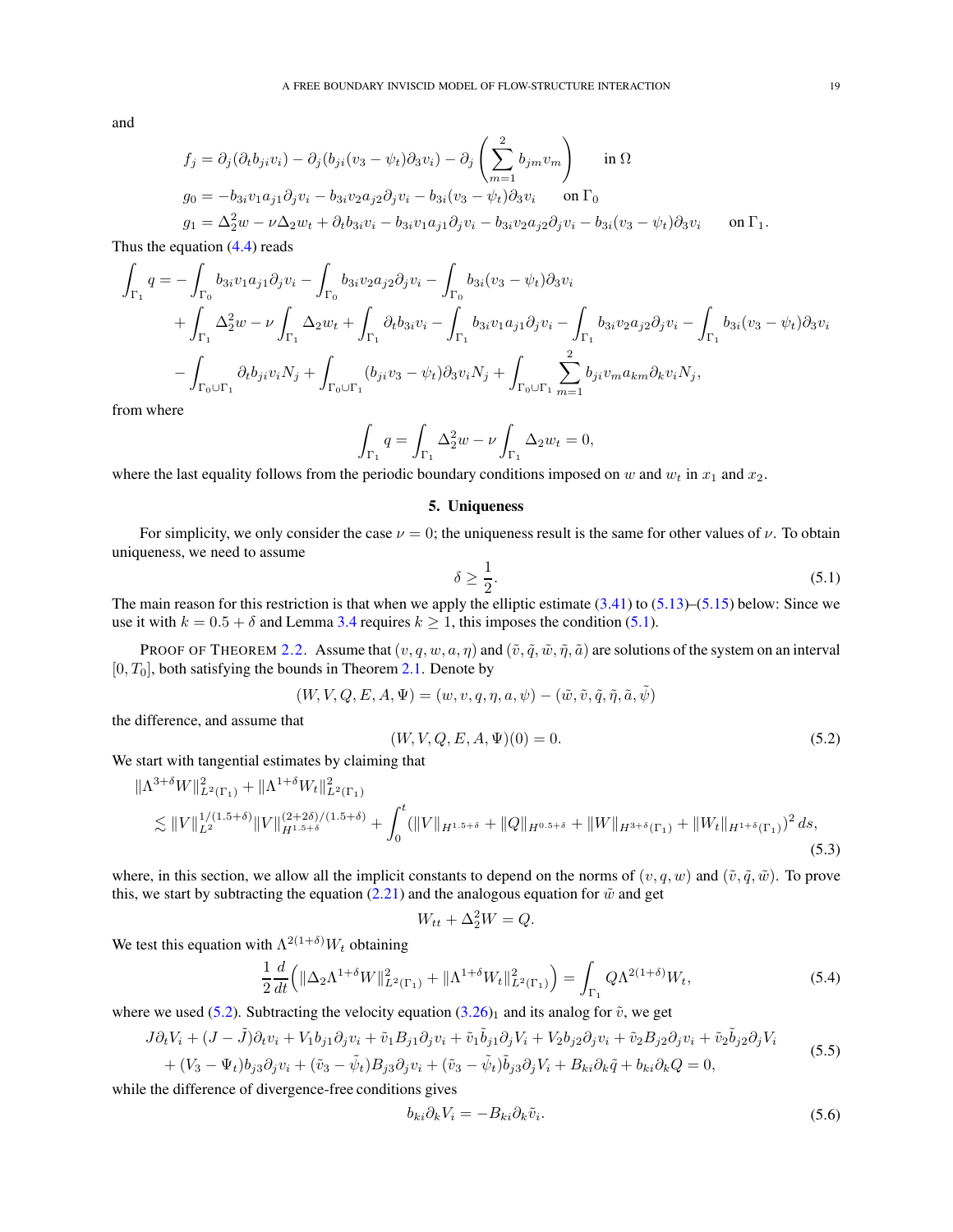As in [\(3.21\)](#page-7-2)–[\(3.24\)](#page-7-9), we have

$$
\frac{1}{2}\frac{d}{dt}\int J\Lambda^{0.5+\delta}V_i\Lambda^{1.5+\delta}V_i=\frac{1}{2}\int J_t\Lambda^{0.5+\delta}V_i\Lambda^{1.5+\delta}V_i+\int J\Lambda^{0.5+\delta}\partial_tV_i\Lambda^{1.5+\delta}V_i+\bar{I},
$$

where

<span id="page-19-4"></span><span id="page-19-0"></span>
$$
\bar{I} \lesssim \|V\|_{H^{1.5+\delta}} \|V_t\|_{H^{-0.5+\delta}}; \tag{5.7}
$$

recall that  $\delta \geq 0.5$  and that the constants depend on the norms of  $(v, q, w)$  and  $(\tilde{v}, \tilde{q}, \tilde{w})$ . Note that [\(5.7\)](#page-19-0) is obtained analogously to  $(3.24)$  by writing

$$
\bar{I} = \frac{1}{2} \int \left( \Lambda^2 (J \Lambda^{0.5 + \delta} V_i) - \Lambda (J \Lambda^{1.5 + \delta} V_i) \right) \Lambda^{-0.5 + \delta} \partial_t V_i
$$
  
=  $\frac{1}{2} \int \left( \Lambda^2 (J \Lambda^{0.5 + \delta} V_i) - J \Lambda^{2.5 + \delta} V_i \right) \Lambda^{-0.5 + \delta} \partial_t V_i + \frac{1}{2} \int \left( J \Lambda^{2.5 + \delta} V_i - \Lambda (J \Lambda^{1.5 + \delta} V_i) \right) \Lambda^{-0.5 + \delta} \partial_t V_i$ ,

and estimating the commutators by employing Kato-Ponce inequalities.

Next, we apply  $\Lambda^{0.5+\delta}$  to [\(5.5\)](#page-18-3) and test with  $\Lambda^{1.5+\delta}V$  obtaining

$$
\frac{1}{2} \frac{d}{dt} \int J\Lambda^{0.5+\delta} V_i \Lambda^{1.5+\delta} V_i
$$
\n
$$
= \frac{1}{2} \int J_t \Lambda^{0.5+\delta} V_i \Lambda^{1.5+\delta} V_i - \int \left( \Lambda^{0.5+\delta} (J\partial_t V_i) - J\Lambda^{0.5+\delta} (\partial_t V_i) \right) \Lambda^{1.5+\delta} V_i
$$
\n
$$
- \int \Lambda^{0.5+\delta} ((J-\tilde{J})\partial_t v_i) \Lambda^{1.5+\delta} V_i - \sum_{m=1}^2 \int \Lambda^{0.5+\delta} (V_m b_{jm} \partial_j v_i) \Lambda^{1.5+\delta} V_i
$$
\n
$$
- \sum_{m=1}^2 \int \Lambda^{0.5+\delta} (\tilde{v}_m B_{jm} \partial_j v_i) \Lambda^{1.5+\delta} V_i - \sum_{m=1}^2 \int \Lambda^{0.5+\delta} (\tilde{v}_m \tilde{b}_{jm} \partial_j V_i) \Lambda^{1.5+\delta} V_i
$$
\n
$$
- \int \Lambda^{0.5+\delta} ((V_3 - \Psi_t) \partial_3 v_i) \Lambda^{1.5+\delta} V_i - \int \Lambda^{0.5+\delta} ((\tilde{v}_3 - \tilde{\psi}_t) \partial_3 V_i) \Lambda^{1.5+\delta} V_i
$$
\n
$$
- \int \Lambda^{0.5+\delta} (B_{ki} \partial_k \tilde{q}) \Lambda^{1.5+\delta} V_i - \int \Lambda^{0.5+\delta} (b_{ki} \partial_k Q) \Lambda^{1.5+\delta} V_i + \bar{I}
$$
\n
$$
= I_1 + \dots + I_{10} + \bar{I}.
$$
\n(5.8)

All the terms are treated similarly as those in [\(3.27\)](#page-8-2). We show a detailed treatment of the tenth (and the most essential) term  $I_{10}$ . We first rewrite it as

$$
I_{10} = \int \Lambda^{0.5+\delta}(b_{ki}Q)\Lambda^{1.5+\delta}\partial_k V_i - \int_{\Gamma_1} \Lambda^{1+\delta}(b_{3i}Q)\Lambda^{1+\delta} V_i = J_1 + J_2.
$$
 (5.9)

For the first term in  $(5.9)$ , we proceed as in  $(3.30)$  and write

$$
J_{1} = \int \Lambda^{0.5+\delta} Q \Lambda^{1.5+\delta} (b_{ki} \partial_{k} V_{i}) - \int (\Lambda^{1.5+\delta} \partial_{k} (b_{ki} V_{i}) - b_{ki} \Lambda^{1.5+\delta} \partial_{k} V_{i}) \Lambda^{0.5+\delta} Q + \int (\Lambda^{0.5+\delta} (b_{ki} Q) - b_{ki} \Lambda^{0.5+\delta} Q) \Lambda^{1.5+\delta} \partial_{k} V_{i} = J_{11} + J_{12} + J_{13}.
$$
 (5.10)

Note that  $J_{11} = -\int \Lambda^{0.5+\delta} Q \Lambda^{1.5+\delta} (B_{ki} \partial_k \tilde{v}_i)$ , due to [\(5.6\)](#page-18-4). Since  $0.5+\delta \ge 1$  by [\(5.1\)](#page-18-1), we have

$$
J_{11} + J_{12} \lesssim \|Q\|_{H^{0.5+\delta}} \|B\|_{H^{1.5+\delta}} \|\tilde{v}\|_{H^{2.5+\delta}} + \|b\|_{H^{3.5+\delta}} \|V\|_{H^{1.5+\delta}} \|Q\|_{H^{0.5+\delta}}
$$
  

$$
\lesssim \|Q\|_{H^{0.5+\delta}} \|W\|_{H^{3.5+\delta}(\Gamma_1)} + \|V\|_{H^{1.5+\delta}} \|Q\|_{H^{0.5+\delta}},
$$

recalling the agreement on constants. For the third term in  $(5.10)$ , we write

<span id="page-19-3"></span><span id="page-19-2"></span><span id="page-19-1"></span>
$$
\Lambda^{1.5+\delta} = \Lambda^{\delta - 0.5} - \partial_1 T_1 - \partial_2 T_2,\tag{5.11}
$$

where

$$
T_j = \partial_j (I - \Delta_2)^{\delta/2 - 0.25}, \qquad j = 1, 2
$$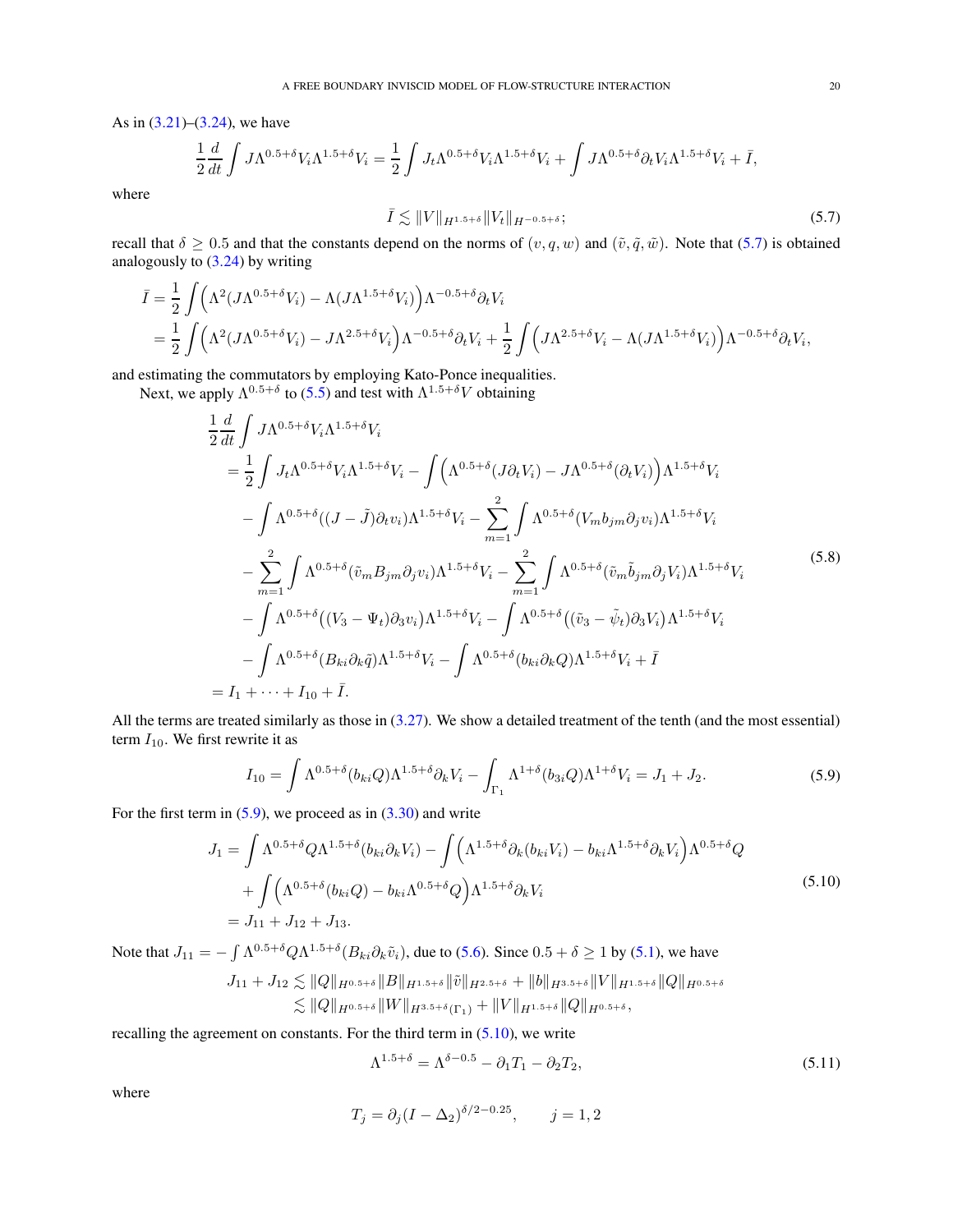are tangential operators of order  $0.5 + \delta$ . Using [\(5.11\)](#page-19-3) and integrating by parts, we have

$$
J_{13} = \sum_{j=1}^{2} \int \left( \partial_j \Lambda^{0.5+\delta}(b_{ki}Q) - b_{ki}\partial_j \Lambda^{0.5+\delta}Q \right) T_j \partial_k V_i + \sum_{j=1}^{2} \int \partial_j b_{ki} \Lambda^{0.5+\delta} Q T_j \partial_k V_i
$$
  
+ 
$$
\sum_{j=1}^{2} \int \left( \Lambda^{0.5+\delta}(b_{ki}Q) - b_{ki} \Lambda^{0.5+\delta}Q \right) \Lambda^{\delta-0.5} \partial_k V_i
$$
  

$$
\lesssim ||b||_{H^{3.5+\delta}} ||Q||_{H^{0.5+\delta}} ||V||_{H^{1.5+\delta}} \lesssim ||Q||_{H^{0.5+\delta}} ||V||_{H^{1.5+\delta}}.
$$

The boundary term  $J_2 = -\int_{\Gamma_1} \Lambda^{1+\delta}(b_{3i}Q)\Lambda^{1+\delta}V_i$  in [\(5.9\)](#page-19-1) is rewritten as

$$
J_2 = -\int_{\Gamma_1} b_{3i} \Lambda^{1+\delta} Q \Lambda^{1+\delta} V_i - \int_{\Gamma_1} \left( \Lambda^{1+\delta} (b_{3i} Q) - b_{3i} \Lambda^{1+\delta} Q \right) \Lambda^{1+\delta} V_i
$$
  
= 
$$
- \int_{\Gamma_1} \Lambda^{\delta} Q \Lambda (b_{3i} \Lambda^{1+\delta} V_i) - \int_{\Gamma_1} \left( \Lambda^{1+\delta} (b_{3i} Q) - b_{3i} \Lambda^{1+\delta} Q \right) \Lambda^{1+\delta} V_i,
$$

and thus

$$
J_{2} = -\int_{\Gamma_{1}} \Lambda^{\delta} Q b_{3i} \Lambda^{2+\delta} V_{i} - \int_{\Gamma_{1}} \Lambda^{\delta} Q \Big( \Lambda (b_{3i} \Lambda^{1+\delta} V_{i}) - b_{3i} \Lambda^{2+\delta} V_{i} \Big) - \int_{\Gamma_{1}} \Big( \Lambda^{1+\delta} (b_{3i} Q) - b_{3i} \Lambda^{1+\delta} Q \Big) \Lambda^{1+\delta} V_{i} = -\int_{\Gamma_{1}} \Lambda^{\delta} Q \Lambda^{2+\delta} (b_{3i} V_{i}) + \int_{\Gamma_{1}} \Lambda^{\delta} Q \Big( \Lambda^{2+\delta} (b_{3i} V_{i}) - b_{3i} \Lambda^{2+\delta} V_{i} \Big) - \int_{\Gamma_{1}} \Lambda^{\delta} Q \Big( \Lambda (b_{3i} \Lambda^{1+\delta} V_{i}) - b_{3i} \Lambda^{2+\delta} V_{i} \Big) - \int_{\Gamma_{1}} \Big( \Lambda^{1+\delta} (b_{3i} Q) - b_{3i} \Lambda^{1+\delta} Q \Big) \Lambda^{1+\delta} V_{i} = J_{21} + J_{22} + J_{23} + J_{24}.
$$
 (5.12)

For the first term, we use [\(2.20\)](#page-3-6), which for the differences of solutions reads as

<span id="page-20-0"></span>
$$
b_{3i}V_i = W_t - B_{3i}\tilde{v}_i.
$$

We obtain

$$
J_{21} = -\int_{\Gamma_1} \Lambda^{\delta} Q \Lambda^{2+\delta} W_t + \int_{\Gamma_1} \Lambda^{\delta} Q \Lambda^{2+\delta} (B_{3i} \tilde{v}_i) = -\int_{\Gamma_1} Q \Lambda^{2(1+\delta)} W_t + \int_{\Gamma_1} \Lambda^{\delta} Q \Lambda^{2+\delta} (B_{3i} \tilde{v}_i)
$$
  
=  $J_{211} + J_{212}$ .

The first term  $J_{211}$  cancels with the right side of [\(5.4\)](#page-18-5) after adding [\(5.4\)](#page-18-5) and [\(5.8\)](#page-19-4), while the second term  $J_{212}$  may be bounded as

$$
J_{212} \lesssim \|Q\|_{H^{\delta}(\Gamma_1)} \|B\|_{H^{2+\delta}(\Gamma_1)} \|\tilde{v}\|_{H^{2+\delta}(\Gamma_1)} \lesssim \|Q\|_{H^{0.5+\delta}} \|B\|_{H^{2.5+\delta}} \|\tilde{v}\|_{H^{2.5+\delta}}
$$
  

$$
\lesssim \|Q\|_{H^{0.5+\delta}} \|W\|_{H^{3.5+\delta}(\Gamma_1)},
$$

using the agreement on constants. The last three terms in  $(5.12)$  are commutators and the sum is estimated easily as

$$
J_{22}+J_{23}+J_{24}\lesssim \|Q\|_{H^{0.5+\delta}}\|V\|_{H^{1.5+\delta}},
$$

employing the Kato-Ponce and trace inequalities. Finally, we add  $(5.4)$  and  $(5.8)$ , observing that  $J_{211}$  and the righthand side of  $(5.4)$  cancel, we obtain  $(5.3)$ .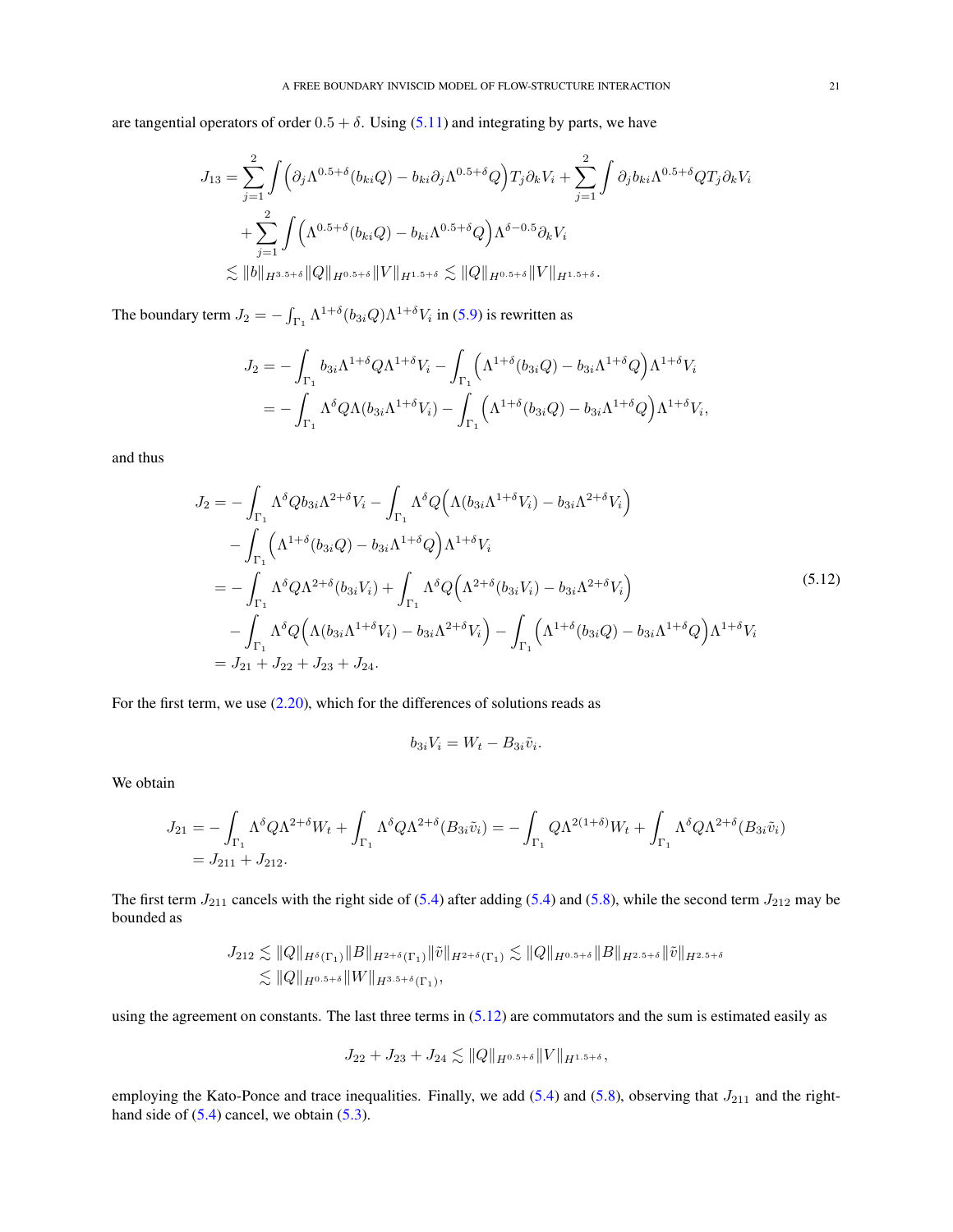With the tangential estimates completed, we now estimate the difference of the pressures,  $Q = q - \tilde{q}$ . Subtracting the pressure equation [\(3.35\)](#page-10-5) and its analog for  $\tilde{q}$ , we have

$$
\partial_j(b_{ji}a_{ki}\partial_k Q) = -\partial_j(B_{ji}a_{ki}\partial_k \tilde{q}) - \partial_j(\tilde{b}_{ji}A_{ki}\partial_k \tilde{q}) + \partial_j(\partial_t b_{ji}V_i) + \partial_j(\partial_t B_{ji}\tilde{v}_i)
$$
  

$$
- \partial_j \sum_{m=1}^2 B_{ji}v_m a_{km}\partial_k v_i - \partial_j \sum_{m=1}^2 \tilde{b}_{ji}V_m a_{km}\partial_k v_i
$$
  

$$
- \partial_j \sum_{m=1}^2 \tilde{b}_{ji}\tilde{v}_m A_{km}\partial_k v_i - \partial_j \sum_{m=1}^2 \tilde{b}_{ji}\tilde{v}_m \tilde{a}_{km}\partial_k V_i
$$
  

$$
- \partial_j(A_{ji}(v_3 - \partial_t \psi)\partial_3 v_i) - \partial_j(\tilde{a}_{ji}(V_3 - \Psi_t)\partial_3 v_i) - \partial_j(\tilde{a}_{ji}(\tilde{v}_3 - \tilde{\psi}_t)\partial_3 V_i)
$$
  

$$
= \partial_j f_j \quad \text{in } \Omega.
$$
 (5.13)

Subtracting [\(3.37\)](#page-10-6) and the same equation for  $\tilde{q}$  gives

<span id="page-21-4"></span><span id="page-21-0"></span>
$$
b_{3i}a_{ki}\partial_k Q + Q
$$
  
=  $-B_{3i}a_{ki}\partial_k \tilde{q} - \tilde{b}_{3i}A_{ki}\partial_k \tilde{q} + \Delta_2^2 W + \partial_t B_{3i}v_i + \partial_t \tilde{b}_{3i}V_i$   
 $- B_{3i}v_1a_{j1}\partial_j v_i - \tilde{b}_{3i}V_1a_{j1}\partial_j v_i - \tilde{b}_{3i}\tilde{v}_1A_{j1}\partial_j v_i - \tilde{b}_{3i}\tilde{v}_1\tilde{a}_{j1}\partial_j V_i$   
 $- B_{3i}v_2a_{j2}\partial_j v_i - \tilde{b}_{3i}V_2a_{j2}\partial_j v_i - \tilde{b}_{3i}\tilde{v}_2A_{j2}\partial_j v_i - \tilde{b}_{3i}\tilde{v}_2\tilde{a}_{j2}\partial_j V_i$   
 $- A_{3i}(v_3 - \psi_t)\partial_3 v_i - \tilde{a}_{3i}(V_3 - \Psi_t)\partial_3 v_i - \tilde{a}_{3i}(\tilde{v}_3 - \tilde{\psi}_t)\partial_3 V_i = g_1$  on  $\Gamma_1$ ,

while from  $(3.38)$ , we get

$$
b_{3i}a_{ki}\partial_k Q = -B_{3i}a_{ki}\partial_k \tilde{q} - \tilde{b}_{3i}A_{ki}\partial_k \tilde{q}
$$
  
\n
$$
-B_{3i}v_1a_{j1}\partial_j v_i - \tilde{b}_{3i}V_1a_{j1}\partial_j v_i - \tilde{b}_{3i}\tilde{v}_1A_{j1}\partial_j v_i - \tilde{b}_{3i}\tilde{v}_1\tilde{a}_{j1}\partial_j V_i
$$
  
\n
$$
-B_{3i}v_2a_{j2}\partial_j v_i - \tilde{b}_{3i}V_2a_{j2}\partial_j v_i - \tilde{b}_{3i}\tilde{v}_2A_{j2}\partial_j v_i - \tilde{b}_{3i}\tilde{v}_2\tilde{a}_{j2}\partial_j V_i
$$
  
\n
$$
-A_{3i}(v_3 - \psi_t)\partial_3 v_i - \tilde{a}_{3i}(V_3 - \Psi_t)\partial_3 v_i - \tilde{a}_{3i}(\tilde{v}_3 - \tilde{\psi}_t)\partial_3 V_i = g_0 \quad \text{on } \Gamma_0.
$$
\n(5.15)

Applying the elliptic estimate [\(3.41\)](#page-11-2) with  $l = 0.5 + \delta$ , we get

<span id="page-21-3"></span><span id="page-21-1"></span>
$$
||Q||_{H^{0.5+\delta}} \lesssim ||V||_{H^{1.5+\delta}} + ||W||_{H^{3+\delta}(\Gamma_1)} + ||W_t||_{H^{1+\delta}(\Gamma_1)}.
$$
\n(5.16)

This concludes the pressure estimates.

Next, we obtain the vorticity bound for the difference  $Z = \zeta - \tilde{\zeta}$ . We use the approach from Section [3.4](#page-13-0) by extending  $\zeta$  and  $\tilde{\zeta}$  to  $\theta$  and  $\tilde{\theta}$ , respectively, with the extensions defined on  $\mathbb{T}^2 \times \mathbb{R}$ . For simplicity of notation, we do not distinguish between functions defined in  $\Omega$  and their extension, i.e., we assume that the quantities  $b, \tilde{b}, J, \tilde{J}, v$ , and  $\tilde{v}$  are already extended to  $\mathbb{T}^2 \times \mathbb{R}$  and that the Jacobian J is bounded as in [\(3.54\)](#page-13-6).

The equation for  $\Theta = \theta - \tilde{\theta}$  then reads

<span id="page-21-2"></span>
$$
J\partial_t \Theta_i + v_1 b_{j1} \partial_j \Theta_i + v_2 b_{j2} \partial_j \Theta_i + (v_3 - \psi_t) b_{j3} \partial_j \Theta_i = F_i,
$$
\n(5.17)

where

$$
F_i = -(J - \tilde{J})\partial_t \tilde{\theta}_i - V_1 b_{j1} \partial_j \tilde{\theta}_i - \tilde{v}_1 B_{j1} \partial_j \tilde{\theta}_i - V_2 b_{j2} \partial_j \tilde{\theta}_i - \tilde{v}_2 B_{j2} \partial_j \tilde{\theta}_i
$$
  
 
$$
- (V_3 - \Psi_t) b_{j3} \partial_j \tilde{\theta}_i - (\tilde{v}_3 - \tilde{\psi}_t) B_{j3} \partial_j \tilde{\theta}_i + \theta_k b_{mk} \partial_m V_i + \Theta_k b_{mk} \partial_m \tilde{v}_i + \tilde{\theta}_k B_{mk} \partial_m \tilde{v}_i, \qquad i = 1, 2, 3.
$$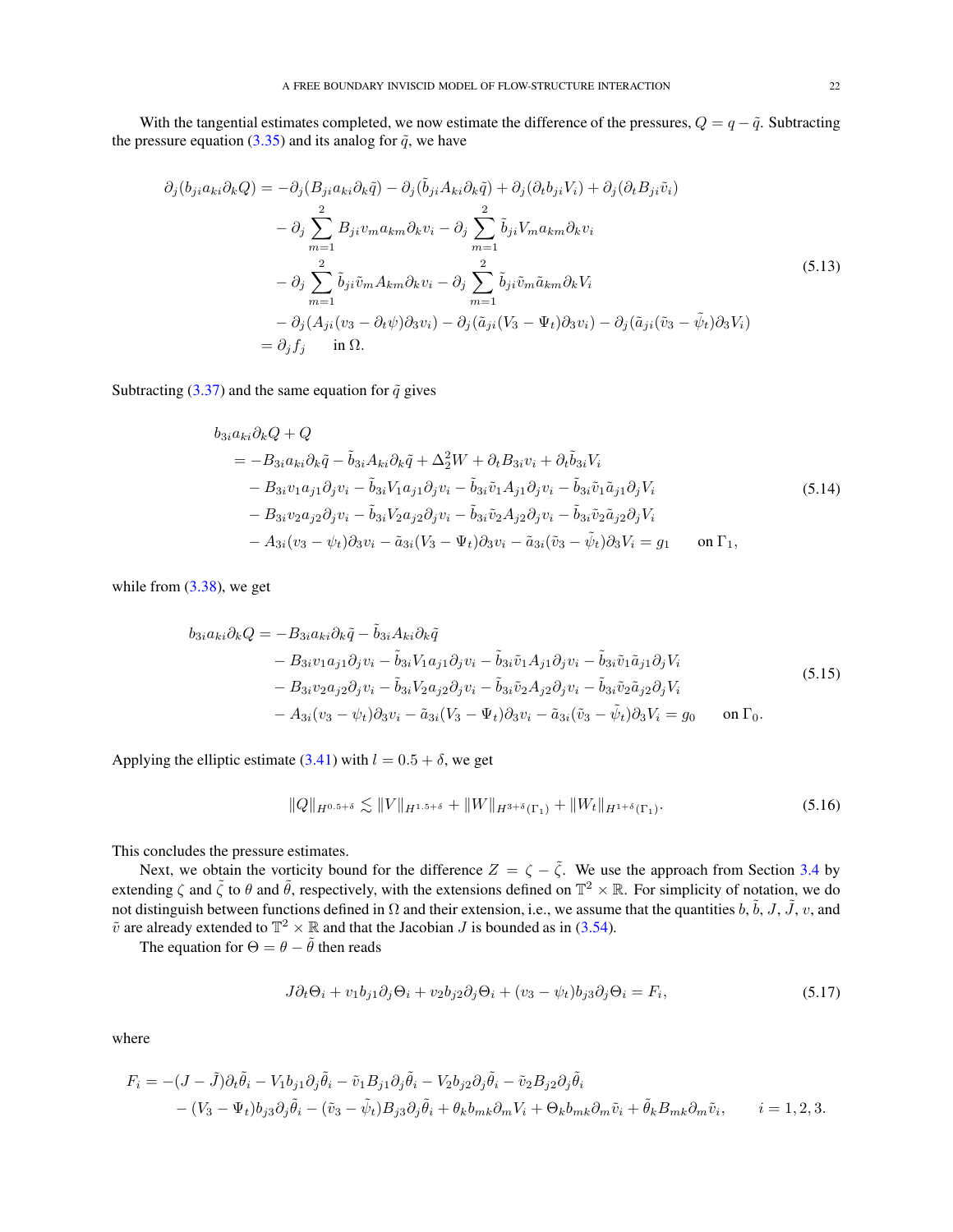We proceed as in [\(3.62\)](#page-14-2), except that we use  $\Lambda_3^{0.5+\delta}$  instead of  $\Lambda_3^{1.5+\delta}$ . We get

$$
\frac{1}{2}\frac{d}{dt}\int_{\Omega_{0}}\tilde{J}|\Lambda_{3}^{0.5+\delta}\Theta|^{2}=-\sum_{m=1}^{2}\int_{\Omega_{0}}\tilde{v}_{m}\tilde{b}_{jm}\partial_{j}\Lambda_{3}^{0.5+\delta}\Theta_{i}\Lambda_{3}^{0.5+\delta}\Theta_{i}-\int_{\Omega_{0}}(\tilde{v}_{3}-\tilde{\psi}_{t})\tilde{b}_{j3}\partial_{j}\Lambda_{3}^{0.5+\delta}\Theta_{i}\Lambda_{3}^{1.5+\delta}\Theta_{i}
$$
\n
$$
-\sum_{m=1}^{2}\int_{\Omega_{0}}\left(\Lambda_{3}^{0.5+\delta}(\tilde{v}_{m}\tilde{b}_{jm}\partial_{j}\Theta_{i})-\tilde{v}_{m}\tilde{b}_{jm}\partial_{j}\Lambda_{3}^{0.5+\delta}\Theta_{i}\right)\Lambda_{3}^{0.5+\delta}\Theta_{i}
$$
\n
$$
-\int_{\Omega_{0}}\left(\Lambda_{3}^{0.5+\delta}((\tilde{v}_{3}-\tilde{\psi}_{t})\tilde{b}_{j3}\partial_{j}\Theta_{i})-(\tilde{v}_{3}-\tilde{\psi}_{t})\tilde{b}_{j3}\partial_{j}\Lambda_{3}^{0.5+\delta}\Theta_{i}\right)\Lambda_{3}^{0.5+\delta}\Theta_{i}
$$
\n
$$
+\frac{1}{2}\int_{\Omega_{0}}\tilde{J}_{t}|\Lambda_{3}^{1+\delta}\Theta|^{2}+\int_{\Omega_{0}}\left(\Lambda_{3}^{0.5+\delta}(\tilde{J}\partial_{t}\Theta_{i})-\tilde{J}\Lambda_{3}^{0.5+\delta}(\partial_{t}\Theta_{i})\right)\Lambda_{3}^{0.5+\delta}\Theta_{i}
$$
\n
$$
+\int_{\Omega_{0}}\Lambda_{3}^{0.5+\delta}F_{i}\Lambda_{3}^{0.5+\delta}\Theta_{i}
$$
\n
$$
=I_{1}+\cdots+I_{7}.
$$
\n(5.18)

For the first five terms in  $(5.18)$ , we have

<span id="page-22-4"></span><span id="page-22-3"></span><span id="page-22-2"></span>
$$
I_1 + \dots + I_5 \lesssim \|\Theta\|_{H^{0.5+\delta}}^2,
$$
\n
$$
(5.19)
$$

where, as above, the constant depends on  $||v||_{H^{2.5+\delta}}$ ,  $||\tilde{v}||_{H^{2.5+\delta}}$ ,  $||w||_{H^{4+\delta}(\Gamma_1)}$ ,  $||\tilde{w}||_{H^{4+\delta}(\Gamma_1)}$ ,  $||w_t||_{H^{2+\delta}(\Gamma_1)}$ , and  $\|\tilde{w}_t\|_{H^{2+\delta}(\Gamma_1)}$ . For the sixth term, which involves the time derivative of the vorticity, we have

 $I_6 \leqslant \| \tilde{J} \|_{H^{3.5+\delta}} \| \Theta_t \|_{H^{-0.5+\delta}} \| \Theta \|_{H^{0.5+\delta}} ,$ 

since we assumed  $(5.1)$ . To estimate the right-hand side, we use  $(5.17)$ , obtaining

$$
I_6 \lesssim \|\tilde{J}\|_{H^{3.5+\delta}} \|\Theta\|_{H^{0.5+\delta}} \|\Theta\|_{H^{0.5+\delta}} + \|\tilde{J}\|_{H^{3.5+\delta}} \|F\|_{H^{-0.5+\delta}} \|\Theta\|_{H^{0.5+\delta}} \lesssim (\|V\|_{H^{1.5+\delta}} + \|\Theta\|_{H^{0.5+\delta}} + \|W\|_{H^{3+\delta}(\Gamma_1)} + \|W_t\|_{H^{1+\delta}(\Gamma_1)}) \|\Theta\|_{H^{0.5+\delta}},
$$
\n(5.20)

where we also used  $(3.6)$ . The last term in  $(5.18)$  is estimated similarly to the first five, using the fractional product rule, leading to

<span id="page-22-5"></span>
$$
I_7 \lesssim (\|V\|_{H^{1.5+\delta}} + \|\Theta\|_{H^{0.5+\delta}} + \|W\|_{H^{3+\delta}(\Gamma_1)} + \|W_t\|_{H^{1+\delta}(\Gamma_1)})\|\Theta\|_{H^{0.5+\delta}}.
$$
\n(5.21)

Using the estimates  $(5.19)$ ,  $(5.20)$ , and  $(5.21)$  in  $(5.18)$ , we get

$$
\frac{d}{dt} \int_{\Omega_0} \tilde{J} |\Lambda_3^{0.5+\delta} \Theta|^2 \lesssim (\|V\|_{H^{1.5+\delta}} + \|\Theta\|_{H^{0.5+\delta}} + \|W\|_{H^{3+\delta}(\Gamma_1)} + \|W_t\|_{H^{1+\delta}(\Gamma_1)}) \|\Theta\|_{H^{0.5+\delta}},
$$

and then, using  $1/4 \leq \tilde{J} \leq 2$ , we obtain

$$
\frac{d}{dt} \int_{\Omega_0} \tilde{J} |\Lambda_3^{0.5+\delta} \Theta|^2
$$
\n
$$
\lesssim (\|V\|_{H^{1.5+\delta}} + \|\Theta\|_{H^{0.5+\delta}} + \|W\|_{H^{3+\delta}(\Gamma_1)} + \|W_t\|_{H^{1+\delta}(\Gamma_1)}) \left(\int_{\Omega_0} \tilde{J} |\Lambda_3^{0.5+\delta} \Theta|^2\right)^{1/2},
$$
\n(5.22)

concluding the vorticity estimates.

<span id="page-22-0"></span>Finally, we apply a standard barrier argument to  $(5.3)$ ,  $(5.16)$ , and  $(5.22)$ .

### <span id="page-22-7"></span><span id="page-22-6"></span>6. The local existence

In this section, we construct a solution to the Euler-plate model, thus proving Theorem [2.3.](#page-4-1)

<span id="page-22-1"></span>6.1. Euler equations with given variable coefficients. We start by assuming that the function  $w$  on the top boundary  $\Gamma_1$  is given, and consider the Euler equations with given variable coefficients

$$
\partial_t v_i + v_1 \tilde{a}_{j1} \partial_j v_i + v_2 \tilde{a}_{j2} \partial_j v_i + (v_3 - \psi_t) \tilde{a}_{33} \partial_3 v_i + \tilde{a}_{ki} \partial_k q = 0, \tilde{a}_{ki} \partial_k v_i = 0.
$$
\n(6.1)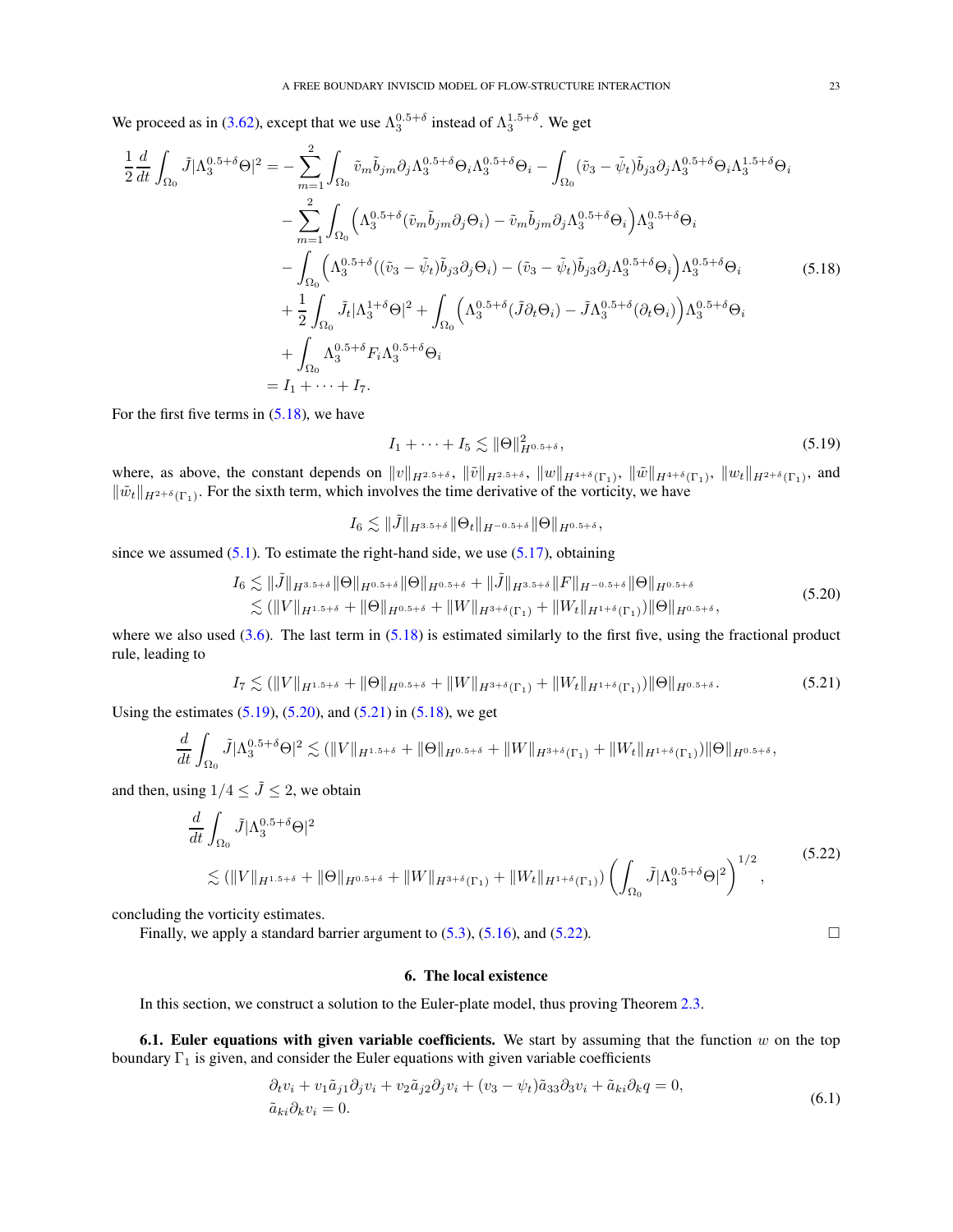Here  $\tilde{a}$  is defined as the inverse of the matrix  $\nabla \tilde{\eta}$  where  $\tilde{\eta} = (x_1, x_2, \psi)$ , and  $\psi$  is a harmonic function satisfying the boundary value problem

$$
\Delta \psi = 0 \quad \text{on } \Omega \n\psi(x_1, x_2, 1, t) = 1 + w(x_1, x_2, t) \quad \text{on } \Gamma_1 \times [0, T] \n\psi(x_1, x_2, 0, t) = 0 \quad \text{on } \Gamma_0 \times [0, T].
$$
\n(6.2)

More explicitly, we have

<span id="page-23-4"></span>
$$
\tilde{a} = \begin{pmatrix} 1 & 0 & 0 \\ 0 & 1 & 0 \\ -\partial_1 \psi / \partial_3 \psi & -\partial_2 \psi / \partial_3 \psi & 1 / \partial_3 \psi \end{pmatrix},
$$
(6.3)

and  $\tilde{b}$  is the cofactor matrix

$$
\tilde{b} = (\partial_3 \psi) \tilde{a} = \begin{pmatrix} \partial_3 \psi & 0 & 0 \\ 0 & \partial_3 \psi & 0 \\ -\partial_1 \psi & -\partial_2 \psi & 1 \end{pmatrix} . \tag{6.4}
$$

Note that, since  $\tilde{b}$  is a cofactor matrix (or by a direct verification), it satisfies the Piola identity

$$
\partial_i \tilde{b}_{ij} = 0, \qquad j = 1, 2, 3.
$$

We impose the boundary condition

<span id="page-23-8"></span><span id="page-23-5"></span><span id="page-23-1"></span>
$$
v_3 = 0 \qquad \text{on } \Gamma_0 \tag{6.5}
$$

<span id="page-23-0"></span>
$$
\tilde{b}_{3i}v_i = w_t \qquad \text{on } \Gamma_1 \tag{6.6}
$$

on  $\Gamma_1$ . Assume that we have

on the bottom boundary  $\Gamma_0$  and

<span id="page-23-7"></span>
$$
(w, w_t, w_{tt}) \in L^{\infty}([0, T]; H^{4+\delta}(\Gamma_1) \times H^{2+\delta}(\Gamma_1) \times H^{\delta}(\Gamma_1))
$$
\n
$$
(6.7)
$$

with

<span id="page-23-10"></span><span id="page-23-9"></span><span id="page-23-6"></span><span id="page-23-2"></span>
$$
\int_{\Gamma_1} w_t = 0 \tag{6.8}
$$

and  $w_0 = 0$ , so that  $\psi(0, x) = x_3$  and  $\tilde{a}(0) = I$ . We further assume that the matrix  $\nabla \tilde{\eta}$  is non-singular on  $[0, T]$  with a well-defined inverse  $\tilde{a}$  (i.e.,  $\partial_3 \psi \neq 0$ ) and is such that

$$
\|\tilde{a} - I\|_{L^{\infty}([0,T];H^{1.5+\delta}(\Omega))} \le \epsilon
$$
\n(6.9)

and

$$
\|\tilde{b} - I\|_{L^{\infty}([0,T];H^{1.5+\delta}(\Omega))} \le \epsilon,
$$
\n(6.10)

for some  $\epsilon > 0$  sufficiently small. Note that we have the estimate

$$
\|\tilde{a}\|_{L^{\infty}([0,T];H^{s-1/2}(\Omega))} \le \|w\|_{L^{\infty}([0,T];H^s(\Gamma_1))},\tag{6.11}
$$

for  $t \in [0, T]$  and  $s > 1/2$ .

We prove the following theorem pertaining to the above Euler system with given coefficients.

<span id="page-23-3"></span>THEOREM 6.1. *Assume that*  $v_0 \in H^{2.5+\delta}$ , where  $\delta \ge 0.5$ , satisfies [\(6.5\)](#page-23-1)–[\(6.6\)](#page-23-0), and suppose

$$
(w, w_t, w_{tt}) \in L^{\infty}([0, T]; H^{4+\delta}(\Gamma_1) \times H^{2+\delta}(\Gamma_1) \times H^{\delta}(\Gamma_1))
$$

*with*  $w_0 = 0$  *and the compatibility condition* [\(6.8\)](#page-23-2)*, as well as* [\(2.28\)](#page-4-7)–[\(2.30\)](#page-4-8)*. Then, there exists a local-in-time solution*  $(v, q)$  *to the system*  $(6.1)$  *with the boundary conditions*  $(6.5)$  *and*  $(6.6)$  *such that* 

<span id="page-23-11"></span>
$$
v \in L^{\infty}([0, T]; H^{2.5+\delta}(\Omega))
$$
  
\n
$$
v_t \in L^{\infty}([0, T]; H^{0.5+\delta}(\Omega))
$$
  
\n
$$
q \in L^{\infty}([0, T]; H^{1.5+\delta}(\Omega)),
$$

*for some time*  $T > 0$  *depending on the initial data and*  $(w, w_t)$ *. The solution is unique up to an additive function of time for the pressure* q*. Moreover, the solution* (v, q) *satisfies the estimate*

$$
||v(t)||_{H^{2.5+\delta}} + ||\nabla q(t)||_{H^{0.5+\delta}} \le ||v_0||_{H^{2.5+\delta}} + \int_0^t P(||w(s)||_{H^{4+\delta}(\Gamma_1)}, ||w_t(s)||_{H^{2+\delta}(\Gamma_1)}) ds,
$$
(6.12)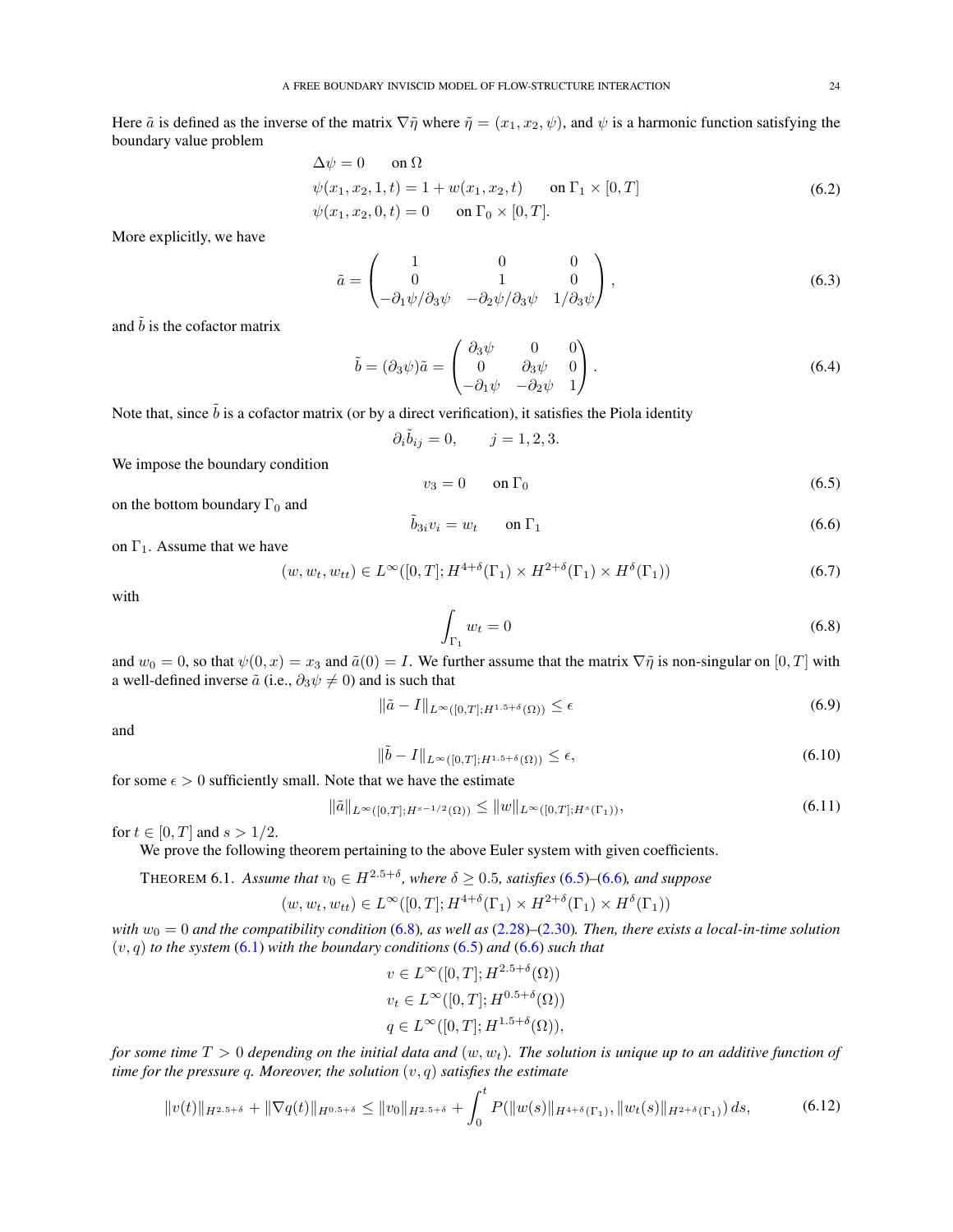*for*  $t \in [0, T)$ *.* 

In the proof of the theorem, we shall employ the generalized vorticity corresponding to a given velocity (see [\(6.34\)](#page-27-0) below). In order to estimate the velocity from the vorticity, we use the following div-curl theorem.

<span id="page-24-1"></span>LEMMA 6.1. *For a fixed time*  $t \in [0, T]$ *, consider the system* 

$$
\epsilon_{ijk}\tilde{b}_{mj}\partial_m v_k = \zeta_i \quad in \ \Omega, \qquad i = 1, 2, 3
$$
  

$$
\tilde{b}_{mj}\partial_m v_j = 0 \quad in \ \Omega
$$
  

$$
\tilde{b}_{3j}v_j = \psi_t \quad on \ \Gamma_0 \cup \Gamma_1,
$$

where  $\zeta \in H^{1.5+\delta}$  with  $\tilde{b} \in H^{2.5+\delta}$  and  $\|\tilde{b} - I\|_{L^\infty} \leq \epsilon_0$ . If  $\epsilon_0 > 0$  is sufficiently small, then v satisfies the estimate

<span id="page-24-5"></span>
$$
||v||_{H^{2.5+\delta}} \lesssim ||\zeta||_{H^{1.5+\delta}} + ||w_t||_{H^{2+\delta}(\Gamma_1)} + ||v||_{L^2},
$$
\n(6.13)

*where the implicit constant depends on the bound on*  $\tilde{b}$ *.* 

PROOF OF LEMMA [6.1.](#page-24-1) (sketch) The proof is standard and is obtained by rewriting the system as

$$
\epsilon_{ijk}\delta_{mj}\partial_m v_k = \zeta_i + \epsilon_{ijk}(\delta_{mj} - \tilde{b}_{mj})\partial_m v_k \quad \text{in } \Omega \times [0, T]
$$
  

$$
\delta_{mj}\partial_m v_j = (\delta_{mj} - \tilde{b}_{mj})\partial_m v_j \quad \text{in } \Omega \times [0, T]
$$
  

$$
v_3 = \psi_t + (\delta_{3j} - \tilde{b}_{3j})v_j \quad \text{on } (\Gamma_0 \cup \Gamma_1) \times [0, T].
$$

The rest depends on the classical div-curl estimates as in [BB] and the smallness assumption  $\|\tilde{b} - I\|_{L^{\infty}} \le \epsilon_0$ .

PROOF OF THEOREM [6.1.](#page-23-3) We prove the theorem in three steps.

*Step 1: Linear Problem.* Assume that  $w, w_t, w_t$  satisfy the assumptions in the theorem, but with the additional regularity

<span id="page-24-4"></span>
$$
(w, w_t, w_{tt}) \in L^{\infty}([0, T]; H^{6+\delta}(\Gamma_1) \times H^{4+\delta}(\Gamma_1) \times H^{2+\delta}(\Gamma_1)),
$$
\n(6.14)

and  $\tilde{a}$  as defined above. Denote by E the Sobolev extension  $H^k(\Omega) \to H^k(\Omega_0)$  for all  $k \in [0,5]$ , where  $\Omega_0 =$  $\mathbb{T}^2 \times [-1,2]$  (which is different than in Section [3.4\)](#page-13-0). We consider the linear transport equation

$$
\partial_t v_i + E(\tilde{v}_1)E(\tilde{a}_{j1})\partial_j v_i + E(\tilde{v}_2)E(\tilde{a}_{j2})\partial_j v_i + E(\tilde{v}_3 - \psi_t)E(\tilde{a}_{33})\partial_3 v_i + E(\tilde{a}_{ki})E(\partial_k \tilde{q}) = 0 \quad \text{in } \mathbb{T}^2 \times \mathbb{R}
$$
\n(6.15)

with  $\tilde{v} \in L^{\infty}([0,T]; H^{2.5+\delta}(\Omega))$  a given periodic function in the  $x_1, x_2$  directions. In [\(6.15\)](#page-24-2), the pressure function  $\tilde{q}$ is given as the solution to the elliptic problem

$$
\partial_j(\tilde{b}_{ji}\tilde{a}_{ki}\partial_k\tilde{q}) = \partial_j(\partial_t\tilde{b}_{ji}\tilde{v}_i) - \sum_{m=1}^2 \tilde{b}_{ji}\partial_j(\tilde{v}_m\tilde{a}_{km})\partial_k\tilde{v}_i - \tilde{b}_{ji}\partial_j(J^{-1}(\tilde{v}_3 - \psi_t))\partial_3\tilde{v}_i + \sum_{m=1}^2 \tilde{v}_m\tilde{a}_{km}\partial_k\tilde{b}_{ji}\partial_j\tilde{v}_i + J^{-1}(\tilde{v}_3 - \psi_t)\partial_3\tilde{b}_{ji}\partial_j\tilde{v}_i + \mathcal{E} = \tilde{f} \quad \text{in } \Omega,
$$
\n(6.16)

with the Neumann boundary conditions

<span id="page-24-6"></span><span id="page-24-3"></span><span id="page-24-2"></span><span id="page-24-0"></span>
$$
\tilde{b}_{3i}\tilde{a}_{ki}\partial_k \tilde{q} = 0 = \tilde{g}_0 \qquad \text{on } \Gamma_0,\tag{6.17}
$$

and

$$
\tilde{b}_{3i}\tilde{a}_{ki}\partial_k \tilde{q} = -w_{tt} + \partial_t \tilde{b}_{3i}\tilde{v}_i - \frac{1}{\partial_3 \psi} \left( \sum_{j=1}^2 \tilde{v}_k \tilde{b}_{jk}\partial_j(w_t) + w_t \partial_3(\tilde{b}_{3i})\tilde{v}_i - \tilde{v}_k \tilde{b}_{jk}\partial_j(\tilde{b}_{3i})\tilde{v}_i \right) = \tilde{g}_1 \qquad \text{on } \Gamma_1. \tag{6.18}
$$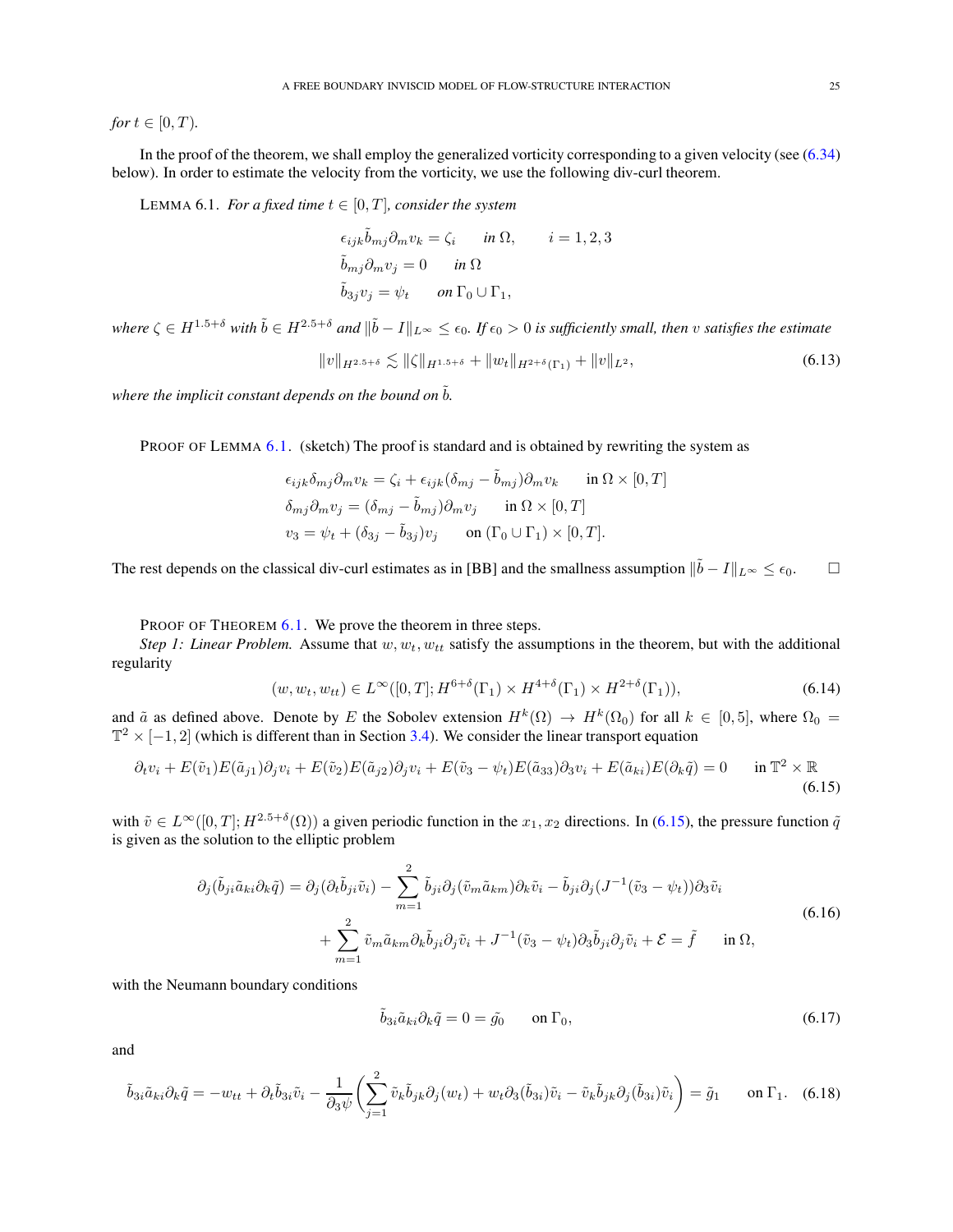Note that  $(6.16)$  and  $(6.18)$  are suggested by Remark [3.5.](#page-11-0) The function of time

$$
\mathcal{E} = \frac{1}{|\Omega|} \int \partial_k (\tilde{a}_{km}\tilde{v}_m) \tilde{b}_{ji} \partial_j \tilde{v}_i - \frac{1}{|\Omega|} \int_{\Gamma} \tilde{v}_m \tilde{a}_{3m} \tilde{b}_{ji} \partial_j \tilde{v}_i - \frac{1}{|\Omega|} \int \partial_3 (\tilde{a}_{33} \psi_t) \tilde{b}_{ji} \partial_j \tilde{v}_i + \frac{1}{|\Omega|} \int_{\Gamma} \psi_t \tilde{a}_{33} \tilde{b}_{ji} \partial_j \tilde{v}_i + \frac{1}{|\Omega|} \int_{\Gamma} \frac{1}{\partial_3 \psi} (\tilde{b}_{3k} \tilde{v}_k - \psi_t) \tilde{b}_{3i} \partial_3 \tilde{v}_i + \frac{1}{|\Omega|} \sum_{k=1}^2 \int_{\Gamma} \tilde{a}_{km} \tilde{v}_m \partial_k (\tilde{b}_{3i} \tilde{v}_i - \psi_t) + \frac{1}{|\Omega|} \int_{\Gamma} \frac{1}{\partial_3 \psi} (\tilde{b}_{3i} \tilde{v}_i - \psi_t) \partial_3 \tilde{b}_{3i} \tilde{v}_i - \frac{1}{|\Omega|} \int_{\Gamma_0} \tilde{v}_k \tilde{a}_{jk} \partial_j \tilde{b}_{3i} \tilde{v}_i,
$$
\n(6.19)

where

<span id="page-25-4"></span>
$$
\Gamma = \Gamma_0 \cup \Gamma_1,
$$

is introduced to insure the validity of the compatibility condition

<span id="page-25-1"></span><span id="page-25-0"></span>
$$
\int_{\Omega} \tilde{f} = \int_{\Gamma_1} \tilde{g}_1; \tag{6.20}
$$

see Appendix for the verification of  $(6.20)$ . The condition  $(6.20)$  is necessary and sufficient for the existence of the solution  $\tilde{q}$  to the Neumann boundary value problem [\(6.16\)](#page-24-3)–[\(6.18\)](#page-24-0), which satisfies the estimate

$$
\|\nabla \tilde{q}\|_{H^{2.5+\delta}} \lesssim \|\tilde{f}\|_{H^{1.5+\delta}} + \|\tilde{g}_0\|_{H^{2+\delta}(\Gamma_0)} + \|\tilde{g}_1\|_{H^{2+\delta}(\Gamma_1)}
$$

and is determined up to a constant.

Estimating  $\tilde{f}$  defined in [\(6.16\)](#page-24-3) in  $H^{1.5+\delta}$ , we have

$$
\|\tilde{f}\|_{H^{1.5+\delta}} \lesssim \|\partial_t \tilde{b}\|_{H^{2.5+\delta}} \|\tilde{v}\|_{H^{2.5+\delta}} + \|\tilde{b}\|_{H^{2.5+\delta}} \|\tilde{v}\|_{H^{2.5+\delta}}^2 \|\tilde{a}\|_{H^{2.5+\delta}} + \|\tilde{v}\|_{H^{2.5+\delta}} \|\tilde{a}\|_{H^{2.5+\delta}} \|\tilde{v}\|_{H^{2.5+\delta}} ,
$$

while  $\tilde{g}_1$  from [\(6.18\)](#page-24-0) may be bounded as

$$
\begin{aligned} \|\tilde g_1\|_{H^{2+\delta}(\Gamma_1)}\lesssim \|w_{tt}\|_{H^{2+\delta}(\Gamma_1)}+\|\partial_t\tilde b\|_{H^{2+\delta}(\Gamma_1)}\|\tilde v\|_{H^{2+\delta}(\Gamma_1)}\\ &\qquad+\|\tilde v\|_{H^{2+\delta}(\Gamma_1)}\|\tilde b\|_{H^{2+\delta}(\Gamma_1)}\|w_t\|_{H^{3+\delta}(\Gamma_1)}+\|\tilde v\|_{H^{2+\delta}(\Gamma_1)}^2\|\tilde b\|_{H^{3+\delta}(\Gamma_1)}^2. \end{aligned}
$$

Therefore,

$$
\|\nabla \tilde{q}\|_{H^{2.5+\delta}} \le P(\|w_{tt}\|_{H^{2+\delta}(\Gamma_1)}, \|\tilde{a}\|_{H^{3.5+\delta}}, \|\tilde{b}\|_{H^{3.5+\delta}}, \|\tilde{b}_t\|_{H^{2.5+\delta}}, \|\psi_t\|_{H^{2.5+\delta}}, \|\tilde{v}\|_{H^{2.5+\delta}}). \tag{6.21}
$$

Since  $\tilde{q}$  is given, the linear equation [\(6.15\)](#page-24-2) has the structure of a transport system

<span id="page-25-3"></span><span id="page-25-2"></span>
$$
\partial_t v_i + E(K) \cdot \nabla v_i = F_i \quad \text{in } \mathbb{T}^2 \times \mathbb{R}, \quad i = 1, 2, 3,
$$

where  $K \in L^{\infty}([0,T]; H^{2.5+\delta})$  and  $F \in L^{\infty}([0,T]; H^{2.5+\delta})$ . The existence of a solution  $v \in L^{\infty}([0,T]; H^{2.5+\delta})$  is standard, and in addition we have the estimate

$$
\begin{aligned}\n\|v\|_{L^{\infty}([0,T];H^{2.5+\delta})} \\
&\lesssim \|v_0\|_{H^{2.5+\delta}} + \int_0^T P(\|w_{tt}\|_{H^{2+\delta}(\Gamma_1)}, \|\tilde{a}\|_{H^{3.5+\delta}}, \|\tilde{b}\|_{H^{3.5+\delta}}, \|\tilde{b}_t\|_{H^{1.5+\delta}}, \|\psi_t\|_{H^{2.5+\delta}}, \|\tilde{v}\|_{H^{2.5+\delta}}) \, ds.\n\end{aligned}
$$

*Step 2: Local-in-time solution of the nonlinear problem with more regular boundary data.* In the second step we still assume  $(6.14)$  and aim to solve the nonlinear problem

$$
\partial_t v_i + v_1 \tilde{a}_{j1} \partial_j v_i + v_2 \tilde{a}_{j2} \partial_j v_i + (v_3 - \psi_t) \tilde{a}_{33} \partial_3 v_i + \tilde{a}_{ki} \partial_k q = 0 \quad \text{in } \Omega, \qquad i = 1, 2, 3,
$$
  
\n
$$
\tilde{b}_{ji} \partial_j v_i = 0 \quad \text{in } \Omega
$$
  
\n
$$
v_3 = 0 \quad \text{on } \Gamma_0,
$$
  
\n
$$
\tilde{b}_{3i} \tilde{v}_i = w_t \quad \text{on } \Gamma_1,
$$
\n(6.22)

using the iteration

$$
\partial_t v_i^{(n+1)} + E(v_1^{(n)}) E(\tilde{a}_{j1}) \partial_j v_i^{(n+1)} + E(v_2^{(n)}) E(\tilde{a}_{j2}) \partial_j v_i^{(n+1)} + E(v_3^{(n)} - \psi_t) E(\tilde{a}_{33}) \partial_3 v_i^{(n+1)} + E(\tilde{a}_{ki}) E(\partial_k q^{(n+1)}) = 0 \quad \text{in } \Omega_0, \qquad i = 1, 2, 3,
$$
\n(6.23)

where  $q^{(n+1)}$  is obtained by solving the system [\(6.16\)](#page-24-3)–[\(6.18\)](#page-24-0) with  $\tilde{v}$  is replaced by  $v^{(n)}$ .

Note that, given  $\tilde{v} = v^{(n)}$ , we solve for  $\tilde{q} = q^{(n+1)}$  and then obtain  $v^{(n+1)}$  as in Step 1. We now proceed by using a fixed point argument. We first choose  $M > 0$  sufficiently large and a time T sufficiently small so that  $||v^{(n)}||_{L^{\infty}([0,T];H^{2.5+\delta})} \leq M$  for all n and we establish that the mapping  $v^{(n)} \mapsto v^{(n+1)}$  is a contraction in the norm of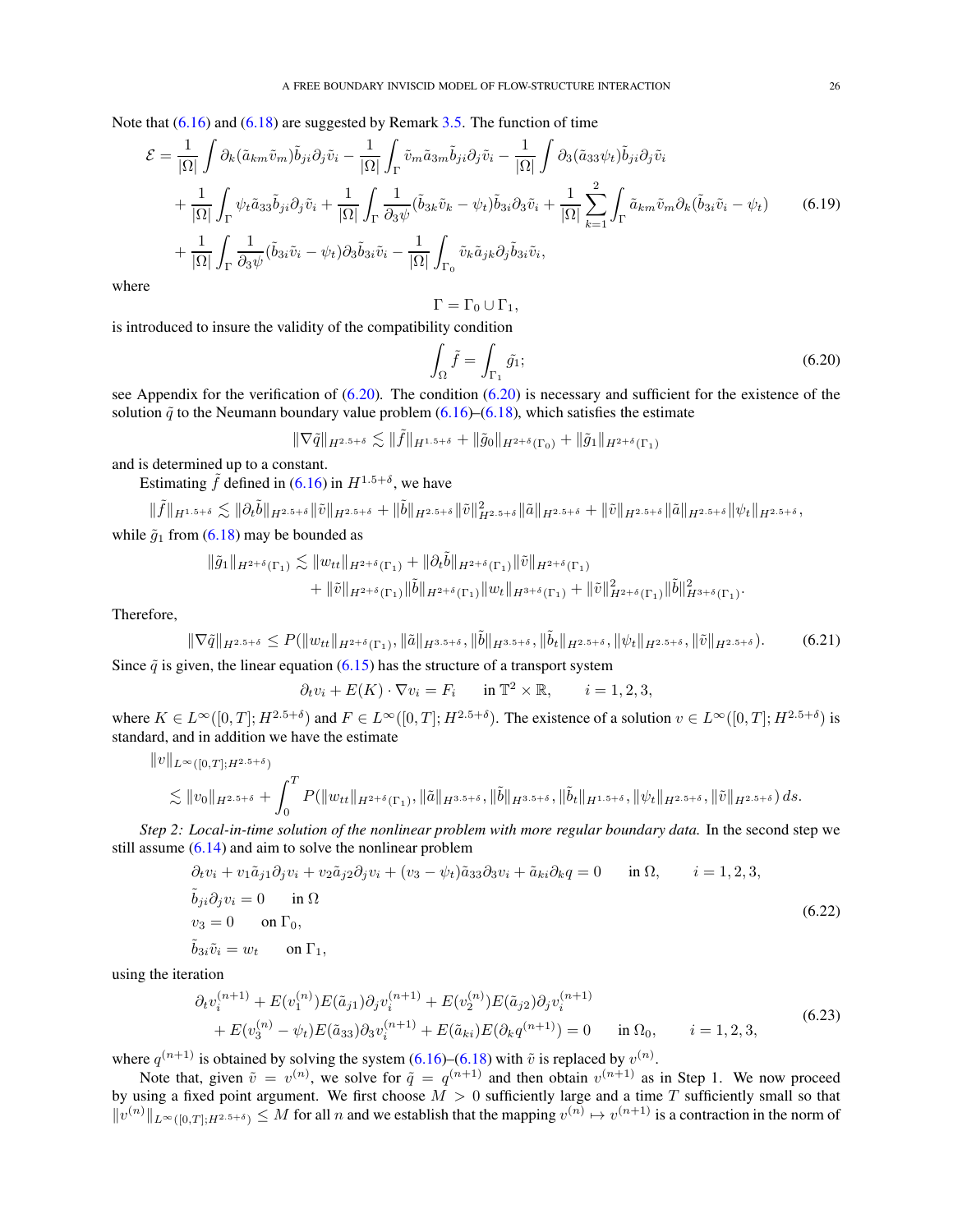$L^{\infty}([0,T]; L^2)$ . For  $n \in \mathbb{N}_0$ , denote  $V^{(n)} = v^{(n)} - v^{(n-1)}$  and  $Q^{(n)} = q^{(n)} - q^{(n-1)}$ . Note that the function  $V^{(n+1)}$ satisfies

$$
\partial_t V_i^{(n+1)} + E(v_k^{(n)}) E(\tilde{a}_{jk}) \partial_j V_i^{(n+1)} + E(V_k^{(n)}) E(\tilde{a}_{jk}) \partial_j v_i^{(n)} - E(\psi_t) E(\tilde{a}_{33}) \partial_3 V_i^{(n+1)} + E(\tilde{a}_{ki}) E(\partial_k Q^{(n+1)}) = 0 \quad \text{in } \Omega_0.
$$

Applying the differential operator  $(I - \Delta)^{1/2}$ , multiplying with  $(I - \Delta)^{1/2}V^{(n+1)}$ , and integrating in time and space, we may then estimate the norm of  $V$  in  $H<sup>1</sup>$  as

$$
\|V^{(n+1)}(t)\|_{H^1}^2 \lesssim \int_0^t \|V^{(n+1)}\|_{H^1}^2 \|\tilde{a}\|_{H^{2.5+\delta}} (\|v^{(n)}\|_{H^{2.5+\delta}} + \|\psi_t\|_{H^{2.5+\delta}}) ds
$$
  
+ 
$$
\int_0^t \|V^{(n)}\|_{H^1} \|V^{(n+1)}\|_{H^1} \|\tilde{a}\|_{H^{2.5+\delta}} \|v^{(n)}\|_{H^{2.5+\delta}} ds
$$
  
+ 
$$
\int_0^t \|\nabla Q^{(n+1)}\|_{H^1} \|V^{(n+1)}\|_{H^1} \|\tilde{a}\|_{H^{2.5+\delta}} ds.
$$

We now use a similar elliptic estimate to  $(6.21)$  to bound the difference of two solutions Q to the pressure equation. Namely,

$$
\|\nabla Q^{(n+1)}\|_{H^1}\leq P(\|\tilde{a}\|_{H^{3.5+\delta}},\|\tilde{b}\|_{H^{3.5+\delta}},\|\tilde{b}_t\|_{H^{2.5+\delta}},\|\psi_t\|_{H^{2.5+\delta}},M)\|V^{(n)}\|_{H^1}.
$$

Note that we used a bound on the error term  $\mathcal{E}^{(n)} - \mathcal{E}^{(n-1)}$  by  $||V^n||_{H^1}$  with constants depending on  $w, w_t$ , and  $M$ . Hence, we have

$$
||V^{(n+1)}(t)||_{H^1}^2 \lesssim \int_0^t ||V^{(n+1)}||_{H^1}^2 ds + \int_0^t ||V^{(n)}||_{H^1}^2 ds,
$$

where all constants are allowed to depend on the norms of w. Using Gronwall's inequality and taking  $T$  sufficiently small, we obtain the desired contraction estimate

$$
||V^{(n+1)}||_{L^{\infty}([0,T];H^1)}^2 \le \frac{1}{2}||V^{(n)}||_{L^{\infty}([0,T];H^1)}^2.
$$

Thus there exist  $v \in L^{\infty}([0,T];H^{2.5+\delta})$  and a pressure function  $q \in L^{\infty}([0,T];H^{2.5+\delta})$ , which is defined up to a constant, which are the fixed point for the iteration scheme. The couple  $(v, q)$  then satisfies the first equation of the nonlinear system  $(6.22)$ . We next show that the divergence condition and the boundary conditions in  $(6.22)$  are satisfied by the pair  $(v, q)$ .

*Step 3: Reconstruction of Divergence and Boundary Conditions of the nonlinear problem* [\(6.22\)](#page-25-2). It follows that the fixed point  $v$  of the iteration scheme defined in  $(6.23)$  solves the problem

$$
\partial_t v_i + v_m \tilde{a}_{km} \partial_k v_i - \psi_t \tilde{a}_{33} \partial_3 v_i + \tilde{a}_{ki} \partial_k q = 0 \quad \text{in } \Omega. \tag{6.24}
$$

Using the equations [\(6.16\)](#page-24-3)–[\(6.18\)](#page-24-0), the corresponding pressure q satisfies the elliptic boundary value problem

$$
\partial_j(\tilde{b}_{ji}\tilde{a}_{ki}\partial_k q) = \partial_j(\partial_t \tilde{b}_{ji}v_i) - \partial_j(v_m\tilde{a}_{km})\tilde{b}_{ji}\partial_k v_i + \partial_j(\tilde{a}_{33}\psi_t)\tilde{b}_{ji}\partial_3 v_i + v_m\tilde{a}_{km}\partial_k\tilde{b}_{ji}\partial_j v_i - \tilde{a}_{33}\psi_t\partial_3\tilde{b}_{ji}\partial_j v_i + \mathcal{E} \quad \text{in } \Omega,
$$
\n(6.25)

with the Neumann type boundary conditions

<span id="page-26-4"></span><span id="page-26-3"></span><span id="page-26-2"></span><span id="page-26-1"></span><span id="page-26-0"></span>
$$
\tilde{b}_{3i}\tilde{a}_{ki}\partial_k q = 0 \qquad \text{on } \Gamma_0 \tag{6.26}
$$

and

$$
\tilde{b}_{3i}\tilde{a}_{ki}\partial_k q = -w_{tt} + \partial_t \tilde{b}_{3i}v_i - \frac{1}{\partial_3 \psi} \left( \sum_{j=1}^2 v_k \tilde{b}_{jk} \partial_j w_t + w_t \partial_3 \tilde{b}_{3i}v_i - v_k \tilde{b}_{jk} \partial_j \tilde{b}_{3i}v_i \right) \quad \text{on } \Gamma_1. \tag{6.27}
$$

Applying the variable divergence  $\tilde{b}_{ji}\partial_j$  to [\(6.24\)](#page-26-0) and using the expression for q from [\(6.25\)](#page-26-1), we obtain

$$
\partial_t(\tilde{b}_{ji}\partial_j v_i) + v_m \tilde{a}_{km}\partial_k(\tilde{b}_{ji}\partial_j v_i) - \psi_t \tilde{a}_{33}\partial_3(\tilde{b}_{ji}\partial_j v_i) = -\mathcal{E}.
$$
\n(6.28)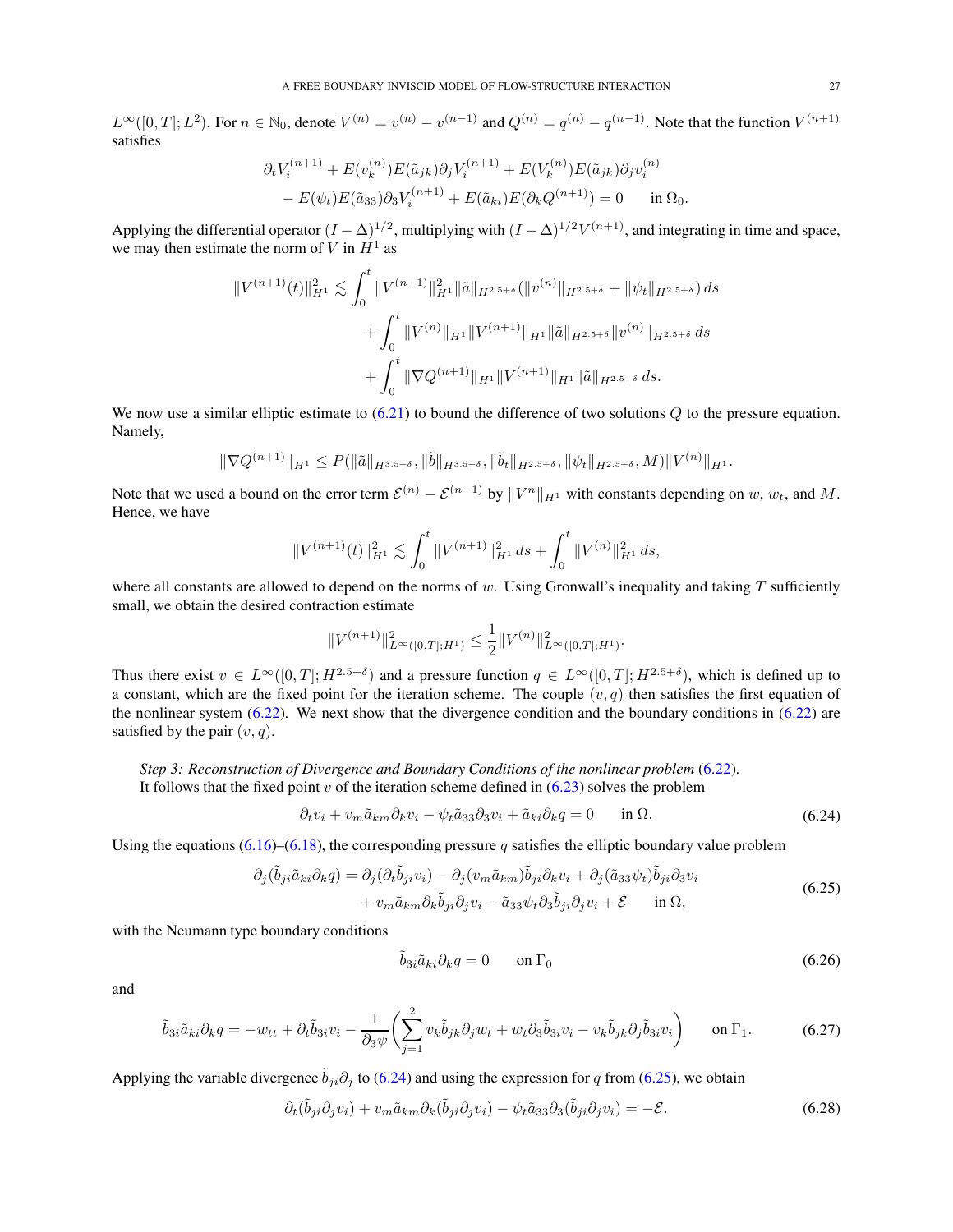Also, multiplying [\(6.24\)](#page-26-0) by  $\tilde{b}_{3i}$ , restricting to  $\Gamma_1$ , then substituting the expression for  $\tilde{b}_{3i}\tilde{a}_{ki}\partial_k q$  from [\(6.27\)](#page-26-2) into the equation we obtain

$$
\partial_t(\tilde{b}_{3i}v_i - w_t) + \sum_{j=1}^2 v_k \tilde{a}_{jk} \partial_j(\tilde{b}_{3i}v_i - w_t) = -\frac{1}{\partial_3 \psi} \partial_3(\tilde{b}_{3k}v_k)(\tilde{b}_{3i}v_i - w_t) \quad \text{on } \Gamma_1.
$$

Note this equation on  $\Gamma_1$  is a transport equation on  $\mathbb{R}^2$  with periodic boundary conditions, satisfied by  $\tilde{b}_{3i}v_i - w_t$ . Since  $\tilde{b}_{3i}v_i - w_t = 0$  at time 0, this implies  $\tilde{b}_{3i}v_i - w_t = 0$  for all t. Indeed, testing the equation  $\tilde{b}_{3i}v_i - w_t$  on  $\Gamma_1$ leads to this conclusion.

Similarly, multiplying [\(6.24\)](#page-26-0) by  $\tilde{b}_{3i}$ , restricting to  $\Gamma_0$ , then using the fact that  $\tilde{b}=I$  on  $\Gamma_0$  while  $\psi_t=0$  and the boundary condition [\(6.26\)](#page-26-3) for q on  $\Gamma_0$ , we obtain the transport equation

$$
\partial_t v_3 + v_k \partial_k v_3 = 0 \quad \text{on } \Gamma_0,
$$

which may be rewritten as

$$
\partial_t v_3 + \sum_{k=1}^2 v_k \partial_k v_3 = -(\partial_3 v_3) v_3 \quad \text{on } \Gamma_0.
$$

Since  $v_3 = 0$  at time 0, we conclude that

$$
v_3 = 0 \qquad \text{on } \Gamma_1,\tag{6.29}
$$

and the boundary conditions satisfied by  $v$  are recovered.

We next recover the divergence condition. Now, use that in  $(6.19)$  all the integrals over Γ vanish and integrating by parts in the remaining two, we get

<span id="page-27-1"></span>
$$
\mathcal{E} = \frac{1}{|\Omega|} \int \sum_{m=1}^{2} v_m a_{km} \partial_k(\tilde{b}_{ji} \partial_j v_i) + \frac{1}{|\Omega|} \int \frac{1}{\partial_3 \psi} (v_3 - \psi_t) \partial_3(\tilde{b}_{ji} \partial_j v_i).
$$
 (6.30)

By  $(6.28)$  and  $(6.30)$ , the ALE divergence

$$
\mathcal{D} = \tilde{b}_{ji}\partial_j v_i \tag{6.31}
$$

satisfies the PDE

$$
\partial_t \mathcal{D} + A \cdot \nabla \mathcal{D} = \int B \cdot \nabla \mathcal{D},\tag{6.32}
$$

where  $A \cdot N = 0$  on  $\Gamma$  and  $A, B \in L^{\infty}([0, T]; H^{2.5+\delta})$ . Using an  $H^1$  estimate on  $\mathcal D$  and employing  $\mathcal D(0) = 0$ , we get  $D = 0$  recovering the divergence condition

<span id="page-27-3"></span><span id="page-27-2"></span>
$$
\tilde{b}_{ji}\partial_j v_i = 0,
$$

for all  $t \in [0, T]$ .

*Step 4: Regularity of the vorticity with more regular boundary data.* Still under the assumption [\(6.14\)](#page-24-4), we apply the variable curl,  $\epsilon_{ijk}\tilde{b}_{mj}\partial_m(.)_k$ , to [\(6.22\)](#page-25-2), with k replaced by m and i replaced by k, and obtain the system

$$
\partial_t \zeta_i + v_1 \tilde{a}_{j1} \partial_j \zeta_i + v_2 \tilde{a}_{j2} \partial_j \zeta_i + (v_3 - \psi_t) \tilde{a}_{33} \partial_3 \zeta_i - \zeta_1 \tilde{a}_{j1} \partial_j v_i - \zeta_2 \tilde{a}_{j2} \partial_j v_i - \zeta_3 \tilde{a}_{33} \partial_3 v_i = 0,
$$
\n(6.33)

for  $i = 1, 2, 3$ , in  $\Omega$ , for  $i = 1, 2, 3$ , where the ALE vorticity  $\zeta$  is given by

<span id="page-27-0"></span>
$$
\zeta_i = \epsilon_{ijk}\tilde{a}_{mj}\partial_m v_k, \qquad i = 1, 2, 3
$$
\n(6.34)

and where  $\tilde{a}$  is defined as before in [\(6.2\)](#page-23-4)–[\(6.3\)](#page-23-5), depending on given functions (w, w<sub>t</sub>), and such that

<span id="page-27-4"></span>
$$
\tilde{b}_{3i}v_i - w_t = 0 \qquad \text{on } \Gamma_0 \cup \Gamma_1. \tag{6.35}
$$

Based on [\(6.33\)](#page-27-2), we claim that

$$
\|\zeta(t)\|_{H^{1.5+\delta}} \lesssim \|\zeta_0\|_{H^{1.5+\delta}} + \int_0^t P(\|v\|_{H^{2.5+\delta}}, \|w\|_{H^{4+\delta}(\Gamma_1)}, \|w_t\|_{H^{2+\delta}(\Gamma_1)}) ds, \tag{6.36}
$$

where P always denotes a generic polynomial. Note that [\(6.33\)](#page-27-2) is a transport equation of the form  $\zeta_t + A\nabla\zeta + B\zeta = 0$ such that  $A \in L^{\infty}([0,T]; H^{2.5+\delta}(\Omega))$  and  $B \in L^{\infty}([0,T]; H^{1.5+\delta}(\Omega))$  with  $A \cdot N|_{\Gamma_0 \cup \Gamma_1} = 0$ . The regularity assumptions hold since  $\tilde{a} \in L^{\infty}([0,T]; H^{3.5+\delta}(\Omega))$ ,  $\psi_t \in L^{\infty}([0,T]; H^{2.5+\delta}(\Omega))$ , and  $v \in L^{\infty}([0,T]; H^{2.5+\delta}(\Omega))$ . On the other hand, the boundary condition  $A \cdot N|_{\Gamma_0 \cup \Gamma_1} = 0$  is satisfied by [\(6.35\)](#page-27-3). The norms of  $\tilde{a}$  and  $\tilde{b}$  are estimated using [\(6.11\)](#page-23-6) in terms of  $\psi$ , which in turn depends on the boundary data w. This concludes the proof of [\(6.36\)](#page-27-4).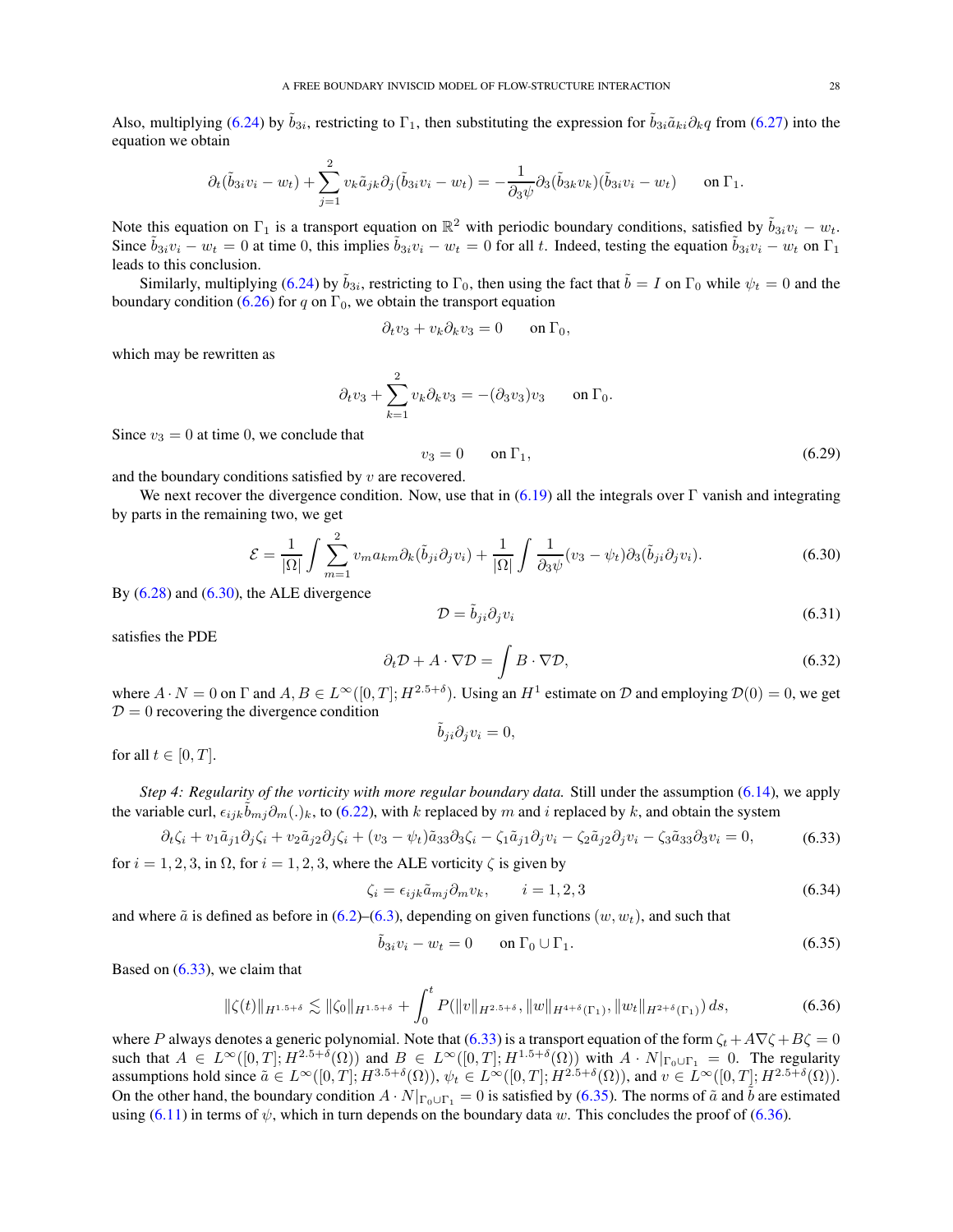Now, we use [\(6.13\)](#page-24-5) and [\(6.36\)](#page-27-4), as well as  $||v||_{L^2} \lesssim ||v_0||_{L^2} + \int_0^t ||v_t||_{L^2} ds$ , to estimate

<span id="page-28-1"></span>
$$
||v||_{H^{2.5+\delta}} \lesssim ||v_0||_{H^{2.5+\delta}} + ||w_t||_{H^{2+\delta}(\Gamma_1)} + \int_0^t P(||v||_{H^{2.5+\delta}}, ||w||_{H^{4+\delta}(\Gamma_1)}, ||w_t||_{H^{2+\delta}(\Gamma_1)}) ds.
$$
 (6.37)

Applying the Gronwall inequality on [\(6.37\)](#page-28-1), we consequently obtain

<span id="page-28-2"></span>
$$
||v||_{H^{2.5+\delta}} \lesssim ||v_0||_{H^{2.5+\delta}} + ||w_t||_{H^{2+\delta}(\Gamma_1)} + \int_0^t P(||w||_{H^{4+\delta}(\Gamma_1)}, ||w_t||_{H^{2+\delta}(\Gamma_1)}) ds,
$$
\n(6.38)

for small times  $t \in (0, T]$ . This inequality provides a bound on v in terms of lower norms (see [\(6.7\)](#page-23-7)) of the boundary data, under the assumption of higher regularity  $(6.14)$ . In the statement above and in the rest of the paper, we continue to use the convention that the domain in norms is  $\Omega$  unless otherwise indicated.

*Step 5: Solution to the nonlinear problem with less regular boundary data.* Now, assume only [\(6.7\)](#page-23-7). We approximate  $(w, w_t, w_{tt}) \in L^{\infty}([0,T]; H^{4+\delta} \times H^{2+\delta} \times H^{\delta})$  by a sequence of more regular data  $(w^{(m)}, w_t^{(m)}, w_{tt}^{(m)}) \in$  $L^{\infty}([0,T]; H^{6+\delta} \times H^{4+\delta} \times H^{2+\delta})$ . From Step 2, we can find a sequence of solutions  $v^{(m)} \in L^{\infty}([0,T]; H^{2.5+\delta}(\Omega))$ and  $q^{(m)} \in L^{\infty}([0,T]; H^{3.5+\delta}(\Omega))$  with  $q^{(m)}$  determined up to a constant employing the given boundary data  $(w^{(m)}, w_t^{(m)}, w_{tt}^{(m)})$ . Using the estimate [\(6.38\)](#page-28-2), we have a uniform bound on the sequence  $v^{(m)}$ . Therefore, we may extract a subsequence  $v^{(m_j)}$  which converges weak-\* to some  $v \in L^{\infty}([0,T]; H^{2.5+\delta}(\Omega))$ . Moreover, we may also obtain a uniform bound on  $\nabla q^{(m)}$  in  $L^{\infty}([0,T];H^{0.5+\delta}(\Omega))$  in terms of the data  $(w,w_t,w_{tt})$  by considering the elliptic problem  $(6.16)$  with the Neumann boundary conditions  $(6.17)$ – $(6.18)$ , from which one can derive the estimate

$$
\|\nabla q^{(m)}\|_{H^{0.5+\delta}} \le P(\|w_{tt}\|_{H^{\delta}(\Gamma_1)}, \|\tilde{a}\|_{H^{3.5+\delta}}, \|\tilde{b}\|_{H^{3.5+\delta}}, \|\tilde{b}_t\|_{H^{1.5+\delta}}, \|\psi_t\|_{H^{2.5+\delta}}, \|\tilde{v}\|_{H^{2.5+\delta}}).
$$

In addition, we may adjust the pressure  $q^{(m)}$  by an appropriate constant so that  $\int_{\Gamma_1} q^{(m)} = 0$ , which then in turn implies

$$
\|q^{(m)}\|_{H^{1.5+\delta}} \lesssim \|\nabla q^{(m)}\|_{H^{0.5+\delta}}.
$$

It then follows that we have a uniform bound on  $q^{(m)}$  in  $L^{\infty}([0,T];H^{1.5+\delta}(\Omega))$ , and we can thus extract a further weak-\* convergent subsequence with a limit  $q \in L^{\infty}([0,T]; H^{1.5+\delta}(\Omega))$ . Consequently, the corresponding sequence of time derivatives  $v_t^{(m)}$  is uniformly bounded in  $L^{\infty}([0,T]; H^{0.5+\delta}(\Omega))$ , which can be directly deduced from the equation. Using a standard Aubin-Lions compactness argument, we may pass to the limit in  $(6.1)$  and boundary con-ditions [\(6.5\)](#page-23-1) and [\(6.6\)](#page-23-0) satisfied by  $v^{(m)}$  and  $q^{(m)}$  as  $m \to \infty$  to obtain a solution  $v \in L^{\infty}([0,T]; H^{2.5+\delta}(\Omega))$  and  $q \in$  $L^{\infty}([0,T]; H^{0.5+\delta}(\Omega))$  satisfying the equations [\(6.1\)](#page-22-7) and the boundary conditions [\(6.5\)](#page-23-1)–[\(6.6\)](#page-23-0), given  $(w, w_t, w_{tt}) \in$  $L^{\infty}([0,T]; H^{4+\delta} \times H^{2+\delta} \times H^{\delta})$ . Note that the resulting pressure q is periodic in  $x_1, x_2$  and has zero average on  $\Gamma_1$ .  $\Box$ 

<span id="page-28-0"></span>6.2. The plate equation. Next, we provide the existence theorem for the plate equation.

<span id="page-28-3"></span>LEMMA 6.2. *Consider the damped plate equation*

<span id="page-28-5"></span><span id="page-28-4"></span>
$$
w_{tt} + \Delta_2^2 w - \nu \Delta_2 w_t = d \qquad on \Gamma_1 \times [0, T], \tag{6.39}
$$

where  $\nu > 0$ , defined on the domain  $\Gamma_1 = [0,1] \times [0,1] \subseteq \mathbb{R}^2$  with periodic boundary conditions. Given the *initial data*  $w(0, \cdot) = w_0 \in H^{4+\delta}(\Gamma_1)$  and  $w_t(0, \cdot) = w_1 \in H^{2+\delta}(\Gamma_1)$  such that [\(2.31\)](#page-4-9) holds and the forcing  $term d \in L^2([0,T]; H^{1+\delta}(\Omega))$  with  $\delta > 0$ , there exists a unique solution  $w \in L^{\infty}([0,T]; H^{4+\delta}(\Gamma_1))$  such that  $w_t \in L^{\infty}([0,T]; H^{2+\delta}(\Gamma_1)) \cap L^2([0,T]; H^{3+\delta}(\Gamma_1))$  and  $w_{tt} \in L^2([0,T]; H^{\delta}(\Gamma_1))$  with [\(3.1\)](#page-5-11) for all  $t \in [0,T]$ . *Moreover, we have the estimate*

$$
||w||_{L^{\infty}([0,T];H^{4+\delta}(\Gamma_1))} + ||w_t||_{L^{\infty}([0,T];H^{2+\delta}(\Gamma_1))} + ||w_{tt}||_{L^{\infty}([0,T];H^{\delta}(\Gamma_1))} + \nu ||w||_{L^2([0,T];H^{3+\delta}(\Gamma_1))}
$$
  
\n
$$
\lesssim ||w_0||_{H^{4+\delta}(\Gamma_1)} + ||w_1||_{H^{2+\delta}(\Gamma_1)} + ||d||_{L^2([0,T];H^{1+\delta}(\Gamma_1))},
$$
\n(6.40)

*where the constant depends on* ν*.*

PROOF OF LEMMA [6.2.](#page-28-3) We provide a necessary a priori estimate for [\(6.40\)](#page-28-4). Since the equation is linear, it is straight-forward to justify it using a truncation in the Fourier variables. With  $\Lambda$  as in [\(3.15\)](#page-6-7), we test [\(6.39\)](#page-28-5) with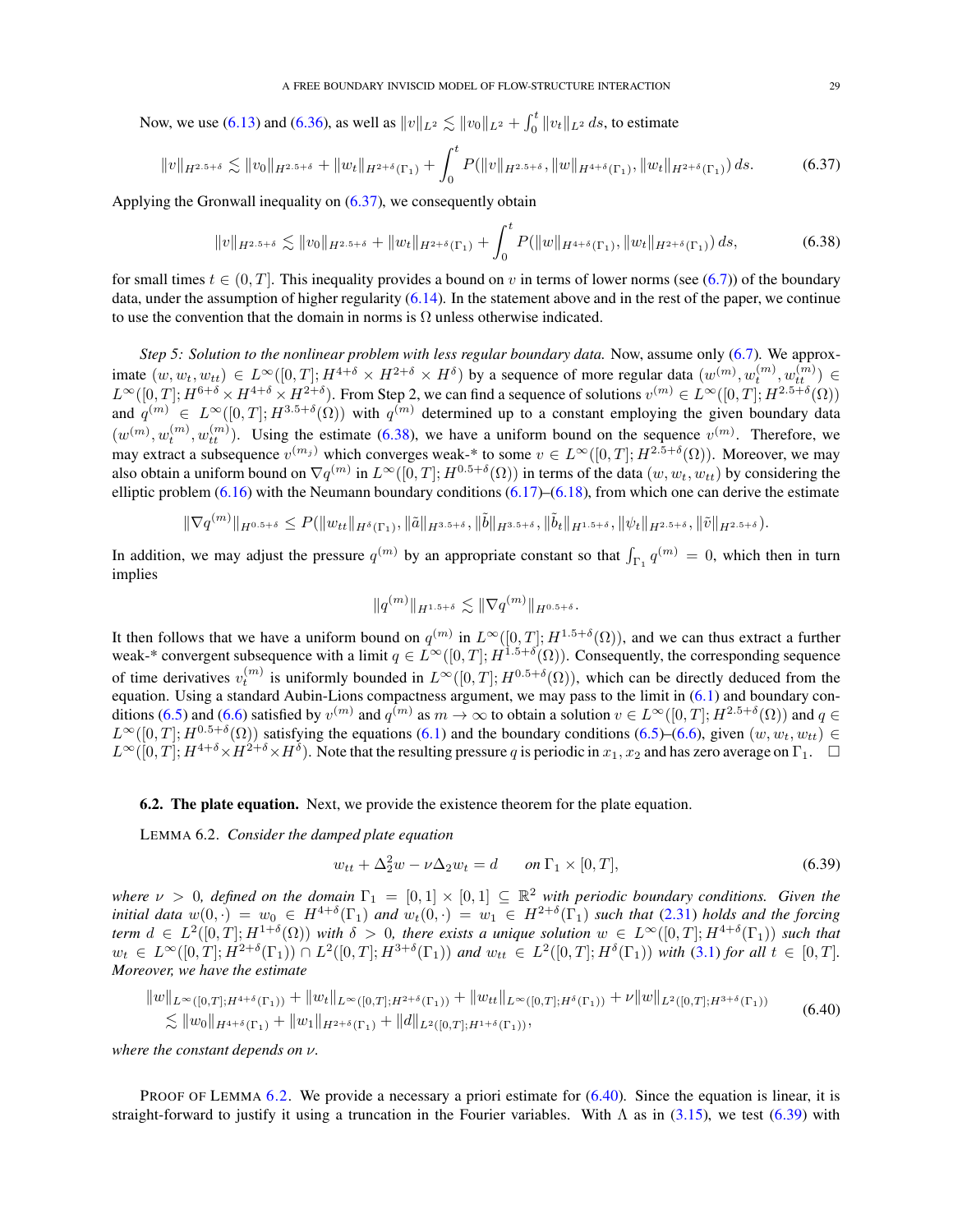$\Gamma^{4+2\delta} w_t$  obtaining

$$
\frac{1}{2}\frac{d}{dt}\|\Lambda^{4+\delta}w\|_{L^{2}(\Gamma_{1})}^{2} + \frac{1}{2}\frac{d}{dt}\|\Lambda^{2+\delta}w_{t}\|_{L^{2}(\Gamma_{1})}^{2} + \nu\|\Lambda^{3+\delta}w_{t}\|_{L^{2}(\Gamma_{1})}^{2}
$$
\n
$$
= \int_{\Gamma_{1}} d\Lambda^{4+2\delta}w_{t} \leq \|\Lambda^{1+\delta}d\|_{L^{2}(\Gamma_{1})}\|\Lambda^{3+\delta}w_{t}\|_{L^{2}(\Gamma_{1})} \leq \frac{\nu}{2}\|\Lambda^{3+\delta}w_{t}\|_{L^{2}(\Gamma_{1})}^{2} + \frac{1}{2\nu}\|d\|_{\Lambda^{1+\delta}}^{2},
$$

and the estimate [\(6.40\)](#page-28-4) follows upon absorbing the first term on the far-right side into the third term on the far-left side.  $\Box$ 

<span id="page-29-0"></span>6.3. Regularized Euler-plate system. We now consider the regularized Euler-plate system consisting of the Euler equations

$$
\partial_t v_i + v_1 a_{j1} \partial_j v_i + v_2 a_{j2} \partial_j v_i + (v_3 - \psi_t) \partial_3 v_i + a_{ki} \partial_k q = 0,
$$
  
\n
$$
a_{ki} \partial_k v_i = 0
$$
\n(6.41)

in  $\Omega \times [0, T]$ , with the boundary condition

<span id="page-29-1"></span>
$$
v_3 = 0 \qquad \text{on } \Gamma_0
$$

on the bottom, and

$$
b_{3i}v_i = w_t \qquad \text{on } \Gamma_1
$$

on the top. The coefficient matrices a and b are defined as in  $(6.2)$ – $(6.4)$  in terms of  $(w, w_t)$  solving the regularized damped plate equation

<span id="page-29-2"></span>
$$
w_{tt} - \nu \Delta_2 w_t + \Delta_2^2 w = q \qquad \text{on } \Gamma_1 \times [0, T] \tag{6.42}
$$

defined on a domain  $\Gamma_1 = [0,1] \times [0,1] \subseteq \mathbb{R}^2$  with periodic boundary conditions. The following theorem, which we prove next, establishes the existence of the solution to the above system.

<span id="page-29-3"></span>THEOREM 6.2. *Let*  $\nu > 0$ . Assume that initial data

$$
(v_0, w_0, w_1) \in H^{2.5+\delta} \times H^{4+\delta}(\Gamma_1) \times H^{2+\delta}(\Gamma_1),
$$

*where*  $\delta \geq 0.5$ *, satisfy the compatibility conditions* [\(2.28\)](#page-4-7)–[\(2.31\)](#page-4-9)*. Then there exists a unique local-in-time solution*  $(v, q, w, w_t)$  *to the system*  $(6.41)$ – $(6.42)$  *such that* 

$$
v \in L^{\infty}([0, T]; H^{2.5+\delta}(\Omega)) \cap C([0, T]; H^{0.5+\delta}(\Omega)),
$$
  
\n
$$
v_t \in L^{\infty}([0, T]; H^{0.5+\delta}(\Omega)),
$$
  
\n
$$
q \in L^{\infty}([0, T]; H^{1.5+\delta}(\Omega)),
$$
  
\n
$$
w \in L^{\infty}([0, T]; H^{4+\delta}(\Gamma_1)),
$$
  
\n
$$
w_t \in L^{\infty}([0, T]; H^{2+\delta}(\Gamma_1)),
$$

*for some time*  $T > 0$  *depending on initial data as well as on*  $\nu$  *and*  $\epsilon$ *.* 

PROOF OF THEOREM [6.2.](#page-29-3) Given  $\nu > 0$  and a regularization parameter  $\epsilon > 0$ , we shall construct a solution to the above system using the iteration scheme

$$
\begin{aligned} &\partial_t v_i^{(n+1)}+v_1^{(n+1)}a_{j1}^{(n)}\partial_j v_i^{(n+1)}+v_2^{(n+1)}a_{j2}^{(n)}\partial_j v_i^{(n+1)}+(v_3^{(n+1)}-\psi_t^{(n)})a_{33}^{(n)}\partial_3 v_i^{(n+1)}+a_{ki}^{(n)}\partial_k q^{(n+1)}=0,\\ &a_{ki}^{(n)}\partial_k v_i^{(n+1)}=0, \end{aligned}
$$

where  $a^{(n)}$  is determined from

<span id="page-29-4"></span>
$$
\Delta \psi^{(n)} = 0 \quad \text{on } \Omega
$$
  

$$
\psi^{(n)}(x_1, x_2, 1, t) = 1 + w^{(n)}(x_1, x_2, t) \quad \text{on } \Gamma_1
$$
  

$$
\psi^{(n)}(x_1, x_2, 0, t) = 0 \quad \text{on } \Gamma_0
$$

by

$$
a^{(n)} = \begin{pmatrix} 1 & 0 & 0 \\ 0 & 1 & 0 \\ -\partial_1 \psi^{(n)}/\partial_3 \psi^{(n)} & -\partial_2 \psi^{(n)}/\partial_3 \psi^{(n)} & 1/\partial_3 \psi^{(n)} \end{pmatrix}
$$
(6.43)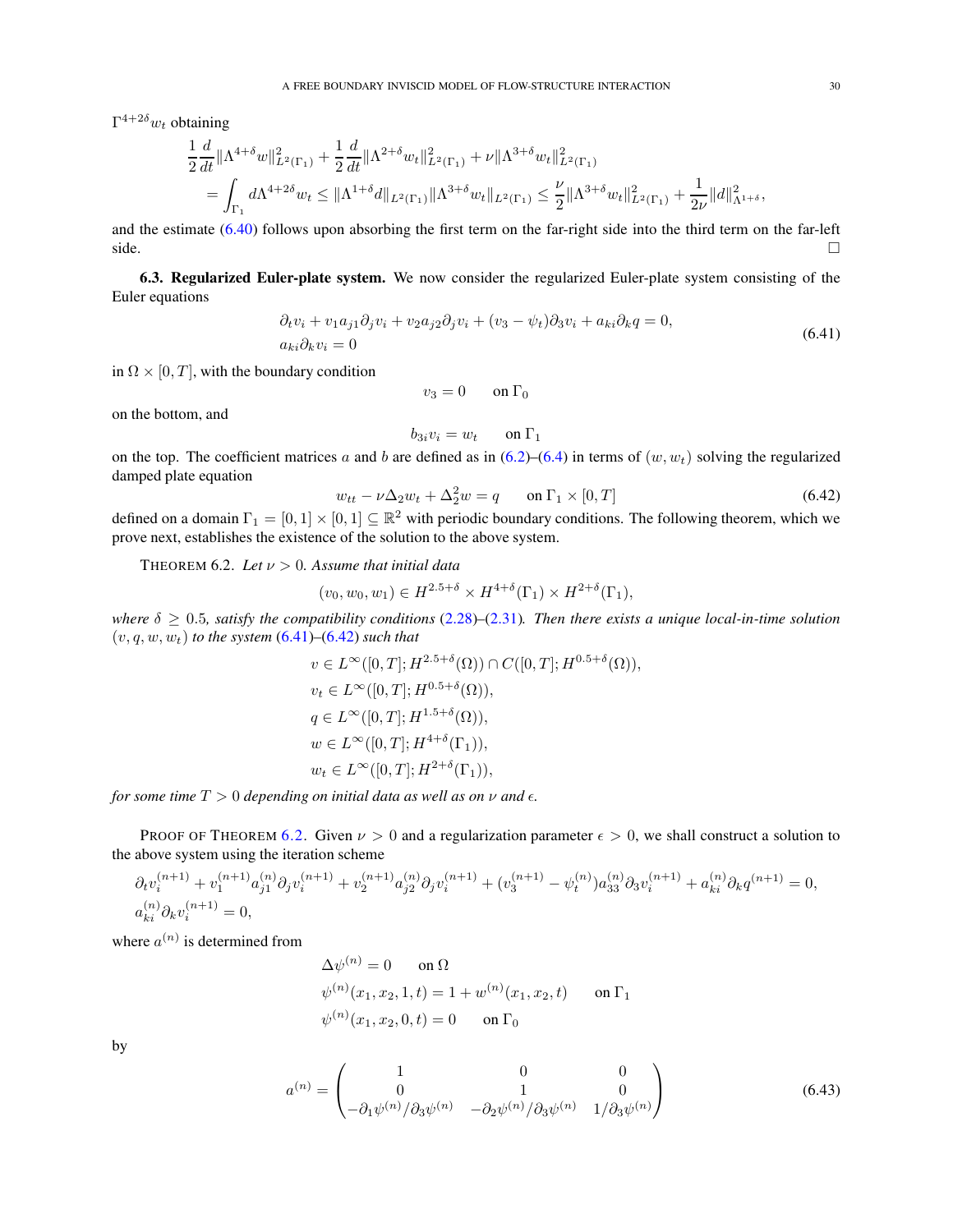and where w satisfies

<span id="page-30-0"></span>
$$
w_{tt}^{(n+1)} + \Delta^2 w^{(n+1)} - \nu \Delta_2 w_t^{(n+1)} = q^{(n+1)} \qquad \text{on } \Gamma_1 \times [0, T]. \tag{6.44}
$$

With the initial data as in Theorem [6.2,](#page-29-3) let

$$
(w^{(n)}, w_t^{(n)}, w_{tt}^{(n)}) \in L^{\infty}([0, T]; H^{4+\delta}(\Gamma_1) \times H^{2+\delta}(\Gamma_1) \times H^{\delta}(\Gamma_1))
$$

with  $w_t^{(n)} \in L^2([0,T];H^{3+\delta}(\Gamma_1))$  such that [\(6.8\)](#page-23-2) and the bound

$$
||w^{(n)}||_{L^{\infty}([0,T];H^{4+\delta}(\Gamma_1))}+||w^{(n)}_t||_{L^{\infty}([0,T];H^{2+\delta}(\Gamma_1))}+||w^{(n)}_t||_{L^{\infty}([0,T];H^{\delta}(\Gamma_1))}\leq M
$$

holds, where  $M = C(\|v_0\|_{H^{2.5+\delta}} + \|w_0\|_{H^{4+\delta}} + \|w_1\|_{H^{2+\delta}(\Gamma_1)})$  with a sufficiently large constant  $C \ge 1$ . We now invoke Theorem [6.1](#page-23-3) to obtain  $(v^{(n+1)}, q^{(n+1)})$ . The functions  $\psi^{(n)}$  and  $a^{(n)}$  are obtained as in [\(6.43\)](#page-29-4), while  $b^{(n)}$  =  $\partial_3\psi^{(n)}a^{(n)}$ . The coefficients  $a^{(n)}$  and  $b^{(n)}$  satisfy [\(6.9\)](#page-23-9) and [\(6.10\)](#page-23-10) for some time  $T>0$  only depending on M and the initial data. Hence, Theorem [6.1](#page-23-3) guarantees the existence of a solution  $(v^{(n+1)}, q^{(n+1)}) \in L^{\infty}(0,T]$ ;  $H^{2.5+\delta}(\Omega) \times$  $H^{1.5+\delta}(\Omega)$ ) for a time  $T > 0$  depending on M and  $v_0$ . Moreover, from [\(6.12\)](#page-23-11) we have the estimate

$$
||v^{(n+1)}(t)||_{H^{2.5+\delta}} + ||\nabla q^{(n+1)}(t)||_{H^{0.5+\delta}} \lesssim ||v_0||_{H^{2.5+\delta}} + \int_0^t P(||w^{(n)}||_{H^{4+\delta}(\Gamma_1)}, ||w_t^{(n)}||_{H^{2+\delta}(\Gamma_1)}) ds. \tag{6.45}
$$

Invoking Lemma [6.2,](#page-28-3) we then solve the plate equation and obtain  $(w^{(n+1)}, w_t^{(n+1)})$  given  $q^{(n+1)}$ . We need to adjust the pressure by an appropriate function of time to insure  $w_t^{(n+1)}$  satisfies the compatibility condition [\(6.8\)](#page-23-2). To achieve this, we adjust  $q^{(n+1)}$  with an additive function of time such that  $\int_{\Gamma_1} q^{(n+1)} = 0$ . Since  $w^{(n+1)}$  and  $w_t^{(n+1)}$  are periodic, we have  $\int_{\Gamma_1} \Delta_2^2 w^{(n+1)} = -\int_{\Gamma_1} \Delta_2 w_t^{(n+1)} = 0$  and hence, by [\(6.44\)](#page-30-0), we obtain  $\int_{\Gamma_1} w_{tt}^{(n+1)} = 0$ . From  $\int_{\Gamma_1} w_{tt}^{(n+1)} = 0$  and  $\int_{\Gamma_1} w_1 = 0$ , we obtain

<span id="page-30-2"></span><span id="page-30-1"></span>
$$
\int_{\Gamma_1} w_t^{(n+1)} = 0.
$$

Also, from  $(6.40)$  we have the estimate

$$
||w^{(n+1)}||_{L^{\infty}([0,T];H^{4+\delta}(\Gamma_1))} + ||w_t^{(n+1)}||_{L^{\infty}([0,T];H^{2+\delta}(\Gamma_1))}
$$
  
\$\lesssim ||w\_0||\_{H^{4+\delta}(\Gamma\_1)} + ||w\_1||\_{H^{2+\delta}(\Gamma\_1)} + ||q^{(n+1)}||\_{L^2([0,T];H^{1+\delta}(\Gamma\_1))}. \qquad (6.46)\$

Since  $\int_{\Gamma_1} q^{(n+1)} = 0$ , we have

$$
||q^{(n+1)}||_{L^2([0,T];H^{1+\delta}(\Gamma_1))} \lesssim ||\nabla q^{(n+1)}||_{L^2([0,T];H^{0.5+\delta}(\Omega))},
$$

where we used the standard trace inequality. We now estimate the pressure term using  $(6.45)$ , so that  $(6.46)$  becomes

$$
||w^{(n+1)}||_{L^{\infty}([0,T];H^{4+\delta}(\Gamma_1))} + ||w_t^{(n+1)}||_{L^{\infty}([0,T];H^{2+\delta}(\Gamma_1))}
$$
  
\n
$$
\lesssim ||w_0||_{H^{4+\delta}(\Gamma_1)} + ||w_1||_{H^{2+\delta}(\Gamma_1)} + T^{1/2}||v_0||_{H^{2.5+\delta}} + T^{1/2} \int_0^t P(||w^{(n)}||_{H^{4+\delta}(\Gamma_1)}, ||w_t^{(n)}||_{H^{2+\delta}(\Gamma_1)}) ds.
$$
\n(6.47)

From [\(6.47\)](#page-30-3), it is standard to obtain

$$
||w^{(n+1)}||_{L^{\infty}([0,T];H^{4+\delta}(\Gamma_1))}+||w_t^{(n+1)}||_{L^{\infty}([0,T];H^{2+\delta}(\Gamma_1))}\leq M=CM_0,
$$

where

<span id="page-30-3"></span>
$$
M_0 = ||w_0||_{H^{4+\delta}(\Gamma_1)} + ||w_1||_{H^{2+\delta}(\Gamma_1)},
$$

provided T is chosen so that  $T \leq 1/P(M_0)$ , where  $P_0$  is a certain polynomial depending on P in [\(6.47\)](#page-30-3). This estimate establishes the iteration map, which takes a ball of appropriate size M into itself.

Now we proceed by obtaining a contraction estimate for the sequence. We denote the differences between two iterates by  $W^{(n+1)} = w^{(n+1)} - w^{(n)}$ ,  $A^{(n+1)} = a^{(n+1)} - a^{(n)}$ ,  $B^{(n+1)} = b^{(n+1)} - b^{(n)}$ ,  $V^{(n+1)} = v^{(n+1)} - v^{(n)}$ , and  $Q^{(n+1)} = q^{(n+1)} - q^{(n)}$ . Consider the vorticity formulation of the  $(n + 1)$ -th iterate, which reads

$$
\partial_t \zeta_i^{(n+1)} + v_k^{(n+1)} a_{jk}^{(n)} \partial_j \zeta_i^{(n+1)} - \psi_t^{(n)} a_{33}^{(n)} \partial_3 \zeta_i^{(n+1)} - \zeta_k^{(n+1)} a_{jk}^{(n)} \partial_j v_i^{(n+1)} = 0 \quad \text{in } \Omega
$$
  
\n
$$
\epsilon_{ijk} a_{mj}^{(n)} \partial_m v_k^{(n+1)} = \zeta_i^{(n+1)} \quad \text{in } \Omega
$$
  
\n
$$
a_{mj}^{(n)} \partial_m v_j^{(n+1)} = 0 \quad \text{in } \Omega
$$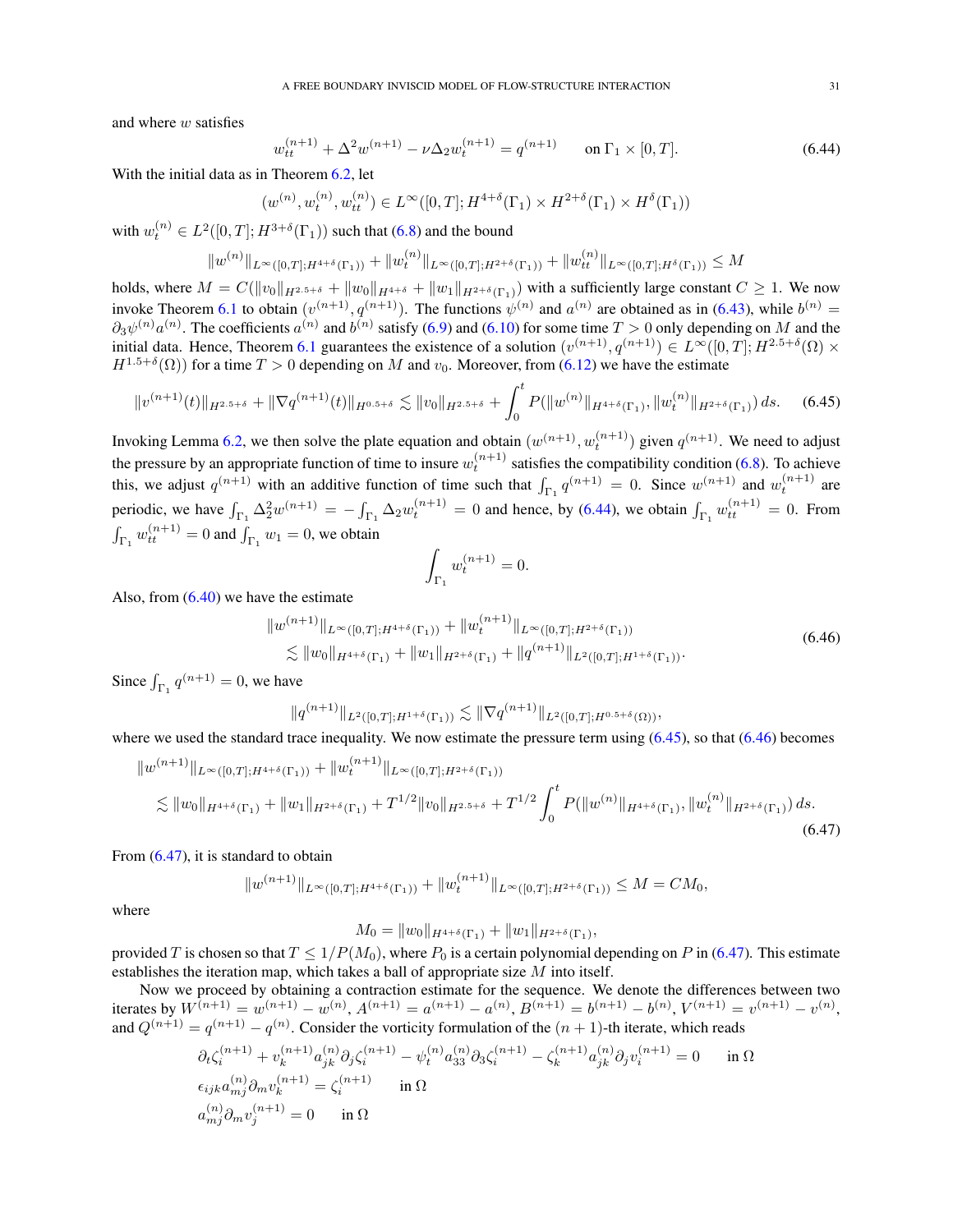$$
b_{3j}^{(n)}v_j^{(n+1)} - \psi_t^{(n)} = 0 \quad \text{on } \Gamma_0 \cup \Gamma_1.
$$

We now consider the equation satisfied by the difference  $Z^{(n+1)} = \zeta^{(n+1)} - \zeta^{(n)}$ . Denote the corresponding extension defined on  $\mathbb{T}^2 \times \mathbb{R}$  by  $\Theta^{(n+1)} = \theta^{(n+1)} - \theta^{(n)}$ . Then we have

$$
\begin{split} \partial_t \Theta_i^{(n+1)} + V_k^{(n+1)} a_{jk}^{(n)} \partial_j \theta_i^{(n+1)} + v_k^{(n)} A_{jk}^{(n)} \partial_j \theta_i^{(n+1)} + v_k^{(n)} a_{jk}^{(n-1)} \partial_j \Theta_i^{(n+1)} \\ &- \Psi_t^{(n)} a_{33}^{(n)} \partial_3 \theta_i^{(n+1)} - \psi_t^{(n-1)} A_{33}^{(n)} \partial_3 \theta_i^{(n+1)} - \psi_t^{(n-1)} a_{33}^{(n-1)} \partial_3 \Theta_i^{(n+1)} \\ &- \Theta_k^{(n+1)} a_{jk}^{(n)} \partial_j v_i^{(n+1)} - \theta_k^{(n)} A_{jk}^{(n)} \partial_j v_i^{(n+1)} - \theta_k^{(n)} a_{jk}^{(n-1)} \partial_j V_i^{(n+1)} = 0 \qquad \text{in } \Omega. \end{split}
$$

Using the same estimates of Section [5,](#page-18-0) we obtain the inequality  $(5.22)$ , with the constants depending on M, i.e.,

$$
\|\Theta^{(n+1)}(t)\|_{H^{0.5+\delta}} \le P(M) \int_0^t \left( \|V^{(n+1)}\|_{H^{1.5+\delta}} + \|\Theta^{(n+1)}\|_{H^{0.5+\delta}} + \|W_t^{(n)}\|_{H^{1+\delta}(\Gamma_1)} \right) ds.
$$

Choosing T sufficiently small compared to  $P(M)$ , we may absorb the term containing  $\Theta^{(n+1)}$  and obtain

$$
\|\Theta^{(n+1)}\|_{L^{\infty}H^{0.5+\delta}} \le TP(M) \big( \|V^{(n+1)}\|_{L^{\infty}H^{1.5+\delta}} + \|W^{(n)}\|_{L^{\infty}H^{3+\delta}} + \|W_t^{(n)}\|_{L^{\infty}H^{1+\delta}} \big),\tag{6.48}
$$

where the norms of the terms involving  $W^{(n)}$  are over  $\Gamma_1 \times (0,T)$ , while others are over  $\Omega \times (0,T)$ . We next invoke the div-curl estimates on the system

<span id="page-31-1"></span>
$$
\epsilon_{ijk} a_{mj}^{(n)} \partial_m V_k^{(n+1)} = Z_i^{(n+1)} - \epsilon_{ijk} A_{mj}^{(n)} \partial_m v_k^{(n)} \quad \text{in } \Omega \times [0, T]
$$
  
\n
$$
a_{mj}^{(n)} \partial_m V_j^{(n+1)} = -A_{mj}^{(n)} \partial_m v_j^{(n)} \quad \text{in } \Omega \times [0, T]
$$
  
\n
$$
b_{3j}^{(n)} V_j^{(n+1)} - \Psi_t^{(n)} = -B_{3j}^{(n)} v_j^{(n)} \quad \text{on } (\Gamma_0 \cup \Gamma_1) \times [0, T]
$$

to obtain, for any  $t \in [0, T]$ ,

<span id="page-31-0"></span>
$$
||V^{(n+1)}||_{H^{1.5+\delta}} \lesssim ||\Theta^{(n+1)}||_{H^{0.5+\delta}} + ||A^{(n)}||_{H^{0.5+\delta}} ||\nabla v^{(n)}||_{H^{1.5+\delta}} + ||\Psi_t^{(n)}||_{H^{1+\delta}(\Gamma_1)} + ||B^{(n)}||_{H^{1.5+\delta}} ||v^{(n)}||_{H^{1.5+\delta}},
$$
\n(6.49)

where we used  $||Z^{(n+1)}||_{H^{0.5+\delta}} \lesssim ||\Theta^{(n+1)}||_{H^{0.5+\delta}}$ . From [\(6.49\)](#page-31-0), we obtain

$$
||V^{(n+1)}||_{L^{\infty}H^{1.5+\delta}} \lesssim ||\Theta^{(n+1)}||_{L^{\infty}H^{0.5+\delta}} + M||W^{(n)}||_{L^{\infty}H^{1+\delta}(\Gamma_1 \times (0,T))} + ||W_t^{(n)}||_{L^{\infty}H^{1+\delta}(\Gamma_1 \times (0,T))}.
$$
 (6.50)

Using [\(6.48\)](#page-31-1) in [\(6.50\)](#page-31-2) and again reducing T if necessary sufficiently small to absorb the term containing  $V^{(n+1)}$ , we get

<span id="page-31-6"></span><span id="page-31-2"></span>
$$
||V^{(n+1)}||_{H^{1.5+\delta}} \le P(M) (||W^{(n)}||_{H^{1+\delta}(\Gamma_1)} + ||W_t^{(n)}||_{H^{1+\delta}(\Gamma_1)}).
$$
\n(6.51)

We next use the fact that the pressure term  $Q^{(n+1)}$  satisfies an elliptic boundary value problem with the Neumann type boundary conditions. In particular, the term  $Q^{(n+1)}$  satisfies the equation with the structure of [\(5.13\)](#page-21-0) with the Neumann boundary condition similar to [\(5.15\)](#page-21-1) on both  $\Gamma_0$  and  $\Gamma_1$  (but not the Robin boundary condition as in [\(5.14\)](#page-21-4)), with the usual extra terms on  $\Gamma_1$ . Omitting the details, as they are similar to those in [\(5.13\)](#page-21-0)–[\(5.16\)](#page-21-3), we obtain the elliptic estimate

$$
\|\nabla Q^{(n+1)}\|_{H^{\delta-0.5}} \lesssim \|V^{(n+1)}\|_{H^{1.5+\delta}} + \|W_{tt}^{(n)}\|_{H^{\delta}(\Gamma_1)} + \|W_t^{(n)}\|_{H^{1+\delta}(\Gamma_1)} + \|W^{(n)}\|_{H^{3+\delta}(\Gamma_1)},\tag{6.52}
$$

where the constant depends on  $M$ . Therefore, using the fundamental theorem of calculus, we have

<span id="page-31-5"></span><span id="page-31-4"></span><span id="page-31-3"></span>
$$
||Q^{(n+1)}||_2 = \left||Q^{(n+1)} - \frac{1}{|\Gamma_1|} \int_{\Gamma_1} Q^{(n+1)}\right||_{L^2} \lesssim ||\partial_3 Q^{(n+1)}||_{L^2}.
$$
\n(6.53)

Combining  $(6.52)$  and  $(6.53)$ , we get

$$
||Q^{(n+1)}||_{H^{\delta+0.5}} \lesssim ||V^{(n+1)}||_{H^{1.5+\delta}} + ||W_{tt}^{(n)}||_{H^{\delta}(\Gamma_1)} + ||W_t^{(n)}||_{H^{1+\delta}(\Gamma_1)} + ||W^{(n)}||_{H^{3+\delta}(\Gamma_1)}.
$$
 (6.54)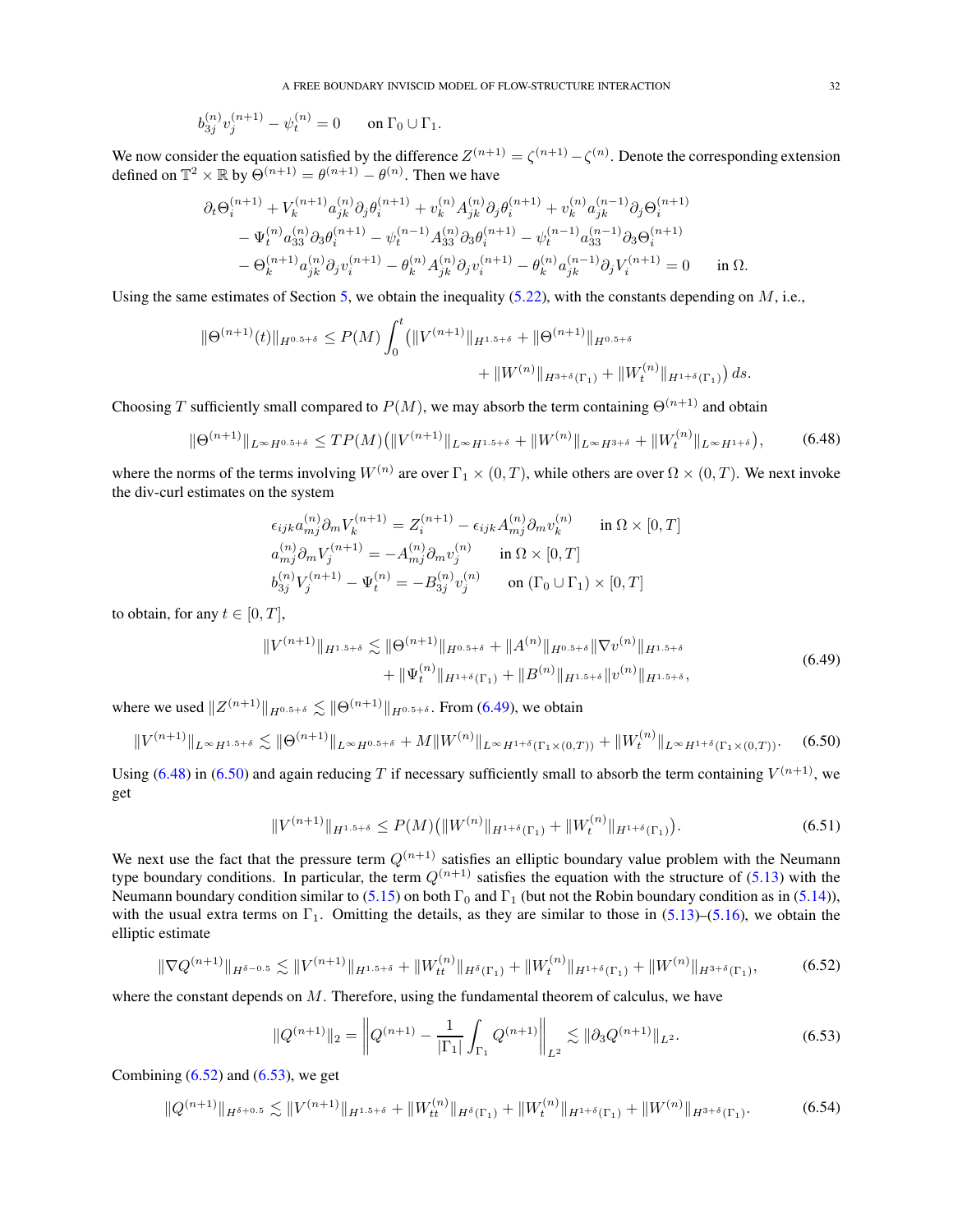The energy estimate for the plate equation yields

$$
\|W^{(n+1)}(t)\|_{H^{3+\delta}(\Gamma_1)}^2 + \|W_t^{(n+1)}(t)\|_{H^{1+\delta}(\Gamma_1)}^2 + \|W_{tt}^{(n+1)}(t)\|_{H^{\delta}(\Gamma_1)}^2 + \nu \int_0^t \|W_t^{(n+1)}(s)\|_{H^{2.5+\delta}(\Gamma_1)}^2 ds
$$
  
\$\lesssim \int\_0^t \|Q^{(n+1)}(s)\|\_{H^{\delta}}^2 ds \lesssim \int\_0^t \|Q^{(n+1)}(s)\|\_{H^{\delta+0.5}}^2 ds \lesssim T \|Q^{(n+1)}\|\_{L^{\infty}([0,T];H^{\delta+0.5}(\Omega))}^2, \tag{6.55}

for  $t \in [0, T]$ , Using [\(6.54\)](#page-31-5) in [\(6.55\)](#page-32-1), we get

$$
\|W^{(n+1)}(t)\|_{L^{\infty}H^{3+\delta}(\Gamma_{1})\times(0,T)}^{2} + \|W_{t}^{(n+1)}(t)\|_{L^{\infty}H^{1+\delta}(\Gamma_{1}\times(0,T))}^{2} \n+ \|W_{tt}^{(n+1)}(t)\|_{L^{\infty}H^{\delta}(\Gamma_{1}\times(0,T))}^{2} + \nu \|W_{t}^{(n+1)}\|_{L^{2}H^{2.5+\delta}(\Gamma_{1}\times(0,T))}^{2}
$$
\n
$$
\lesssim T \|V^{(n+1)}(t)\|_{L^{\infty}H^{1.5+\delta}(\Omega\times(0,T))}^{2} + T \|W^{(n)}(t)\|_{L^{\infty}H^{3+\delta}(\Gamma_{1})\times(0,T)}^{2} + T \|W_{t}^{(n)}(t)\|_{L^{\infty}H^{1+\delta}(\Gamma_{1}\times(0,T))}^{2}
$$
\n
$$
+ T \|W_{tt}^{(n)}(t)\|_{L^{\infty}H^{\delta}(\Gamma_{1}\times(0,T))}^{2},
$$
\n(6.56)

which then, choosing  $T$  sufficiently small showing the contractivity property for the plate component. On the other hand, using [\(6.56\)](#page-32-2), with  $n_1$  replaced by n in [\(6.51\)](#page-31-6) and choosing T sufficiently small compared to  $P(M)$ , we get that the velocity component is contractive too. Hence, there exists a unique solution  $(w, w_t) \in L^{\infty}([0, T]; H^{4+\delta}(\Gamma_1) \times$  $H^{2+\delta}(\Gamma_1)$ ) satisfying [\(6.41\)](#page-29-1)–[\(6.42\)](#page-29-2).

To obtain the contractive property, denote

$$
\alpha_n = \|W^{(n)}(t)\|_{L^{\infty}H^{3+\delta}(\Gamma_1)\times(0,T)}^2 + \|W_t^{(n)}(t)\|_{L^{\infty}H^{1+\delta}(\Gamma_1\times(0,T))}^2 + \|W_{tt}^{(n)}(t)\|_{L^{\infty}H^{\delta}(\Gamma_1\times(0,T))}^2
$$

and

<span id="page-32-2"></span><span id="page-32-1"></span>
$$
\beta_n = \|V^{(n)}(t)\|_{L^\infty H^{3+\delta}(\Omega)\times(0,T)}^2.
$$

The inequality  $(6.56)$  may then be written as

$$
\alpha_{n+1} \le C_0 T(\alpha_n + \beta_{n+1}),
$$

while

<span id="page-32-3"></span>
$$
\beta_{n+1} \leq C_0 \alpha_n,
$$

where  $C_0 \geq 1$  is a fixed constant. With  $\epsilon_0 > 0$  to be determined, we have

$$
\alpha_{n+1} + \epsilon_0 \beta_{n+1} \le C_0 T(\beta_{n+1} + \alpha_n) + C_0 \epsilon_0 \alpha_n.
$$

To obtain a contractive property, it is sufficient to require  $C_0T \leq \epsilon_0$  and  $C_0T + C_0\epsilon_0 \leq 1/2$ . Note that it is possible to achieve these two inequalities if  $T = \epsilon_0/C_0$  and  $(1+C_0)\epsilon_0 \leq 1/2$ . With the two choices, we obtain  $\alpha_{n+1} + \epsilon_0\beta_{n+1} \leq$  $(1/2)(\alpha_n + \epsilon_0\beta_n)$ . Hence, there exists a unique solution  $(w, w_t) \in L^{\infty}([0, T]; H^{4+\delta}(\Gamma_1) \times H^{2+\delta}(\Gamma_1))$  satisfying  $(6.41)$ – $(6.42)$ . The regularity and uniqueness of the corresponding pair  $(v, q)$  can be deduced from Theorem [6.1.](#page-23-3) This establishes Theorem [6.2.](#page-29-3)

<span id="page-32-0"></span>6.4. Applying the a priori estimates to constructed  $\nu > 0$  solutions. Now that we have constructed solutions given  $\nu > 0$ , the uniform bounds from a priori estimates in Section [3.5](#page-16-0) are used to pass through the limit as  $\nu \to 0$ . However, the constructed solutions are not sufficiently regular to justify a direct application of the a priori estimates in Section [2.](#page-2-0) Instead, we perform the a priori estimates on partial difference quotients of solutions.

PROOF OF THEOREM [2.3.](#page-4-1) Denote by

$$
D_{h,l}f(x) = \frac{1}{h}(f(x+he_l) - f(x)), \qquad x \in \Omega, \quad l = 1,2, \quad h \in \mathbb{R}\backslash\{0\}
$$

the difference quotient of a function f by  $h \in \mathbb{R} \setminus \{0\}$  in the direction  $e_l$ . We start with the analog of the plate estimate [\(3.17\)](#page-7-1), which reads

$$
\frac{1}{2}\frac{d}{dt}\left(\|\Delta_2\Lambda^{1+\delta}D_{h,l}w\|_{L^2(\Gamma_1)}^2 + \|\Lambda^{1+\delta}D_{h,l}w_t\|_{L^2(\Gamma_1)}^2\right) + \nu \|\nabla_2\Lambda^{1+\delta}D_{h,l}w_t\|_{L^2(\Gamma_1)}^2
$$
\n
$$
= \int_{\Gamma_1} \Lambda^{1+\delta}D_{h,l}q\Lambda^{1+\delta}D_{h,l}w_t,
$$
\n(6.57)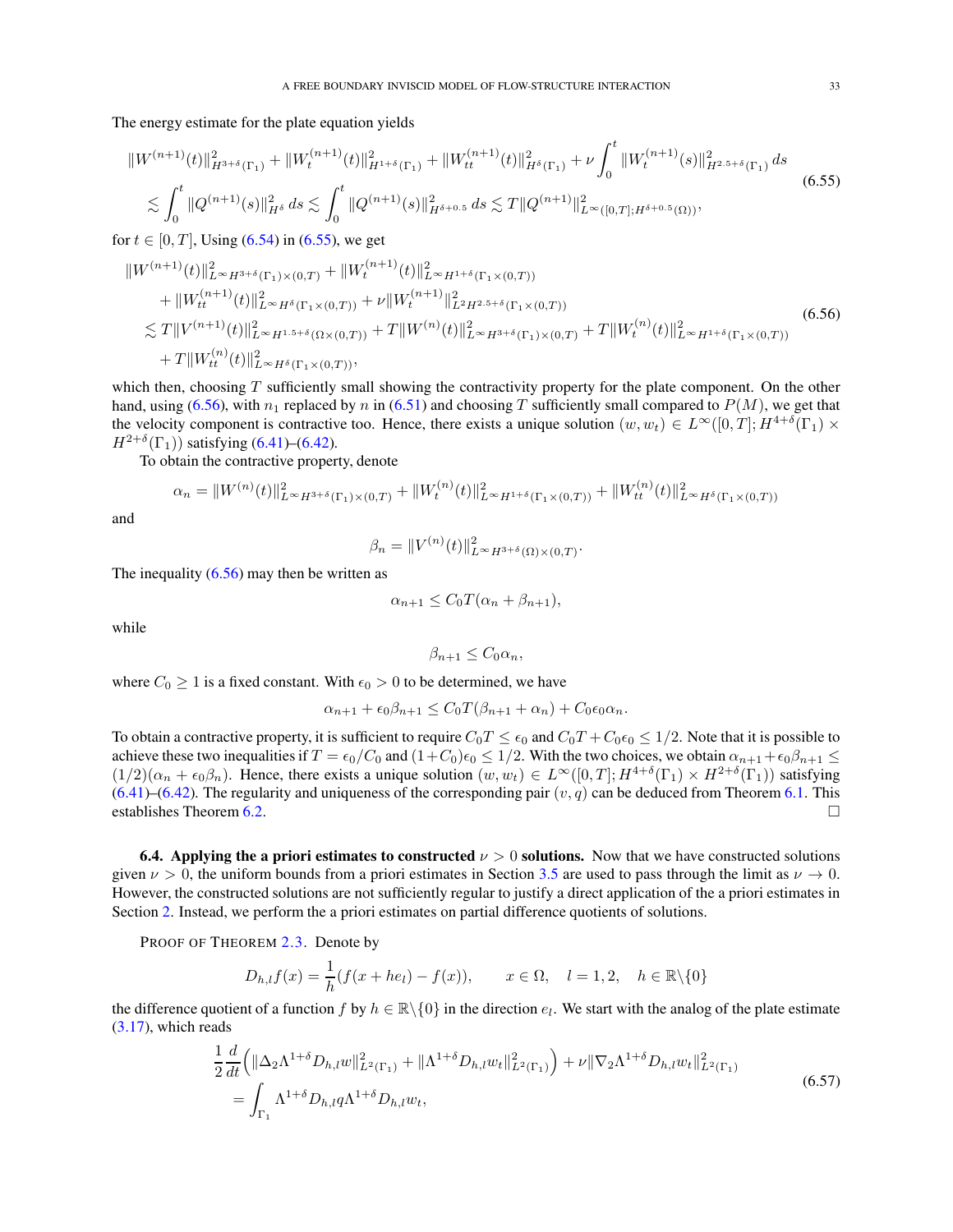where we assume  $h \in \mathbb{R} \setminus \{0\}$  and  $l \in \{1, 2\}$  throughout. Since h and l are fixed for most of the proof, we denote

<span id="page-33-0"></span>
$$
D=D_{h,l}.
$$

The identity [\(6.57\)](#page-32-3) is obtained by applying  $\Lambda^{1+\delta}D_{h,l}$  to the plate equation [\(2.21\)](#page-4-2) and testing the resulting equation with  $\Lambda^{1+\delta} D_{h,l} w_t$ , for  $l = 1, 2$ . Integrating [\(6.57\)](#page-32-3) in time, we obtain

$$
\frac{1}{2} \|\Delta_2 \Lambda^{1+\delta} Dw\|_{L^2(\Gamma_1)}^2 + \frac{1}{2} \|\Lambda^{1+\delta} Dw_t\|_{L^2(\Gamma_1)}^2 + \nu \int_0^t \|\nabla_2 \Lambda^{1+\delta} w_t\|_{L^2(\Gamma_1)}^2 ds
$$
  
= 
$$
\frac{1}{2} \|\Lambda^{1+\delta} Dw_t(0)\|_{L^2(\Gamma_1)}^2 + \int_0^t \int_{\Gamma_1} \Lambda^{1+\delta} Dq \Lambda^{1+\delta} Dw_t d\sigma ds.
$$

For the tangential estimate for the Euler equations, we start, in analogy with  $(3.21)$ , by

$$
\frac{1}{2}\frac{d}{dt}\int J\Lambda^{0.5+\delta}Dv_i\Lambda^{1.5+\delta}Dv_i = \frac{1}{2}\int J_t\Lambda^{0.5+\delta}Dv_i\Lambda^{1.5+\delta}Dv_i + \int J\Lambda^{0.5+\delta}\partial_t Dv_i\Lambda^{1.5+\delta}Dv_i + \bar{I},\qquad(6.58)
$$

where

$$
\bar{I} = \frac{1}{2} \int J\Lambda^{0.5+\delta} Dv_i \Lambda^{1.5+\delta} \partial_t Dv_i - \frac{1}{2} \int J\Lambda^{0.5+\delta} \partial_t Dv_i \Lambda^{1.5+\delta} Dv_i \n= \frac{1}{2} \int \left( \Lambda^2 (J\Lambda^{0.5+\delta} Dv_i) - J\Lambda^{2.5+\delta} Dv_i \right) \Lambda^{-0.5+\delta} \partial_t Dv_i \n+ \frac{1}{2} \int \left( J\Lambda^{2.5+\delta} Dv_i - \Lambda (J\Lambda^{1.5+\delta} Dv_i) \right) \Lambda^{-0.5+\delta} \partial_t Dv_i \n\lesssim ||J||_{H^3} ||v||_{H^{2.5+\delta}} ||v_t||_{H^{0.5+\delta}} \leq P(||v||_{H^{2.5+\delta}}, ||w||_{H^{4+\delta}(\Gamma_1)}),
$$

recalling that  $\delta \geq 0.5$ .

For the second term in  $(6.58)$ , we use the Euler equations  $(3.26)_1$  $(3.26)_1$ , which leads to

$$
\frac{1}{2} \frac{d}{dt} \int J \Lambda^{0.5+\delta} D v_i \Lambda^{1.5+\delta} D v_i
$$
\n
$$
= \frac{1}{2} \int J_t \Lambda^{0.5+\delta} D v_i \Lambda^{1.5+\delta} D v_i - \int (\Lambda^{0.5+\delta} D (J \partial_t v_i) - J \Lambda^{0.5+\delta} D (\partial_t v_i)) \Lambda^{1.5+\delta} D v_i
$$
\n
$$
- \sum_{m=1}^2 \int \Lambda^{0.5+\delta} D (v_m b_{jm} \partial_j v_i) \Lambda^{1.5+\delta} D v_i - \int \Lambda^{0.5+\delta} D ( (v_3 - \partial_t \eta_3) \partial_3 v_i) \Lambda^{1.5+\delta} D v_i
$$
\n
$$
- \int \Lambda^{0.5+\delta} D (b_{ki} \partial_k q) \Lambda^{1.5+\delta} D v_i
$$
\n
$$
= I_1 + I_2 + I_3 + I_4 + I_5 + \bar{I}.
$$

The first term satisfies

$$
I_1 \lesssim \|J_t\|_{H^{1.5+\delta}} \|v\|_{H^{1.5+\delta}} \|v\|_{H^{2.5+\delta}}.
$$

For the next commutator term  $I_2$ , we use the product rule

<span id="page-33-1"></span>
$$
D_{h,l}(fg) = D_{h,l}fg + \tau_{h,l}f D_{h,l}g,\tag{6.59}
$$

where we denote by

$$
\tau_{h,l}g = g(x + he_l), \qquad x \in \Omega, \qquad l = 1, 2, \quad h \in \mathbb{R} \setminus \{0\}
$$

the translation operator and abbreviate  $\tau = \tau_{h,l}$ . We get

$$
I_2 = \int \Big( \Lambda^{0.5+\delta}(JD(\partial_t v_i)) - J\Lambda^{0.5+\delta}D(\partial_t v_i) \Big) \Lambda^{1.5+\delta}Dv_i + \int \Lambda^{0.5+\delta}(DJ\tau(\partial_t v_i)) \Lambda^{1.5+\delta}Dv_i.
$$

Using commutator estimates, we get

$$
I_2 \lesssim \|\Lambda^{0.5+\delta} J\|_{L^\infty} \|Dv_t\|_{L^2} \|Dv\|_{H^{1.5+\delta}} + \|\Lambda J\|_{L^\infty} \|\Lambda^{-0.5+\delta} Dv_t\|_{L^2} \|Dv\|_{H^{1.5+\delta}} + \|\Lambda^{0.5+\delta} D J\|_{L^6} \| \tau v_t\|_{L^3} \|Dv\|_{H^{1.5+\delta}} + \|D J\|_{L^\infty} \|\Lambda^{0.5+\delta} \tau v_t\|_{L^2} \|Dv\|_{H^{1.5+\delta}} \lesssim \|J\|_{H^{3.5+\delta}} \|v_t\|_{H^{0.5+\delta}} \|v\|_{H^{2.5+\delta}} \le P(\|v\|_{H^{2.5+\delta}}, \|v_t\|_{H^{0.5+\delta}}, \|w\|_{H^{4+\delta}(\Gamma_1)}),
$$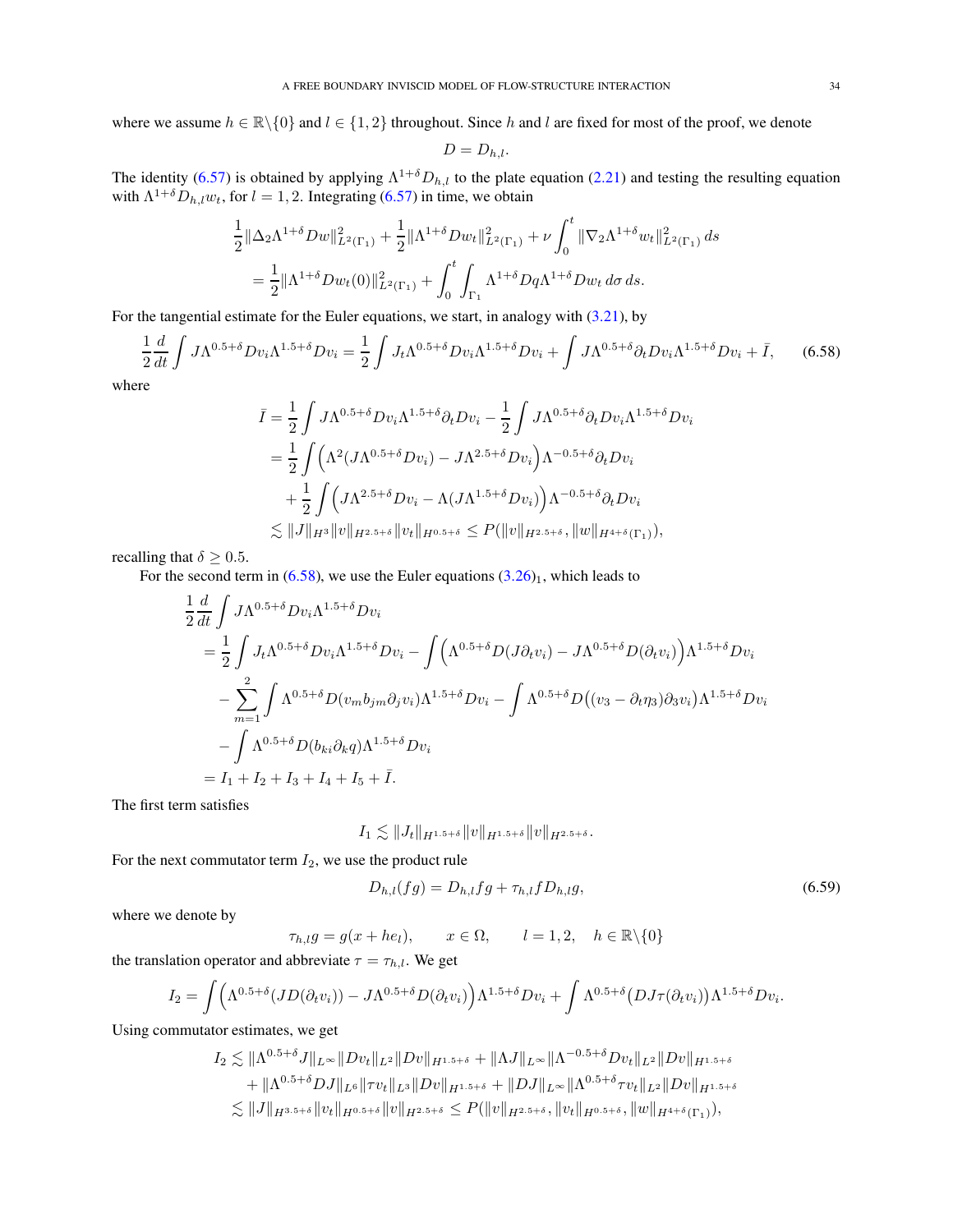where we used  $\delta \geq 0.5$ . The third term  $I_3$  may be estimated using the product rule as

$$
I_3 \lesssim ||D(v_m b_{jm} \partial_j v_i)||_{H^{0.5+\delta}} ||Dv||_{H^{1.5+\delta}} \lesssim ||v||_{H^{2.5+\delta}}^3 ||b||_{H^{3.5+\delta}} \leq P(||v||_{H^{2.5+\delta}}, ||w||_{H^{4+\delta}(\Gamma_1)}).
$$

Similarly,

$$
I_4 \lesssim ||D(v_3 - \psi_t)\partial_3 v||_{H^{0.5+\delta}} ||Dv||_{H^{1.5+\delta}} \lesssim ||v||_{H^{2.5+\delta}}^3 + ||\eta_t||_{H^{2.5+\delta}} ||v||_{H^{2.5+\delta}}^2
$$
  

$$
\leq P(||v||_{H^{2.5+\delta}}, ||w_t||_{H^{2+\delta}(\Gamma_1)}).
$$

Next,  $I_5$  can be expressed as

$$
I_5 = \int \Lambda^{0.5+\delta} D(b_{ki}q) \Lambda^{1.5+\delta} \partial_k Dv_i - \int_{\Gamma_1} \Lambda^{1+\delta} D(b_{3i}q) \Lambda^{1+\delta} Dv_i
$$
  
=  $I_{51} + I_{52}$ .

Using the product rule [\(6.59\)](#page-33-1), we rewrite  $I_{51}$  as

$$
I_{51} = \int b_{ki} \Lambda^{0.5+\delta} Dq \Lambda^{1.5+\delta} \partial_k Dv_i + \int \Big( \Lambda^{0.5+\delta} (b_{ki} Dq) - b_{ki} \Lambda^{0.5+\delta} Dq \Big) \Lambda^{1.5+\delta} \partial_k Dv_i
$$
  
+ 
$$
\int \Lambda^{0.5+\delta} (Db_{ki}) \tau q \Lambda^{1.5+\delta} \partial_k Dv_i
$$
  
= 
$$
\int \Big( b_{ki} \Lambda^{1.5+\delta} \partial_k Dv_i - \Lambda^{1.5+\delta} D\partial_k (b_{ki} v_i) \Big) \Lambda^{0.5+\delta} Dq
$$
  
+ 
$$
\int \Big( \Lambda^{0.5+\delta} (b_{ki} Dq) - b_{ki} \Lambda^{0.5+\delta} Dq \Big) \Lambda^{1.5+\delta} \partial_k Dv_i + \int \Lambda^{0.5+\delta} (Db_{ki}) \tau q \Lambda^{1.5+\delta} \partial_k Dv_i,
$$

and thus

$$
I_{51} = \int \Big( b_{ki} \Lambda^{1.5+\delta} \partial_k Dv_i - \Lambda^{1.5+\delta} \partial_k (b_{ki} Dv_i) \Big) \Lambda^{0.5+\delta} Dq
$$
  
+ 
$$
\int \Big( \Lambda^{0.5+\delta} (b_{ki} Dq) - b_{ki} \Lambda^{0.5+\delta} Dq \Big) \Lambda^{1.5+\delta} \partial_k Dv_i
$$
  
- 
$$
\int \Lambda^{1.5+\delta} \partial_k (Db_{ki} \tau v_i) \Lambda^{0.5+\delta} Dq + \int \Lambda^{0.5+\delta} (Db_{ki}) \tau q \Lambda^{1.5+\delta} \partial_k Dv_i.
$$

We treat these four terms using Kato-Ponce commutator estimates, and proceeding as for  $I_2$ , we obtain  $I_{51} \leq$  $P(\|v\|_{H^{2.5+\delta}}, \|q\|_{H^{1.5+\delta}}, \|b\|_{H^{3.5+\delta}})$ . As for  $I_{52} = -\int_{\Gamma_1} \Lambda^{1+\delta} D(b_{3i}q) \Lambda^{1+\delta} Dv_i$ , we write

$$
I_{52} = -\int_{\Gamma_1} (\Lambda^{\delta} Dq) b_{3i} \Lambda^{2+\delta} Dv_i - \int_{\Gamma_1} \Lambda^{\delta} Dq \Big( \Lambda (b_{3i} \Lambda^{1+\delta} Dv_i) - b_{3i} \Lambda^{2+\delta} Dv_i \Big) - \int_{\Gamma_1} (\Lambda^{1+\delta} (b_{3i} Dq) - b_{3i} \Lambda^{1+\delta} Dq) \Lambda^{1+\delta} Dv_i - \int_{\Gamma_1} \Lambda^{1+\delta} (Db_{3i} \tau q) \Lambda^{1+\delta} Dv_i = - \int_{\Gamma_1} (\Lambda^{\delta} Dq) \Lambda^{2+\delta} D(b_{3i} v_i) + \int_{\Gamma_1} \Lambda^{\delta} Dq \Big( \Lambda^{2+\delta} (b_{3i} Dv_i) - b_{3i} \Lambda^{2+\delta} Dv_i \Big) - \int_{\Gamma_1} (\Lambda^{1+\delta} (b_{3i} Dq) - b_{3i} \Lambda^{1+\delta} Dq) \Lambda^{1+\delta} Dv_i - \int_{\Gamma_1} \Lambda^{1+\delta} (Db_{3i} \tau q) \Lambda^{1+\delta} Dv_i - \int_{\Gamma_1} \Lambda^{1+\delta} (Db_{3i} \tau q) \Lambda^{1+\delta} Dv_i + \int_{\Gamma_1} \Lambda^{\delta} Dq \Lambda^{2+\delta} (Db_{3i} \tau v_i).
$$

After integration in time, the first boundary term cancels with the boundary integral on the right hand side of  $(6.57)$ . The remaining terms are estimated as above by  $P(||v||_{H^{2.5+\delta}}, ||q||_{H^{1.5+\delta}}, ||b||_{H^{3.5+\delta}})$ .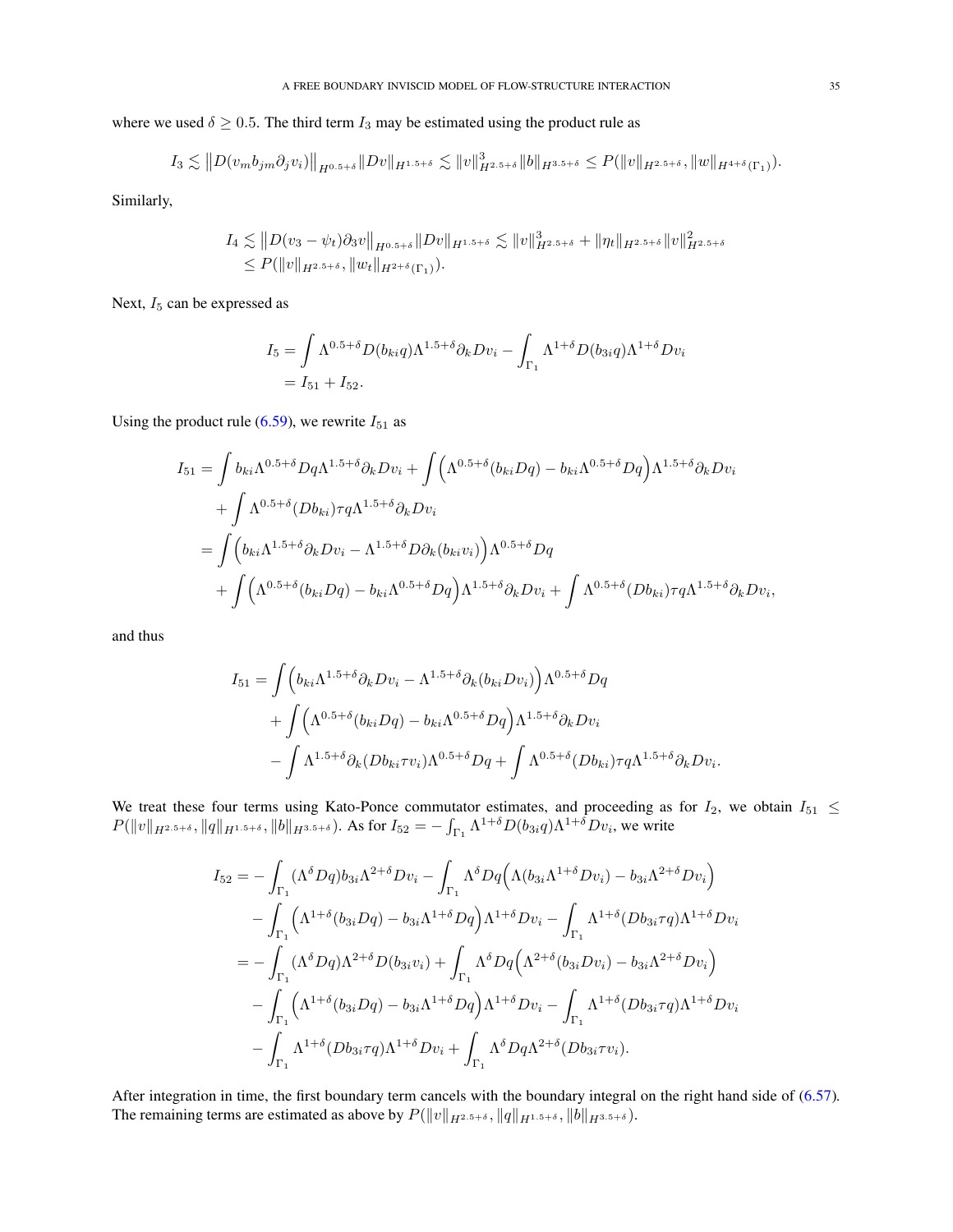We also need to justify applying the vorticity estimate [\(3.61\)](#page-14-4) for the constructed solutions. We apply  $\Lambda_3^{0.5+\delta}D$  to the equation [\(3.55\)](#page-13-7) and test with  $\Lambda_3^{0.5+\delta}D\theta$ , obtaining

$$
\begin{split} &\frac{1}{2}\frac{d}{dt}\int_{\Omega_{0}}\bar{J}|\Lambda_{3}^{0.5+\delta}D\theta|^{2}\\ &=-\sum_{m=1}^{2}\int_{\Omega_{0}}\tilde{v}_{m}\tilde{b}_{jm}\partial_{j}\Lambda_{3}^{0.5+\delta}D\theta_{i}\Lambda_{3}^{0.5+\delta}D\theta_{i}-\int_{\Omega_{0}}(\tilde{v}_{3}-\tilde{\psi}_{t})\tilde{b}_{j3}\partial_{j}\Lambda_{3}^{0.5+\delta}D\theta_{i}\Lambda_{3}^{0.5+\delta}D\theta_{i}\\ &+\int_{\Omega_{0}}\theta_{k}\tilde{b}_{mk}\partial_{m}\Lambda_{3}^{0.5+\delta}D\tilde{v}_{i}\Lambda_{3}^{0.5+\delta}D\theta_{i}\\ &-\sum_{m=1}^{2}\int_{\Omega_{0}}\left(\Lambda_{3}^{0.5+\delta}(\tilde{v}_{m}\tilde{b}_{jm}\partial_{j}D\theta_{i})-\tilde{v}_{m}\tilde{b}_{jm}\partial_{j}\Lambda_{3}^{0.5+\delta}D\theta_{i}\right)\Lambda_{3}^{0.5+\delta}D\theta_{i}\\ &-\sum_{m=1}^{2}\int_{\Omega_{0}}\Lambda_{3}^{0.5+\delta}\left(D(\tilde{v}_{m}\tilde{b}_{jm})\partial_{j}\tau\theta_{i}\right)\Lambda_{3}^{0.5+\delta}D\theta_{i}\\ &-\int_{\Omega_{0}}\left(\Lambda_{3}^{0.5+\delta}\left(D((\tilde{v}_{3}-\tilde{\psi}_{t})\tilde{b}_{j3}\partial_{j}D\theta_{i}\right)-(\tilde{v}_{3}-\tilde{\psi}_{t})\tilde{b}_{j3}\partial_{j}\Lambda_{3}^{0.5+\delta}D\theta_{i}\right)\Lambda_{3}^{0.5+\delta}D\theta_{i}\\ &+\int_{\Omega_{0}}\Lambda_{3}^{0.5+\delta}\left(D((\tilde{v}_{3}-\tilde{\psi}_{t})\tilde{b}_{j3})\partial_{j}\tau\theta_{i}\right)\Lambda_{3}^{0.5+\delta}D\theta_{i}\\ &+\int_{\Omega_{0}}\Lambda_{3}^{0.5+\delta}\left(D((\tilde{v}_{3}-\tilde{\psi}_{t})\tilde{b}_{j3})\partial_{j}\tau\theta_{i}\right)\Lambda_{3}^{0.5+\delta}D\theta_{i}\\ &+\int_{\Omega_{0}}\Lambda_{3}^{0.5+\delta}\left(D(\theta_{k}\tilde{
$$

The first two terms are treated as above by integrating by parts in  $x_j$  and noting that the boundary term vanishes. The rest of the terms are estimated also as above using commutator estimates and Sobolev inequalities to conclude

$$
\frac{1}{2}\frac{d}{dt}\int_{\Omega_{0}}\bar{J}|\Lambda_{3}^{0.5+\delta}D_{h,l}\theta|^{2} \leq P(\|v\|_{H^{2.5+\delta}},\|b\|_{H^{3.5+\delta}},\|\psi_{t}\|_{H^{2.5+\delta}},\|J\|_{H^{3.5+\delta}},\|J_{t}\|_{H^{1.5+\delta}})\|\zeta\|_{H^{1.5+\delta}}^{2}(\Omega) \n+P(\|v\|_{H^{2.5+\delta}},\|b\|_{H^{3.5+\delta}},\|\psi_{t}\|_{H^{2.5+\delta}},\|J\|_{H^{3.5+\delta}},\|J_{t}\|_{H^{1.5+\delta}})\int_{\Omega_{0}}\bar{J}|\Lambda_{3}^{0.5+\delta}D_{h,l}\theta|^{2},
$$

for all  $h \in \mathbb{R} \setminus \{0\}$  and  $l \in \{1, 2\}$ . Then the a priori estimates [\(2.24\)](#page-4-3) and [\(2.25\)](#page-4-10) can then be applied directly to the constructed  $\nu > 0$  solutions.

We now pass to the limit as  $\nu \to 0$  with solutions for which we have uniform bounds. For a sequence  $\nu_1, \nu_2, \ldots \to$ 0, denote the corresponding solution to the damped system by  $(v^{(n)}, q^{(n)}, w^{(n)}, w_t^{(n)})$  and the corresponding matrix coefficient by  $a^{(n)}$ . We then have the uniform bound

$$
||v^{(n)}||_{L^{\infty}([0,T];H^{2.5+\delta})} + ||q^{(n)}||_{L^{\infty}([0,T];H^{1.5+\delta})} + ||w^{(n)}||_{L^{\infty}([0,T];H^{4+\delta}(\Gamma_1))} + ||w^{(n)}||_{L^{\infty}([0,T];H^{2+\delta}(\Gamma_1))}
$$
(6.60)  

$$
\lesssim ||v_0||_{H^{2.5+\delta}} + ||w_0||_{H^{4+\delta}(\Gamma_1)} + ||w_1||_{H^{2+\delta}(\Gamma_1)},
$$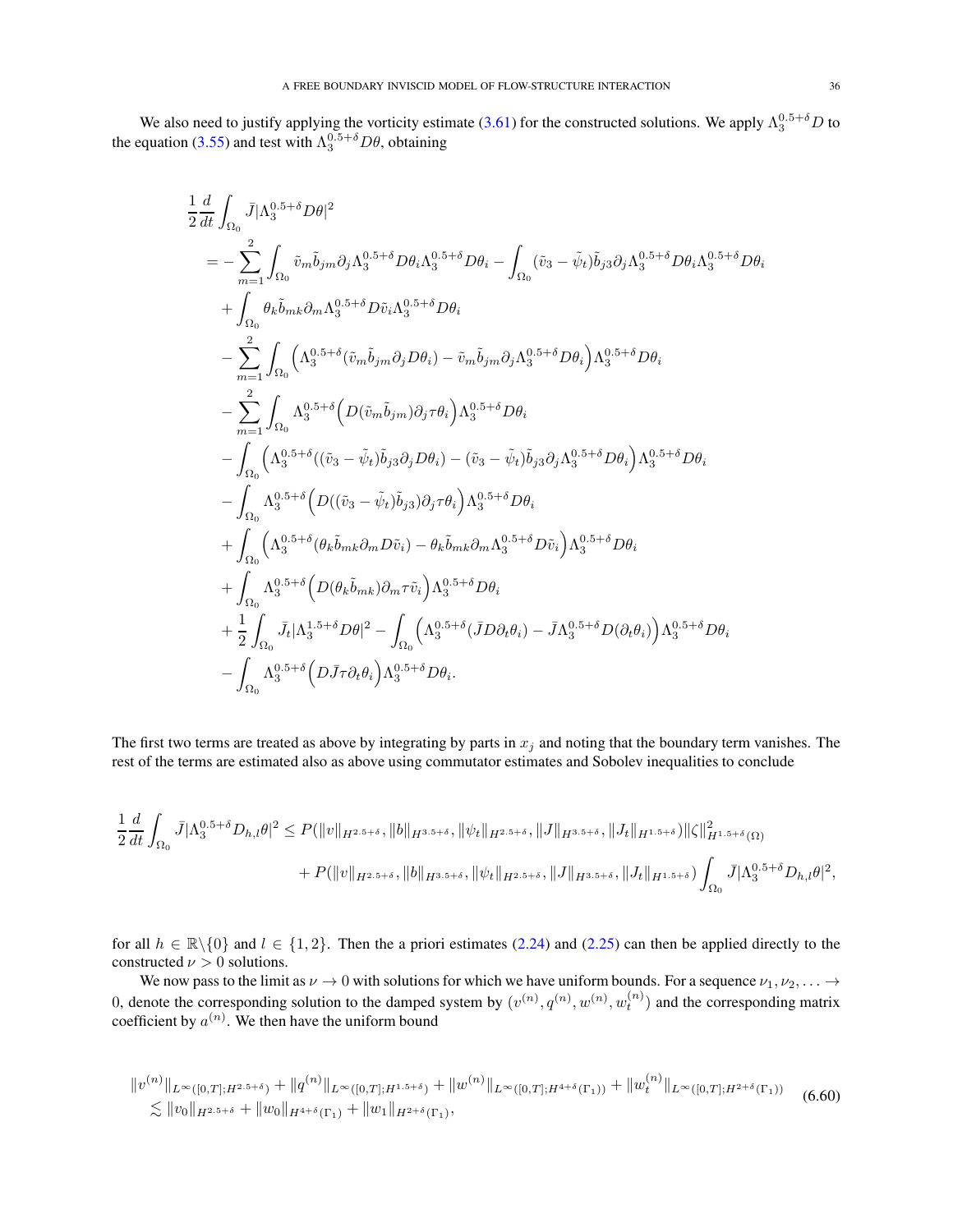for all  $n \in \mathbb{N}$ , for a uniform time  $T > 0$  depending on the initial data, independent of  $\nu$ . Consequently,  $a^{(n)}$  is also uniformly bounded in  $L^{\infty}([0,T]; H^{3+\delta})$ . We may now pass to a subsequence for which

$$
\begin{array}{ll} v^{(n)}\rightarrow v & \mbox{weakly-* in }L^{\infty}([0,T];H^{2.5+\delta})\\ q^{(n)}\rightarrow q & \mbox{weakly-* in }\in L^{\infty}([0,T];H^{1.5+\delta})\\ w^{(n)}\rightarrow w & \mbox{weakly-* in }\in L^{\infty}([0,T];H^{4+\delta}(\Gamma_1))\\ w^{(n)}_t\rightarrow w_t & \mbox{weakly-* in }L^{\infty}([0,T];H^{2+\delta}(\Gamma_1))\\ \nu_nw^{(n)}_t\rightarrow \chi & \mbox{weakly in }L^2([0,T];H^{3+\delta}(\Gamma_1))\\ w^{(n)}_{tt}\rightarrow w_{tt} & \mbox{weakly-* in }L^{\infty}([0,T];H^{\delta}(\Gamma_1))\\ \eta^{(n)}\rightarrow \eta & \mbox{weakly-* in }L^{\infty}([0,T];H^{4.5+\delta})\\ a^{(n)}\rightarrow a & \mbox{weakly-* in }L^{\infty}([0,T];H^{3.5+\delta})\\ a^{(n)}_t\rightarrow a_t & \mbox{weakly-* in }L^{\infty}([0,T];H^{1.5+\delta}). \end{array}
$$

To pass through the limit in the nonlinear terms, we need a strong convergence. Given that we also have

$$
v_t^{(n)} \to v_t \quad \text{weakly-* in } L^\infty([0,T]; H^{0.5+\delta})
$$

by the a priori estimates, the Aubin-Lions lemma yields

$$
v^{(n)} \to v \quad \text{in } C([0,T]; H^s),
$$

for any  $s < 2.5 + \delta$ . Similarly, we can conclude that

$$
a^{(n)} \to a \quad \text{in } C([0,T];H^r),
$$

for any  $r < 3.5 + \delta$  since

$$
a_t^{(n)} \to a_t
$$
 weakly-\* in  $L^{\infty}([0,T]; H^{1.5+\delta}).$ 

We are now ready to pass to the limit in both equations. Starting with the Euler equations, and denoting the duality pairing by  $\langle \cdot, \cdot \rangle$ , we pass to the limit as  $n \to \infty$  by

$$
\langle v_t^{(n)} - v_t, \phi \rangle \to 0, \qquad \phi \in C_0^{\infty}(\Omega \times (0, T)).
$$

We next pass through the limit in the nonlinear terms using

$$
\begin{split}\n&\|\langle (v_j)^{(n)}(a_{kj})^{(n)}\partial_k(v_i)^{(n)} - v_j a_{kj}\partial_k v_i, \phi \rangle \\
&\lesssim \|v^{(n)} - v\|_{L^{\infty}([0,T];H^2)} \|a^{(n)}\|_{L^{\infty}([0,T];H^{2+\delta})} \|\nabla v^{(n)}\|_{L^{\infty}([0,T];H^{1.5+\delta})} \|\phi\|_{L^1([0,T];H^{-0.5-\delta})} \\
&\quad + \|v\|_{L^{\infty}([0,T];H^{0.5+\delta})} \|a^{(n)} - a\|_{L^{\infty}([0,T];H^{1.5+\delta})} \|\nabla v^{(n)}\|_{L^{\infty}([0,T];H^{1.5+\delta})} \|\phi\|_{L^1([0,T];H^{-0.5-\delta})} \\
&\quad + \|v\|_{L^{\infty}([0,T];H^{1.5+\delta})} \|a\|_{L^{\infty}([0,T];H^{1.5+\delta})} \|\nabla v^{(n)} - \nabla v\|_{L^{\infty}([0,T];H^{0.5+\delta})} \|\phi\|_{L^1([0,T];H^{-0.5-\delta})},\n\end{split}
$$

for  $\phi \in C_0^{\infty}(\Omega \times (0,T))$ . By the strong convergence result above, the right-hand side goes to zero as  $n \to \infty$ . For the other nonlinear term, the argument is similar. It remains to pass through the limit in the pressure term, for which we have

$$
|\langle a_{ki}^{(n)}\partial_k q^{(n)} - a_{ki}\partial_k q, \phi \rangle| \lesssim \|a^{(n)} - a\|_{L^{\infty}([0,T];H^{1.5+\delta})} \|\nabla q^{(n)}\|_{L^{\infty}([0,T];H^{0.5+\delta})} \|\phi\|_{L^1([0,T];H^{-0.5-\delta})} + |\langle \partial_k q^{(n)} - \partial_k q, a_{ki}\phi \rangle|.
$$

The first term on the right hand side again converges to zero by strong convergence of  $a^{(n)}$  to a for all test functions  $\phi \in L^1([0,T]; H^{-0.5+\delta})$ . The second term goes to zero as well for all  $\phi \in L^1([0,T]; H^{-0.5+\delta})$  by the weak-\* convergence of  $q^{(n)} \to q$  since the element  $a\phi \in L^1([0,T];H^{-0.5-\delta})$  which easily follows from  $a \in L^\infty([0,T];L^\infty)$ . Passing to the limit in the plate equation, we have

$$
\langle w_{tt}^{(n)} - w_{tt}, \psi \rangle_{\Gamma_1} \to 0, \qquad \psi \in L^1([0, T]; H^{-\delta}(\Gamma_1))
$$
  

$$
\langle \Delta_2^2 w^{(n)} - \Delta_2^2 w, \psi \rangle \to 0, \qquad \psi \in L^1([0, T]; H^{-\delta}(\Gamma_1)).
$$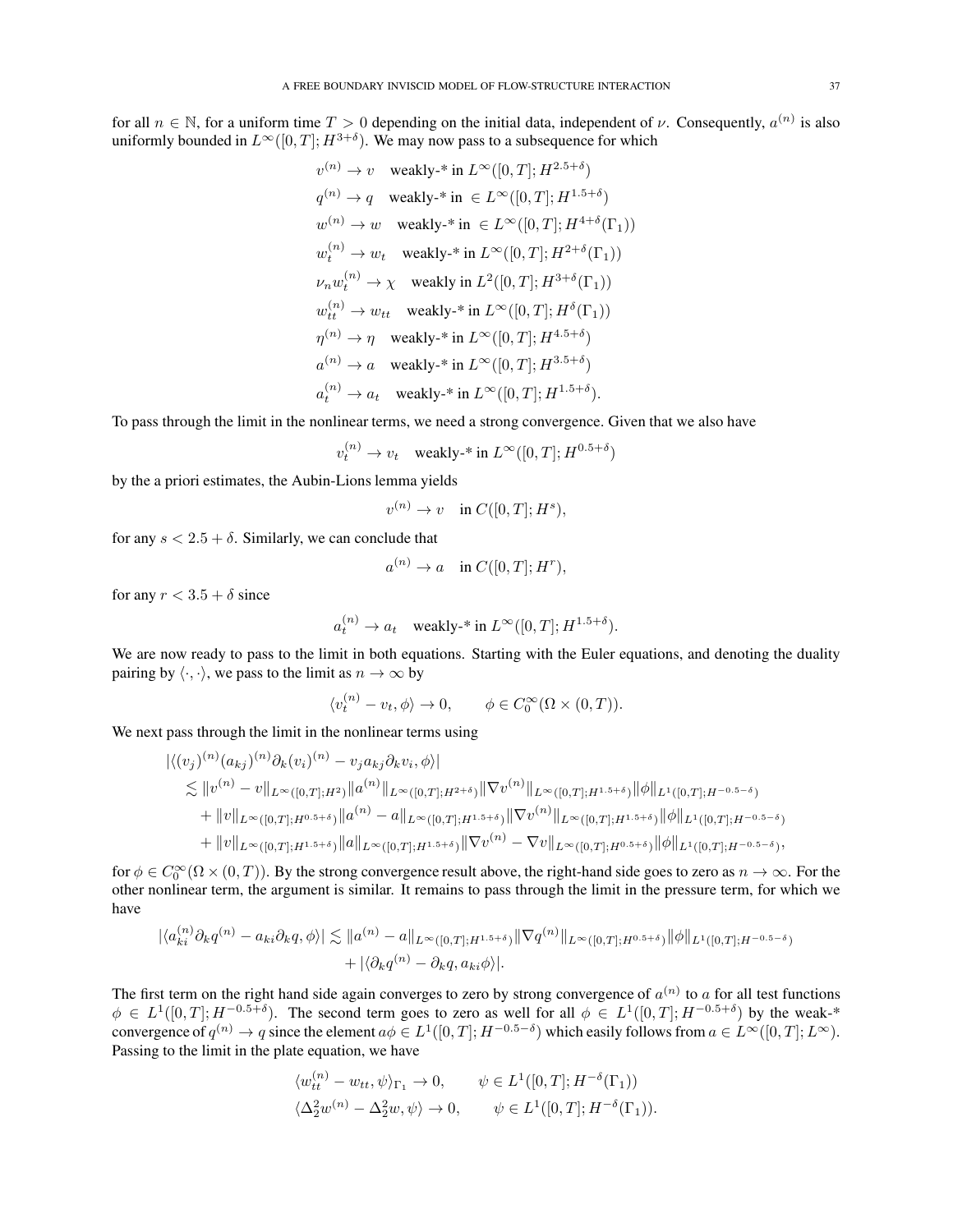Moreover, since  $(1/n)w_{tt}^{(n)}$  converges weakly in  $L^2([0,T];H^{\delta}(\Gamma_1))$ , by the Aubin-Lions Lemma, we have additionally

$$
\nu_n w_t^{(n)} \to \chi \quad \text{in } L^2([0,T];H^s(\Gamma_1))
$$

(strongly) for all  $s < 3 + \delta$ . Since we also have

$$
w_t^{(n)} \to w_t \quad \text{in } L^\infty([0,T]; H^r(\Gamma_1))
$$

for all  $r < 2 + \delta$ , we get

$$
\nu_n w_t^{(n)} \to 0 \quad \text{in } L^2([0,T]; H^r(\Gamma_1))
$$

for all  $r < 2 + \delta$ . By uniqueness of the limit, this implies  $\chi = 0$  and

$$
|\nu_n \langle \Delta_2 w_t^{(n)}, \psi \rangle_{\Gamma_1} \leq ||\nu_n w_t^{(n)}||_{L^{\infty}([0,T];H^{3+\delta}(\Gamma_1))} ||\psi||_{L^1([0,T];H^{-\delta}(\Gamma_1))} \to 0, \qquad \psi \in L^1([0,T];H^{-\delta}(\Gamma_1)).
$$

Finally, by weak-\* convergence of the pressure terms on the boundary  $\Gamma_1$  in  $L^\infty([0,T];H^1(\Gamma_1))$ , we obtain

$$
\langle q^{(n)} - q, \psi \rangle_{\Gamma_1} \to 0, \qquad \psi \in L^1([0, T]; H^{-\delta}(\Gamma_1)).
$$

For the divergence term we have

$$
|\langle (a_{ki})^{(n)}\partial_k(v_i)^{(n)} - a_{ki}\partial_k v_i, \rho \rangle| \lesssim ||a^{(n)} - a||_{L^{\infty}([0,T];H^{2.5+\delta})} ||v^{(n)}||_{L^{\infty}([0,T];H^{2.5+\delta})} ||\rho||_{L^1([0,T];H^{-1.5-\delta})} + |\langle \partial_k((v_i)^{(n)} - v_i), a_{ki}\rho \rangle|,
$$

for all  $\rho \in L^1([0,T]; H^{-1.5-\delta})$ . The first term converges to zero as  $n \to \infty$  by the strong convergence of  $a^{(n)}$  to a, while the second term goes to zero as  $n \to \infty$  by the weak-\* convergence  $\nabla v^{(n)} \to \nabla v$  in  $L^{\infty}([0,T]; H^{1.5+\delta})$ , since  $a \in L^{\infty}([0,T];L^{\infty})$  and thus  $\rho a \in L^{1}([0,T];\dot{H}^{-1.5-\delta}).$ 

We finally pass to the limit in the boundary condition on  $\Gamma_1$ , to obtain

$$
\begin{aligned} |\langle a_{3i}^{(n)}(v_i)^{(n)} - a_{3i}v_i, \xi \rangle_{\Gamma_1}| \lesssim \|a^{(n)} - a\|_{L^{\infty}([0,T];H^{2.5+\delta})} \|v^{(n)}\|_{L^{\infty}([0,T];H^{2.5+\delta})} \|\xi\|_{L^1([0,T];H^{-2-\delta}(\Gamma_1))} \\ &+ |\langle (v_i)^{(n)} - v_i, a_{3i}\xi \rangle_{\Gamma_1}|. \end{aligned}
$$

The first term on the right converges to zero as  $n \to \infty$  for all  $\xi \in L^1([0,T];H^{-2-\delta}(\Gamma_1))$ , by the strong convergence of  $a^{(n)}$  to a. The second term also converges to 0 by weak star convergence of  $v^{(n)}|_{\Gamma_1}$  in  $L^{\infty}([0,T]; H^{2+\delta}(\Gamma_1))$  since  $a\xi \in L^1([0,T];H^{-2-\delta}(\Gamma_1))$  which is a consequence of  $a \in L^{\infty}([0,T];L^{\infty}(\Gamma_1)).$ 

### <span id="page-37-0"></span>Appendix

Here we provide the proof of the compatibility condition [\(6.20\)](#page-25-0). Computing the integral of  $\tilde{f}$  over  $\Omega$ , we have

$$
\int_{\Omega} \tilde{f} = \int_{\Omega} \partial_j (\partial_t \tilde{b}_{ji} \tilde{v}_i) - \int_{\Omega} \tilde{b}_{ji} \partial_j (\tilde{v}_m \tilde{a}_{km}) \partial_k \tilde{v}_i + \int_{\Omega} \tilde{b}_{ji} \partial_j (J^{-1} \psi_t) \partial_3 \tilde{v}_i \n+ \int_{\Omega} \tilde{v}_m \tilde{a}_{km} \partial_k \tilde{b}_{ji} \partial_j \tilde{v}_i - \int_{\Omega} J^{-1} \psi_t \partial_3 \tilde{b}_{ji} \partial_j \tilde{v}_i + \int_{\Omega} \mathcal{E}.
$$

This can be rewritten using the divergence theorem and the product rule as

$$
\int_{\Omega} \tilde{f} = \int_{\Gamma} \partial_{t} \tilde{b}_{3i} \tilde{v}_{i} - \int_{\Omega} \partial_{j} (\tilde{b}_{ji} \tilde{v}_{m} \tilde{a}_{km} \partial_{k} \tilde{v}_{i}) + \int_{\Omega} \partial_{j} (\tilde{b}_{ji} J^{-1} \psi_{t} \partial_{3} \tilde{v}_{i}) + \int_{\Omega} \tilde{v}_{m} \tilde{a}_{km} \partial_{k} (\tilde{b}_{ji} \partial_{j} \tilde{v}_{i}) - \int_{\Omega} J^{-1} \psi_{t} \partial_{3} (\tilde{b}_{ji} \partial_{j} \tilde{v}_{i}) + \int_{\Omega} \mathcal{E}.
$$

Noting that  $b = I$  on  $\Gamma_0$  and using the divergence theorem again, this can be expressed as

$$
\int_{\Omega} \tilde{f} = \int_{\Gamma_1} \partial_t \tilde{b}_{3i} \tilde{v}_i - \int_{\Gamma} \tilde{b}_{3i} \tilde{v}_m \tilde{a}_{km} \partial_k \tilde{v}_i + \int_{\Gamma} \tilde{b}_{3i} J^{-1} \psi_t \partial_3 \tilde{v}_i \n- \int_{\Omega} \partial_k (\tilde{v}_m \tilde{a}_{km}) \tilde{b}_{ji} \partial_j \tilde{v}_i + \int_{\Gamma} \tilde{v}_m \tilde{a}_{3m} \tilde{b}_{ji} \partial_j \tilde{v}_i + \int_{\Omega} \partial_3 (J^{-1} \psi_t) \tilde{b}_{ji} \partial_j \tilde{v}_i - \int_{\Gamma} J^{-1} \psi_t \tilde{b}_{ji} \partial_j \tilde{v}_i + \int_{\Omega} \mathcal{E}.
$$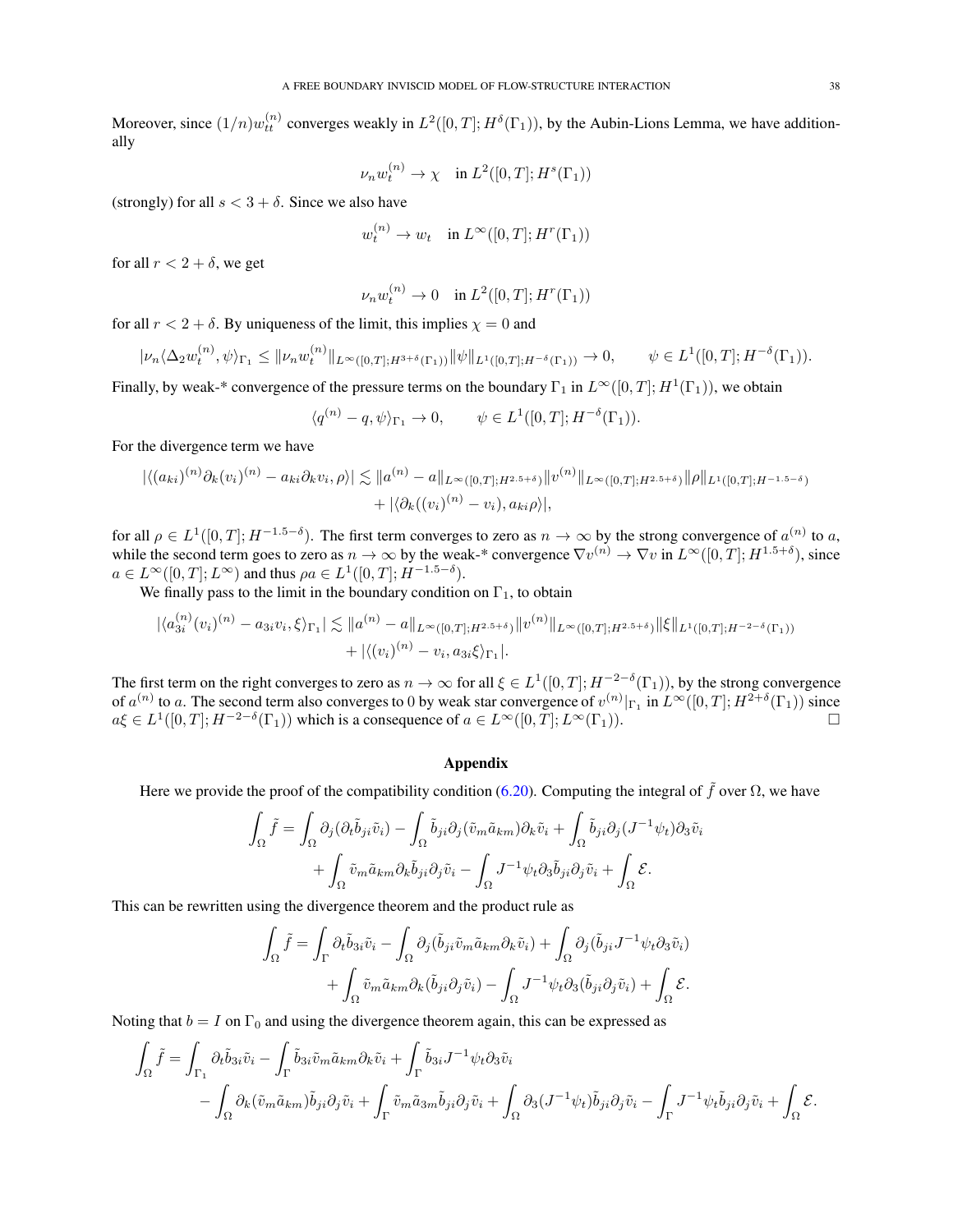The last five integrals cancel with terms in  $\mathcal{E}$ . The boundary integral  $\int_{\Gamma} \tilde{b}_{3i} \tilde{v}_m \tilde{a}_{km} \partial_k \tilde{v}_i$  can be expressed using a similar calculation as in  $(3.50)$  as

$$
\int_{\Gamma} \tilde{b}_{3i} \tilde{v}_{m} \tilde{a}_{km} \partial_{k} \tilde{v}_{i} = \int_{\Gamma} \left( \tilde{a}_{3k} \tilde{v}_{k} \tilde{b}_{3i} \partial_{3} \tilde{v}_{i} + \sum_{j=1}^{2} \tilde{v}_{k} \tilde{a}_{jk} \partial_{j} (\tilde{b}_{3i} \tilde{v}_{i}) + \frac{1}{\partial_{3} \psi} \tilde{b}_{3k} \tilde{v}_{k} \partial_{3} \tilde{b}_{3i} \tilde{v}_{i} - \frac{1}{\partial_{3} \psi} \partial_{j} \tilde{b}_{3i} \tilde{v}_{k} \tilde{b}_{jk} \tilde{v}_{i} \right).
$$

In particular,

$$
\tilde{b}_{3i}\tilde{v}_{k}\tilde{b}_{jk}\partial_{j}\tilde{v}_{i} = \tilde{v}_{k}\tilde{b}_{jk}\partial_{j}(\tilde{b}_{3i}\tilde{v}_{i}) - \tilde{v}_{k}\tilde{b}_{jk}\partial_{j}\tilde{b}_{3i}\tilde{v}_{i}.
$$
\n
$$
= \sum_{j=1}^{2} \tilde{v}_{k}\tilde{b}_{jk}\partial_{j}(\tilde{b}_{3i}\tilde{v}_{i}) + \tilde{v}_{k}\tilde{b}_{3k}\partial_{3}(\tilde{b}_{3i}\tilde{v}_{i}) - \tilde{v}_{k}\tilde{b}_{jk}\partial_{j}\tilde{b}_{3i}\tilde{v}_{i}.
$$

From the definition of  $\mathcal{E}$ , [\(6.19\)](#page-25-4), we get cancellation of the first three terms, while only the integral over  $\Gamma_1$  of the last term remains. Hence, we get

$$
\int_{\Omega} \tilde{f} = \int_{\Gamma_1} \partial_t \tilde{b}_{3i} \tilde{v}_i - \int_{\Gamma} \sum_{j=1}^2 \tilde{v}_k \tilde{a}_{jk} \partial_j(\psi_t) - \int_{\Gamma} \frac{1}{\partial_3 \psi} \psi_t \partial_3 \tilde{b}_{3i} \tilde{v}_i + \int_{\Gamma_1} \frac{1}{\partial_3 \psi} \partial_j \tilde{b}_{3i} \tilde{v}_k \tilde{b}_{jk} \tilde{v}_i.
$$

Noting that  $\psi_t = 0$  on  $\Gamma_0$  and  $\psi_t = w_t$  on  $\Gamma_1$  while  $\int_{\Gamma_1} w_{tt} = 0$ , this is precisely the integral of  $\tilde{g}_1$  on  $\Gamma_1$ .

#### <span id="page-38-0"></span>Acknowledgments

IK was supported in part by the NSF grant DMS-1907992.

#### <span id="page-38-1"></span>References

- [AB] G. Avalos and F. Bucci, *Rational rates of uniform decay for strong solutions to a fluid-structure PDE system*, J. Differential Equations 258 (2015), no. 12, 4398–4423.
- [AL] H. Abels and Y. Liu, *On a fluid-structure interaction problem for plaque growth*, arXiv:2110.00042.
- [AGW] G. Avalos, P.G. Geredeli, and J.T. Webster, *A linearized viscous, compressible flow-plate interaction with non-dissipative coupling*, J. Math. Anal. Appl. 477 (2019), no. 1, 334–356.
- [B] H. Beirão da Veiga, *On the existence of strong solutions to a coupled fluid-structure evolution problem*, J. Math. Fluid Mech. 6 (2004), no. 1, 21–52.

[BB] J.P. Bourguignon and H. Brezis, *Remarks on the Euler equation*, J. Functional Analysis 15 (1974), 341–363.

- [BKS] B. Benešová, M. Kampschulte, and Sebastian Schwarzacher, *A variational approach to hyperbolic evolutions and fluid-structure interactions*, arXiv:2008.04796.
- [BST] M. Boulakia, E.L. Schwindt, and T. Takahashi, *Existence of strong solutions for the motion of an elastic structure in an incompressible viscous fluid*, Interfaces Free Bound. 14 (2012), no. 3, 273–306.
- [BS1] D. Breit and S. Schwarzacher, *Compressible fluids interacting with a linear-elastic shell*, Arch. Ration. Mech. Anal. 228 (2018), no. 2, 495–562.
- [BS2] D. Breit and S. Schwarzacher, *Navier-Stokes-Fourier fluids interacting with elastic shells*, arXiv:2101.00824.
- [BT] M. Badra and T. Takahashi, *Gevrey regularity for a system coupling the Navier-Stokes system with a beam equation*, SIAM J. Math. Anal. 51 (2019), no. 6, 4776–4814.
- [Bo] M. Boulakia, *Existence of weak solutions for an interaction problem between an elastic structure and a compressible viscous fluid*, J. Math. Pures Appl. (9) 84 (2005), no. 11, 1515–1554.
- [C] J.-J. Casanova, *Existence of time-periodic strong solutions to a fluid-structure system*, Discrete Contin. Dyn. Syst. 39 (2019), no. 6, 3291–3313.
- [Ch] I. Chueshov, *Interaction of an elastic plate with a linearized inviscid incompressible fluid*, Commun. Pure Appl. Anal. 13 (2014), no. 5, 1759–1778.
- [CGH] J.-J. Casanova, C. Grandmont, and M. Hillairet, *On an existence theory for a fluid-beam problem encompassing possible contacts*, J. Éc. polytech. Math. **8** (2021), 933–971.
- [CDEG] A. Chambolle, B. Desjardins, M.J. Esteban, and C. Grandmont, *Existence of weak solutions for the unsteady interaction of a viscous fluid with an elastic plate*, J. Math. Fluid Mech. 7 (2005), no. 3, 368–404.
- [CCS] C.H. Arthur Cheng, D. Coutand, and S. Shkoller, *Navier-Stokes equations interacting with a nonlinear elastic biofluid shell*, SIAM J. Math. Anal. 39 (2007), no. 3, 742–800.
- [CK] A. Celik and M. Kyed, *Fluid-plate interaction under periodic forcing*, arXiv:2103.00795.
- [CS1] D. Coutand and S. Shkoller, *Motion of an elastic solid inside an incompressible viscous fluid*, Arch. Ration. Mech. Anal. 176 (2005), no. 1, 25–102.
- [CS2] C.H. Arthur Cheng and S. Shkoller, *The interaction of the 3D Navier-Stokes equations with a moving nonlinear Koiter elastic shell*, SIAM J. Math. Anal. 42 (2010), no. 3, 1094–1155.
- [CLW] I. Chueshov, I. Lasiecka, and J. Webster, *Flow-plate interactions: well-posedness and long-time behavior*, Discrete Contin. Dyn. Syst. Ser. S 7 (2014), no. 5, 925–965.